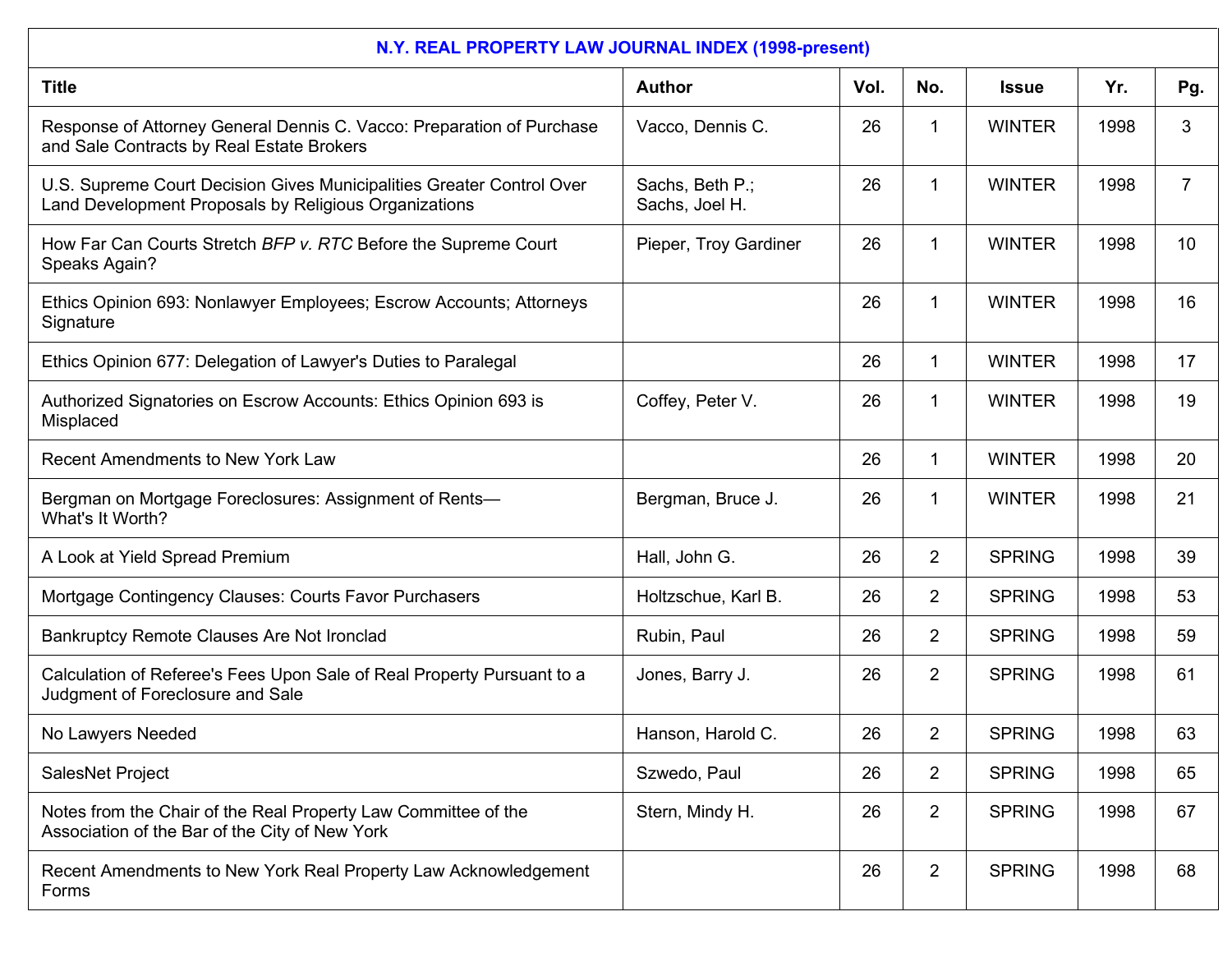| New York City Watershed Agreement Provides Guidelines to<br>Municipalities, Property Owners and Environmental Organizations | Sachs, Joel H.       | 26 | 3 | <b>SUMMER</b> | 1998 | 79  |
|-----------------------------------------------------------------------------------------------------------------------------|----------------------|----|---|---------------|------|-----|
| Ruling on Debt Collection Law Threatens Dispossess Practices                                                                | DiGennaro, Janice J. | 26 | 3 | <b>SUMMER</b> | 1998 | 81  |
| The Enforceability of Due-on-Encumbrance Clauses                                                                            | Croft, David J.      | 26 | 3 | <b>SUMMER</b> | 1998 | 84  |
| Disclosure Requirements for Foreign Investors in the United States                                                          | Blyth, John E.       | 26 | 3 | <b>SUMMER</b> | 1998 | 89  |
| Publishing the Summons (Bergman on Mortgage Foreclosures)                                                                   | Bergman, Bruce J.    | 26 | 3 | <b>SUMMER</b> | 1998 | 105 |
| "Due-On" Clauses: Are They Enforceable?                                                                                     | Blyth, John E.       | 26 | 4 | <b>FALL</b>   | 1998 | 115 |
| Hotel Investment and Lending Issues on the Downward Curve                                                                   | McDaniel, K.C.       | 26 | 4 | <b>FALL</b>   | 1998 | 128 |
| Insurance Issues Related to Year 2000 Exposures                                                                             | Reddy, Paul F.       | 26 | 4 | <b>FALL</b>   | 1998 | 134 |
| Whither the Consolidation Agreement? The Consolidated Note Triumphant                                                       | Forte, Joseph P.     | 26 | 4 | <b>FALL</b>   | 1998 | 144 |
| Bergman on Mortgage Foreclosures: Lis Pendens and the Order of<br>Reference                                                 | Bergman, Bruce J.    | 26 | 4 | <b>FALL</b>   | 1998 | 148 |
| 1998 Mortgage Loan Opinion Report (Supplement)                                                                              |                      | 26 | 4 | <b>FALL</b>   | 1999 |     |
| What Lender's Counsel Should Know About Loss Under a Mortgage Title<br>Policy                                               | Yorio, Albert E.     | 27 | 1 | <b>WINTER</b> | 1999 | 3   |
| Non-Judicial Foreclosure of Commercial Mortgages Pursuant to Article 14<br>of the Real Property Actions and Proceedings Law | Fries, Richard S.    | 27 | 1 | <b>WINTER</b> | 1999 | 8   |
| Deeds in Lieu of Foreclosure                                                                                                | Gardella, William P. | 27 | 1 | <b>WINTER</b> | 1999 | 12  |
| <b>Spelling Counts When Searching Title</b>                                                                                 | Jakoby, Arthur G.    | 27 | 1 | <b>WINTER</b> | 1999 | 16  |
| LaSalle Update Crucial U.S. Supreme Court Decision Will Significantly<br><b>Affect Real Estate Investments</b>              | Zinman, Robert M.    | 27 | 1 | <b>WINTER</b> | 1999 | 19  |
| The STAR Tax Exemption                                                                                                      | Pedowitz, James M.   | 27 |   | <b>WINTER</b> | 1999 | 22  |
| New York State Title Insurance Industry Proposes Continuation of Title<br><b>Insurance Coverage</b>                         | Colavito, William A. | 27 | 1 | <b>WINTER</b> | 1999 | 27  |
| Bergman on Mortgage Foreclosures: When a Prior Action is Pending-<br>A Matter of Strategy                                   | Bergman, Bruce J.    | 27 |   | <b>WINTER</b> | 1999 | 28  |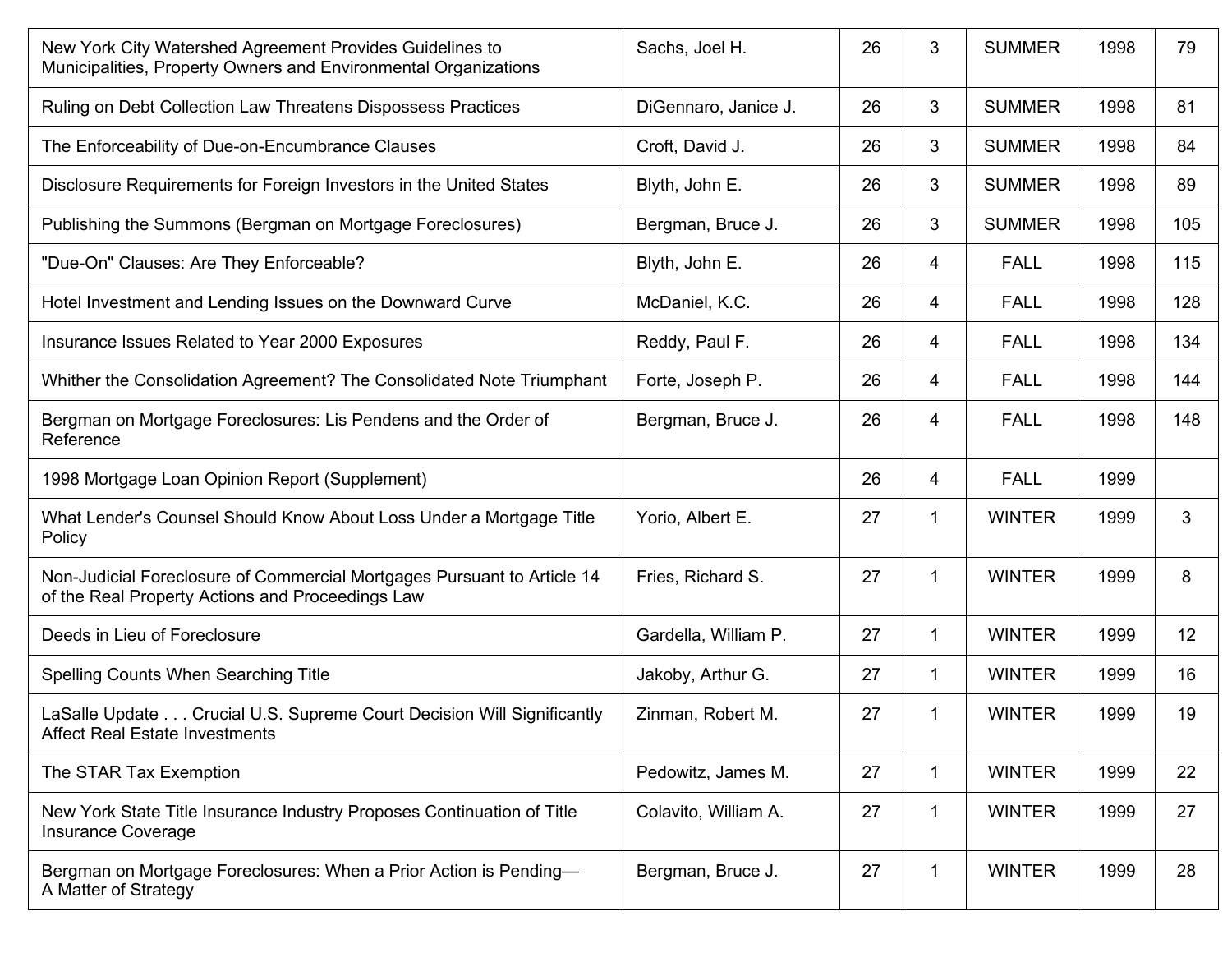| Using Voluntary Cleanup Agreements to Increase the Bankruptcy Pie-<br>Not a Half-Baked Idea                                                                                      | Gershon, Andrew J.                                                                      | 27 | $\mathbf{2}$   | <b>SPRING</b> | 1999 | 43  |
|----------------------------------------------------------------------------------------------------------------------------------------------------------------------------------|-----------------------------------------------------------------------------------------|----|----------------|---------------|------|-----|
| Adventures in the Mortgage Trade--A Case Study in Legal Ethics                                                                                                                   | Green, Bruce A.; Stein<br>Joshua                                                        | 27 | 2              | <b>SPRING</b> | 1999 | 49  |
| <b>Ethics and Professionalism</b>                                                                                                                                                | Holtzschue, Karl B.                                                                     | 27 | $\overline{2}$ | <b>SPRING</b> | 1999 | 61  |
| Ethics Opinions 705 (43-97), 706 (19-1998), 707 (28-1998), 709 (55-97),<br>710 (35-1998)                                                                                         |                                                                                         | 27 | 2              | <b>SPRING</b> | 1999 | 69  |
| Bergman on Mortgage Foreclosures: When the Mortgage Assignee Does<br>Not Have to Be Substituted                                                                                  | Bergman, Bruce J.                                                                       | 27 | $\overline{2}$ | <b>SPRING</b> | 1999 | 76  |
| Report from Real Property Section Committee on Professionalism<br>Concerning Executive Committee's Survey of Real Estate Practices                                               |                                                                                         | 27 | $\overline{2}$ | <b>SPRING</b> | 1999 | 78  |
| Questionnaire to District Representatives--Real Estate Closings and the<br>Unauthorized Practice of Law                                                                          |                                                                                         | 27 | $\overline{2}$ | <b>SPRING</b> | 1999 | 79  |
| Peconic Bay Transfer Tax Legislation                                                                                                                                             | Mitzner, Melvyn                                                                         | 27 | 3              | <b>SUMMER</b> | 1999 | 88  |
| LaSalle and the Future of Real Estate Investments                                                                                                                                | Zinman, Robert M.                                                                       | 27 | 3              | <b>SUMMER</b> | 1999 | 91  |
| Another Blow to a Municipality's Tax Base-New Owners of Generating<br>Facilities May Be Denominated Article 9-A Corporations and Thereby<br>"Exempt" from Real Property Taxation | Hovancik, Damian;<br>Lansing, Mark D.                                                   | 27 | 3              | <b>SUMMER</b> | 1999 | 95  |
| Utility Valuation Following Deregulation Revisited as Court of appeals<br>Speaks on Utility and Commercial Property Valuation in Tax Certioraris                                 | Lansing, Mark D.                                                                        | 27 | 3              | <b>SUMMER</b> | 1999 | 101 |
| Lenders Awarded Post-Foreclosure Rights                                                                                                                                          | Kingsley, Howard W.                                                                     | 27 | 3              | <b>SUMMER</b> | 1999 | 107 |
| <b>Residential Building and Zoning Checklist</b>                                                                                                                                 | Grossman, James S.                                                                      | 27 | 3              | <b>SUMMER</b> | 1999 | 110 |
| Post-Closing Improvements to Real Property May Diminish Owner's Title<br><b>Policy Coverage</b>                                                                                  | Petrillo, Joseph S.                                                                     | 27 | 3              | <b>SUMMER</b> | 1999 | 112 |
| Bergman on Mortgage Foreclosures: Assault on Foreclosure Judgment<br>Interest                                                                                                    | Bergman, Bruce J.                                                                       | 27 | 3              | <b>SUMMER</b> | 1999 | 114 |
| <b>Tenant's Checklist of Silent Lease Issues</b>                                                                                                                                 | <b>NYSBA Real Property</b><br><b>Law Section Commercial</b><br><b>Leasing Committee</b> | 27 | 4              | <b>FALL</b>   | 1999 | 123 |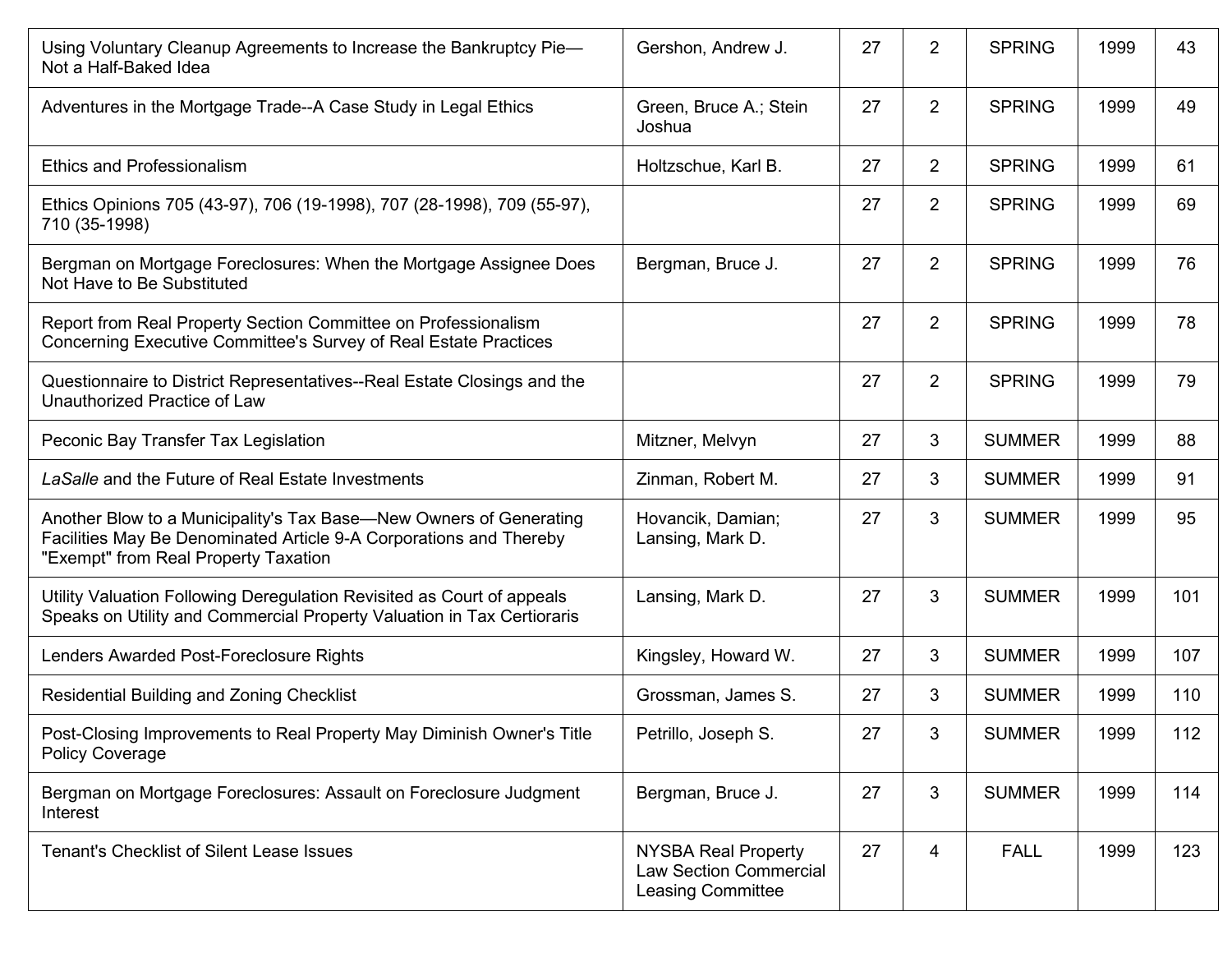| Department of Taxation and Finance rulings on commercial Credit Line<br>Mortgages                         | Berey, Michael J.    | 27 | 4              | <b>FALL</b>   | 1999 | 139             |
|-----------------------------------------------------------------------------------------------------------|----------------------|----|----------------|---------------|------|-----------------|
| When Co-Insureds Go to War                                                                                | Jakoby, Arthur G.    | 27 | 4              | <b>FALL</b>   | 1999 | 145             |
| The Nassau County Transfer Tax                                                                            | Mitzner, Melvyn      | 27 | 4              | <b>FALL</b>   | 1999 | 147             |
| A Seller's Best Defense: Carefully Drafted Brokerage Agreements                                           | Gerstel, Linda       | 27 | 4              | <b>FALL</b>   | 1999 | 152             |
| MetLife Capital Financial Corporation v. Washington Avenue Associates,<br>L.P.                            | Newman, Jeffrey H.   | 27 | 4              | <b>FALL</b>   | 1999 | 154             |
| Bergman on Mortgage Foreclosures: The Scheme Which Can Provide a<br>Defense                               | Bergman, Bruce J.    | 27 | 4              | <b>FALL</b>   | 1999 | 157             |
| <b>What Title Insurance Does Not Cover</b>                                                                | Pedowitz, James M.   | 28 |                | <b>WINTER</b> | 2000 | 3               |
| Impending Revision of New York's UCC Article 9 Presents Many<br><b>Cooperative Apartment Issues</b>       | Miller, Joel E.      | 28 | 1              | <b>WINTER</b> | 2000 | 10 <sup>°</sup> |
| Adventures in Home Sales: A Case Study in Legal Ethics                                                    | Holtzschue, Karl B.  | 28 | 1              | <b>WINTER</b> | 2000 | 16              |
| The Ethical Real Property Lawyer                                                                          | Coffey, Peter V.     | 28 | 1              | <b>WINTER</b> | 2000 | 23              |
| Bergman on Mortgage Foreclosures: When They Finally Render Low the<br><b>Bad Guys</b>                     | Bergman, Bruce J.    | 28 |                | <b>WINTER</b> | 2000 | 28              |
| Real Property Law Section Historic Preservation Trip to Chicago an<br><b>Unqualified Success</b>          | Sachs, Joel H.       | 28 |                | <b>WINTER</b> | 2000 | 29              |
| Solving the Mortgage Tax Barrier to Defeasance in New York                                                | Forte, Joseph Philip | 28 | $\overline{2}$ | <b>SPRING</b> | 2000 | 36              |
| Chinese Walls of Dubious Value in New York State                                                          | Blyth, John E.       | 28 | $\overline{2}$ | <b>SPRING</b> | 2000 | 41              |
| Did the Appellate Term in Paikoff Come to the Right Conclusion as to Who<br>Is a "Non-Purchasing Tenant?" | Miller, Joel E.      | 28 | $\mathbf{2}$   | <b>SPRING</b> | 2000 | 44              |
| In the Fight to Streamline Single Asset Real Estate Bankruptcies-<br>Dangerous and Disturbing Arguments   | Zinman, Robert M.    | 28 | $\overline{2}$ | <b>SPRING</b> | 2000 | 56              |
| Recent Cases of Interest: Town Board's Rezoning of Golf Course Not<br><b>Considered Regulatory Taking</b> |                      | 28 | $\overline{2}$ | <b>SPRING</b> | 2000 | 59              |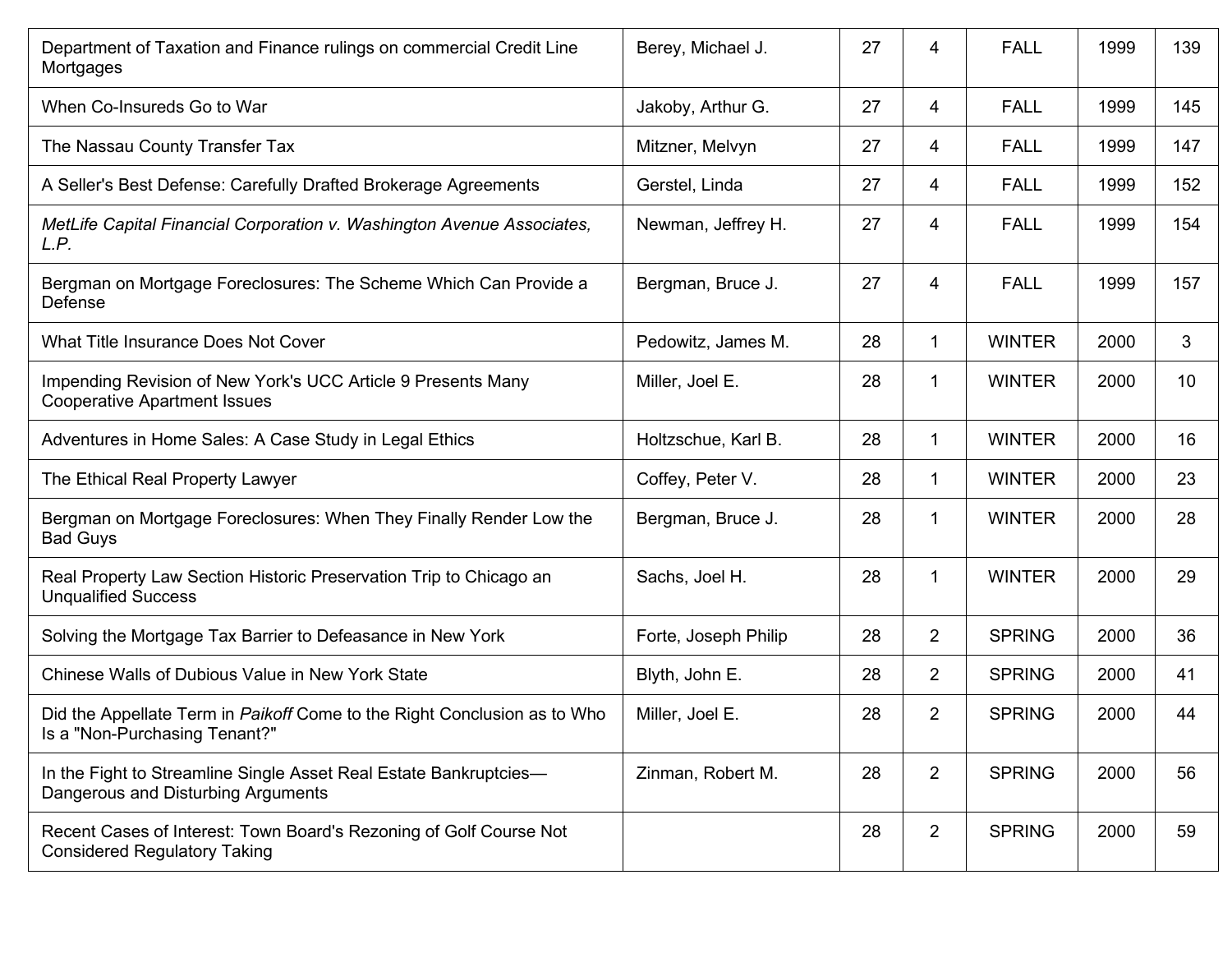| Recent Cases of Interest: Lenders May Be Unable to Prosecute False<br>Statements on Loan Applications if a Form Question Is Fundamentally<br>Ambiguous |                                        | 28 | $\overline{2}$ | <b>SPRING</b> | 2000 | 60  |
|--------------------------------------------------------------------------------------------------------------------------------------------------------|----------------------------------------|----|----------------|---------------|------|-----|
| Bergman on Mortgage Foreclosures: The Irksome Case of the Hyperactive<br>Referee                                                                       | Bergman, Bruce J.                      | 28 | 2              | <b>SPRING</b> | 2000 | 61  |
| Nuggets of New York Commercial Mortgage Law and Practice (A to Z)                                                                                      | Stein, Joshua                          | 28 | 3              | <b>SUMMER</b> | 2000 | 75  |
| Real Estate Transfer Taxes: The Mere Change Exemption and Controlling<br><b>Interest Transfers</b>                                                     | Berey, Michael J.                      | 28 | 3              | <b>SUMMER</b> | 2000 | 87  |
| When Does Coverage Continue Under an Existing title Insurance Policy?                                                                                  | Bagwell, Marvin N.                     | 28 | 3              | <b>SUMMER</b> | 2000 | 89  |
| The Nassau County Fiscal Problems-Sui Generis?                                                                                                         | Santemma, Jon N.                       | 28 | 3              | <b>SUMMER</b> | 2000 | 94  |
| The New York State Low Income Housing Tax Credit: Encouraging Private<br>Investment in Affordable Housing                                              | Hicks, Steven                          | 28 | 3              | <b>SUMMER</b> | 2000 | 97  |
| Bergman on Mortgage Foreclosures: Effect of an Appeal on a Foreclosure                                                                                 | Bergman, Bruce J.                      | 28 | 3              | <b>SUMMER</b> | 2000 | 100 |
| Recent Legislative Activity Sparks Debate of Real Property Disclosure                                                                                  | Barletta, T.; Kennedy,<br>Ronald F.    | 28 | 4              | <b>FALL</b>   | 2000 | 106 |
| 2000 NYSBA Residential Contract of Sale: Mortgage Commitment<br><b>Contingency Clause and Other Changes</b>                                            | Holtzschue, Karl B.                    | 28 | 4              | <b>FALL</b>   | 2000 | 107 |
| The Guaranty Agreement in Loan Transactions                                                                                                            | Gardella, William P.                   | 28 | 4              | <b>FALL</b>   | 2000 | 114 |
| Vouching-In: The Key to the Sublessor's Defense of a Sublessee's<br>Warranty of Habitability Counterclaim                                              | Loughman, Edward D.,<br>$\mathbf{III}$ | 28 | 4              | <b>FALL</b>   | 2000 | 121 |
| <b>Going National</b>                                                                                                                                  | Corbett, Michael L.                    | 28 | 4              | <b>FALL</b>   | 2000 | 123 |
| A Brief Primer on Encroachments                                                                                                                        | Lawrence, Ruddick C.,<br>Jr.           | 28 | 4              | <b>FALL</b>   | 2000 | 124 |
| Bergman on Mortgage Foreclosures: Deficiency Judgments and the<br><b>Workout Agreement</b>                                                             | Bergman, Bruce J.                      | 28 | 4              | <b>FALL</b>   | 2000 | 128 |
| New York City's Other Appellate Term Disagrees With Paikoff as to Who Is<br>a "Non-Purchasing Tenant"                                                  | Miller, Joel E.                        | 29 |                | WIN/SPR       | 2001 | 3   |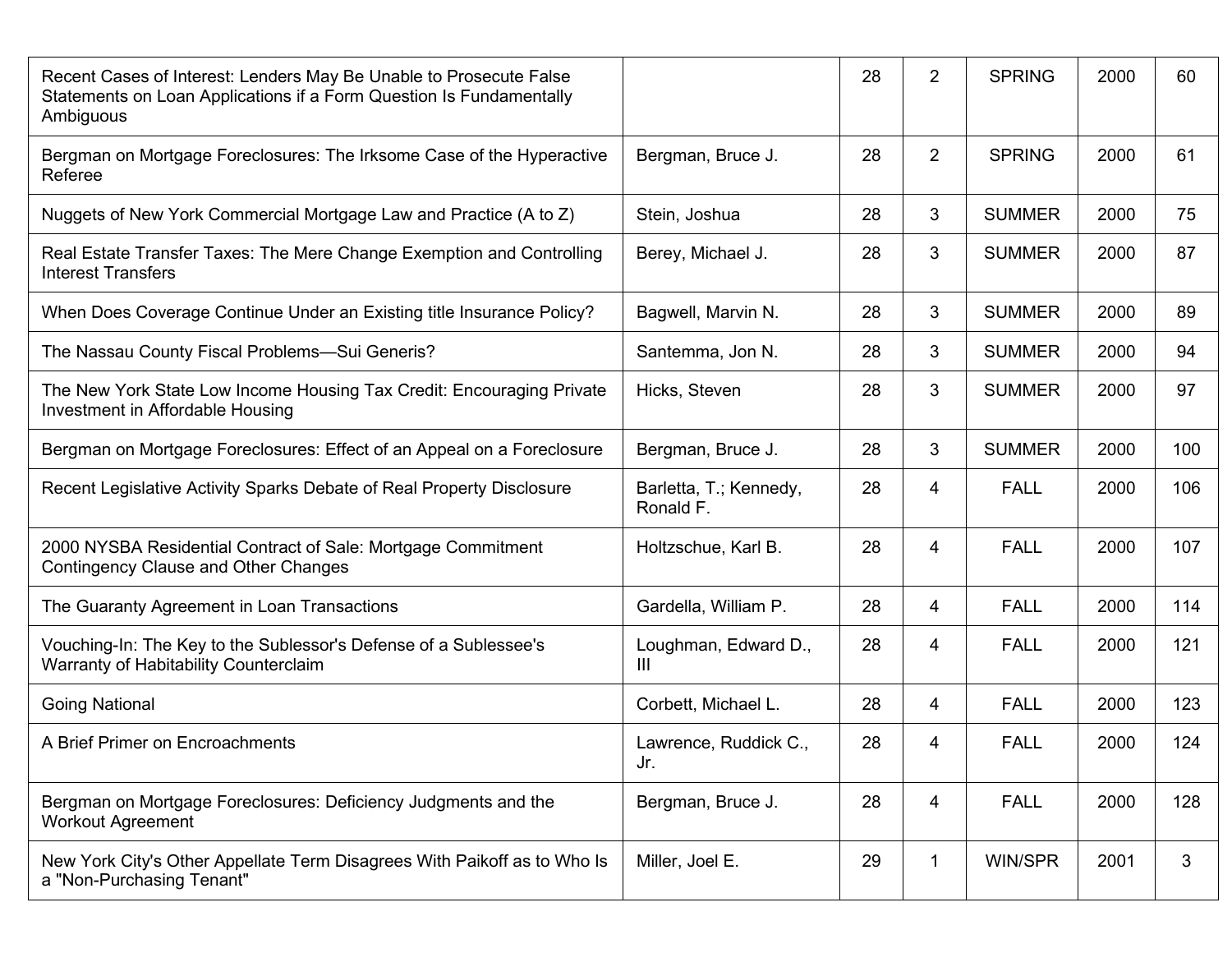| The Right of Self-Help in the Residential Landlord-Tenant Context                                                                                                                  | Curtis, Mary H.                      | 29 |                | <b>WIN/SPR</b> | 2001 | 10 |
|------------------------------------------------------------------------------------------------------------------------------------------------------------------------------------|--------------------------------------|----|----------------|----------------|------|----|
| The Tale of Camp Rural Retreat, or Why Real Estate Brokers Should Not<br>Be Involved in the Preparation [or Execution] of Contracts of Sale for Real<br><b>Estate Transactions</b> | Konner, Dennis A.                    | 29 |                | WIN/SPR        | 2001 | 14 |
| Continuous Use or Operating Covenants: Express and Implied                                                                                                                         | Blyth, John E.                       | 29 |                | WIN/SPR        | 2001 | 16 |
| Bergman on Mortgage Foreclosures: The Judgment Is Final                                                                                                                            | Bergman, Bruce J.                    | 29 |                | WIN/SPR        | 2001 | 24 |
| <b>Basics of Revised UCC Article 9</b>                                                                                                                                             | Berey, Michael J.                    | 29 | $\overline{2}$ | <b>SUMMER</b>  | 2001 | 31 |
| The New Cooperative Apartment Contract of Sale                                                                                                                                     | Berkey, David L.; Kahn,<br>Ronald S. | 29 | $\overline{2}$ | <b>SUMMER</b>  | 2001 | 34 |
| Appendix: Contract of Sale                                                                                                                                                         |                                      | 29 | $\overline{2}$ | <b>SUMMER</b>  | 2001 | 39 |
| Owners Renting Illegal Apartments May Be in for More Than They<br><b>Bargained For</b>                                                                                             | Lee, R. Randy                        | 29 | $\overline{2}$ | <b>SUMMER</b>  | 2001 | 50 |
| The Demons of Recordation                                                                                                                                                          | Rifkin, Bernard M.                   | 29 | $\overline{2}$ | <b>SUMMER</b>  | 2001 | 55 |
| Conveyancing (Deeds): An Annotated Outline                                                                                                                                         | Pedowitz, James M.                   | 29 | $\overline{2}$ | <b>SUMMER</b>  | 2001 | 58 |
| Bergman on Mortgage Foreclosures: Mortgage Modification and the<br>Mortgage Tax                                                                                                    | Bergman, Bruce J.                    | 29 | $\overline{2}$ | <b>SUMMER</b>  | 2001 | 64 |
| New York Small Business Market After 9/11                                                                                                                                          | Steinberg, Paul                      | 30 | 1              | <b>WINTER</b>  | 2002 | 3  |
| Real Property Questions and Answers on the World Trade Center Tragedy<br>from the State Bar Web Site                                                                               | Leeds, Matthew J.                    | 30 |                | <b>WINTER</b>  | 2002 | 8  |
| <b>Property Condition Disclosure Act Enacted</b>                                                                                                                                   | Holtzschue, Karl B.                  | 30 | 1              | <b>WINTER</b>  | 2002 | 15 |
| FannieMae/FreddieMac Mortgage                                                                                                                                                      | Baum, Steven J.                      | 30 |                | <b>WINTER</b>  | 2002 | 26 |
| Bergman on Mortgage Foreclosures: Thanks for Nothing (Or, the Danger<br>of Being Gracious to Borrowers)                                                                            | Bergman, Bruce J.                    | 30 |                | <b>WINTER</b>  | 2002 | 35 |
| Habitability Issues at Ground Zero: Reconsidering Real Property Law §<br>235-b in the Wake of September 11th                                                                       | Berg, Jay                            | 30 | $\overline{2}$ | <b>SPRING</b>  | 2002 | 43 |
| Insurance Issues Resulting from the Attack on America--September 11,<br>2001                                                                                                       | Branigan, James E.                   | 30 | $\overline{2}$ | <b>SPRING</b>  | 2002 | 51 |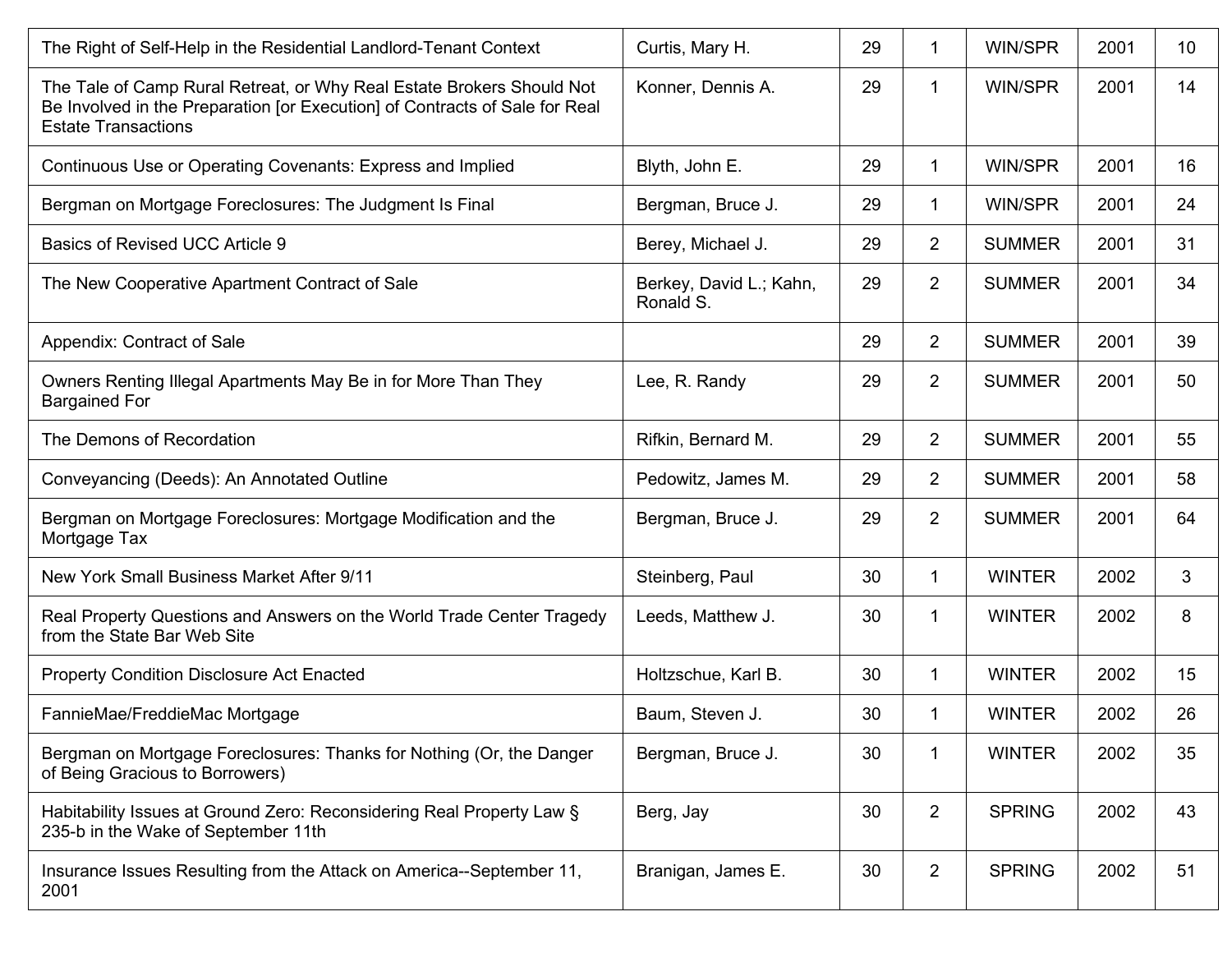| City and State Rulings Open the Door for Synthetic Leases in New York                                                                                                              | Stein, Joshua                            | 30 | $\overline{2}$ | <b>SPRING</b> | 2002 | 55  |
|------------------------------------------------------------------------------------------------------------------------------------------------------------------------------------|------------------------------------------|----|----------------|---------------|------|-----|
| Federal Preemption of Real Estate Lending Activities of OTS Regulated<br>Lenders                                                                                                   | Hall, John G.                            | 30 | $\overline{2}$ | <b>SPRING</b> | 2002 | 59  |
| Housing Cooperatives: Ownership by Trusts: A Retrospective and a<br>Forecast                                                                                                       | Rosenbloom, Anita;<br>Siegler, Richard   | 30 | $\overline{2}$ | <b>SPRING</b> | 2002 | 65  |
| Have Reports of the Death of the Duty to Mitigate in New York Been<br>Greatly Exaggerated? A New Interpretation of Holy Properties Ltd., L.P. V.<br>Kenneth Cole Productions, Inc. | Jason Kee Low                            | 30 | $\overline{2}$ | <b>SPRING</b> | 2002 | 77  |
| Real Estate Developers: Don't Buy the Farm!                                                                                                                                        | Kern, John D.                            | 30 | $\overline{2}$ | <b>SPRING</b> | 2002 | 82  |
| Bergman on Mortgage Foreclosures: Non-Judicial Foreclosures Renewed<br>in New York                                                                                                 | Bergman, Bruce J.                        | 30 | $\overline{2}$ | <b>SPRING</b> | 2002 | 88  |
| New York State Bar Association Committee on Professional Ethics                                                                                                                    | Coffey, Peter V.                         | 30 | $\overline{2}$ | <b>SPRING</b> | 2002 | 89  |
| Bar Association Announces Web Site Redesign                                                                                                                                        | Berey, Michael J.                        | 30 | $\overline{2}$ | <b>SPRING</b> | 2002 | 91  |
| Property Condition Disclosure Act: Another Interpretation                                                                                                                          | Krieger, Abraham, B.                     | 30 | 3              | <b>SUMMER</b> | 2002 | 100 |
| Property Condition Disclosure Act: Implications of the \$500 Credit                                                                                                                | Holtzschue, Karl B.                      | 30 | 3              | <b>SUMMER</b> | 2002 | 100 |
| Abusive Bankruptcy Filings in Foreclosures and Their Effects on Common<br>Charge Liens: A Discussion and Proposal                                                                  | Lombino, Richard M.                      | 30 | 3              | <b>SUMMER</b> | 2002 | 104 |
| Committee on Not-For-Profit Entities and Concerns: An Outline of Real<br><b>Estates Issues Affecting Not-For-Profit Entities</b>                                                   |                                          | 30 | 3              | <b>SUMMER</b> | 2002 | 109 |
| American College of Real Estate Lawyers 2002                                                                                                                                       | Schiller, Ross                           | 30 | 3              | <b>SUMMER</b> | 2002 | 117 |
| Foreclosure No Long Option for Matrimonial Attorney Fee Recovery                                                                                                                   | Mower, Jay Bryan                         | 30 | 3              | <b>SUMMER</b> | 2002 | 119 |
| Student Case Note: 40 West 67th Street v. Pullman                                                                                                                                  |                                          | 30 | 3              | <b>SUMMER</b> | 2002 | 120 |
| Landlord's Checklist of Silent Lease Issues                                                                                                                                        | Compton, S.H.<br>Spencer.; Stein, Joshua | 30 | 3              | <b>SUMMER</b> | 2002 | 122 |
| Bergman on Mortgage Foreclosures Interest on Mortgage-A New<br>Formula                                                                                                             | Bergman, Bruce J.                        | 30 | 3              | <b>SUMMER</b> | 2002 | 150 |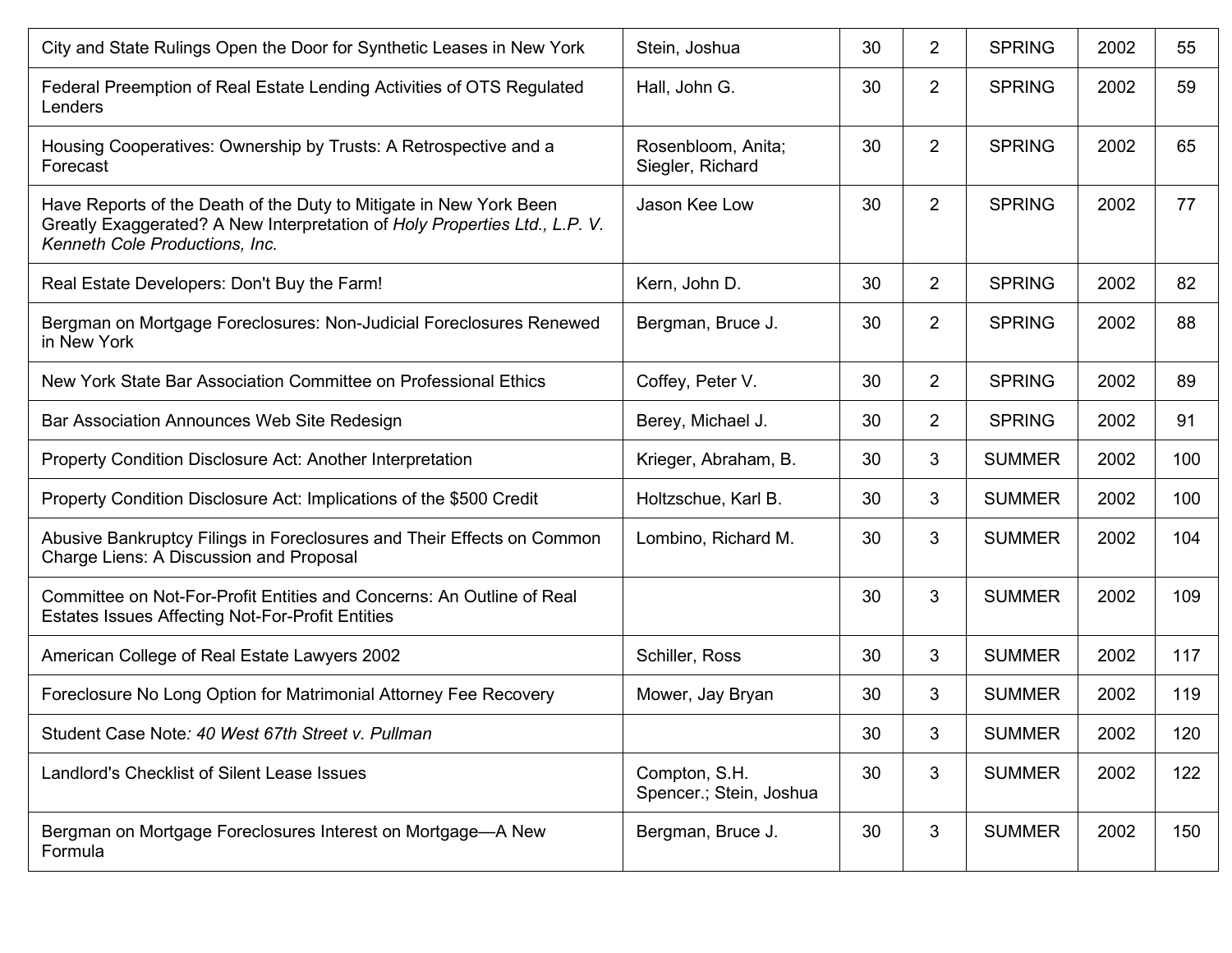| How to Prevent Email Embarrassments, Control the Email Deluge, and<br>Get People to Read the Email You Send                                  | Stein, Joshua                                                    | 30 | 4 | <b>FALL</b>    | 2002 | 159 |
|----------------------------------------------------------------------------------------------------------------------------------------------|------------------------------------------------------------------|----|---|----------------|------|-----|
| Courtesy, Professionalism and Ethics: E-mail, the Internet and Computers                                                                     | Connery, Nancy Ann                                               | 30 | 4 | <b>FALL</b>    | 2002 | 171 |
| New York's Green Building Credit: Tax Relief for a Greener New York                                                                          | Doyle, Christopher L.;<br>Sabol, Andrew B.;<br>Fong, Samantha A. | 30 | 4 | <b>FALL</b>    | 2002 | 178 |
| Commercial Applications of the New UCC Insurance Policy                                                                                      | Compton, S.H. Spencer                                            | 30 | 4 | <b>FALL</b>    | 2002 | 182 |
| Landlord's Checklist of Silent Lease Issues (Second Edition)                                                                                 | Stein, Joshua; Compton,<br>S.H. Spencer                          | 30 | 4 | <b>FALL</b>    | 2002 | 184 |
| Bergman on Mortgage Foreclosures: Mortgage Language and the<br>Borrower in Hiding                                                            | Bergman, Bruce J.                                                | 30 | 4 | <b>FALL</b>    | 2002 | 217 |
| Significant Changes in New York Rules Governing Fiduciary Appointments                                                                       | Gilbride, Terrence M.                                            | 31 | 1 | WIN/SPR        | 2003 | 3   |
| Property Condition Disclosure Act: First Case Has Right Result for Wrong<br>Reasons                                                          | Holtzschue, Karl B.                                              | 31 | 1 | WIN/SPR        | 2003 | 5   |
| Municipal Border Wars-Size Does Matter!                                                                                                      | Sachs, Joel H.                                                   | 31 |   | WIN/SPR        | 2003 | 9   |
| <b>Agricultural Districts and Agricultural Assessments</b>                                                                                   | Blyth, John E.                                                   | 31 |   | WIN/SPR        | 2003 | 13  |
| Palazzolo v. Rhode Island: The Supreme Court Opens the "Takings" Door<br>a Bit Wider                                                         | Essler, Karl S.                                                  | 31 |   | WIN/SPR        | 2003 | 18  |
| The Second Department Muddies the Waters                                                                                                     | Lasky, Jerome M.                                                 | 31 |   | WIN/SPR        | 2003 | 24  |
| "Provided Title is Not Rendered Unmarketable Thereby"                                                                                        | Pedowitz, James M.                                               | 31 |   | WIN/SPR        | 2003 | 28  |
| Title Insurance: "Rights of Tenants or Persons in Possession"                                                                                | Pedowitz, James M.                                               | 31 |   | <b>WIN/SPR</b> | 2003 | 30  |
| Stolen Identity-A Real Estate Caveat                                                                                                         | Pedowitz, James M.                                               | 31 |   | WIN/SPR        | 2003 | 32  |
| Bergman on Mortgage Foreclosures: When the Borrower Tenders All<br>Arrears                                                                   | Bergman, Bruce J.                                                | 31 | 1 | WIN/SPR        | 2003 | 34  |
| "A Little Learning Is a Dang'rous Thing; Drink Deep, or Taste Not the<br>Pierian Spring" (Alexander Pope, 1688-1744-"An Essay on Criticism") | Meyer, Harry G.                                                  | 31 | 2 | <b>SUMMER</b>  | 2003 | 47  |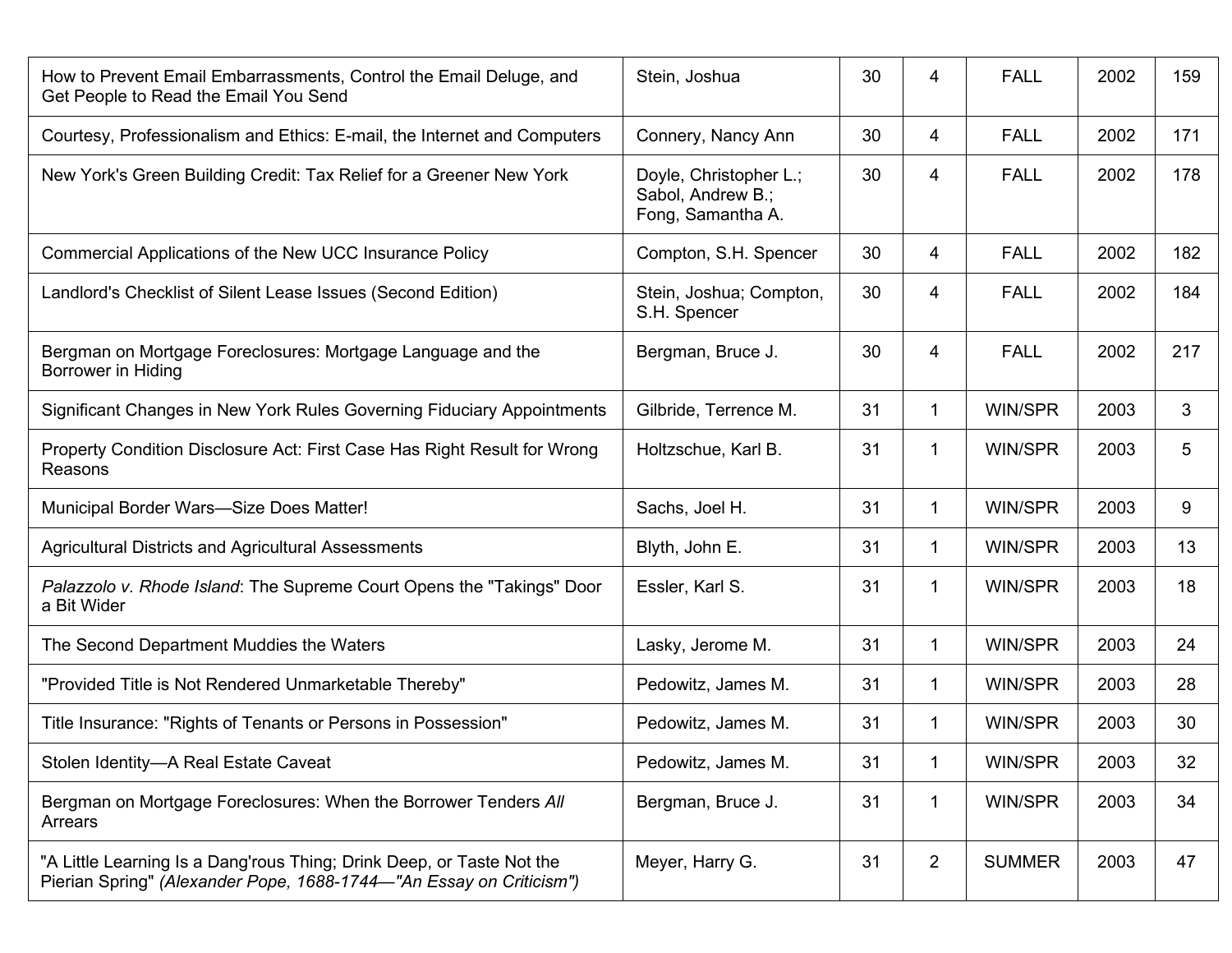| The Impact of New York's Impact Fee Jurisprudence                                                                                 | Fiorella, Andrew G.                  | 31 | $\overline{2}$ | <b>SUMMER</b> | 2003 | 48              |
|-----------------------------------------------------------------------------------------------------------------------------------|--------------------------------------|----|----------------|---------------|------|-----------------|
| The State of Marketable Title                                                                                                     | Compton, S.H. Spencer                | 31 | $\overline{2}$ | <b>SUMMER</b> | 2003 | 57              |
| What Is the New TOEPP Title Policy?                                                                                               | Pedowitz, James M.                   | 31 | $\overline{2}$ | <b>SUMMER</b> | 2003 | 61              |
| Representing Clients During Divorce and Bankruptcy: How New York's<br>Domestic Relations Law Impacts Title to Property            | Vopat, Edward W.                     | 31 | $\overline{2}$ | <b>SUMMER</b> | 2003 | 73              |
| Bergman on Mortgage Foreclosures: Consolidated Mortgage Priority Over<br>Condo Lien                                               | Bergman, Bruce J.                    | 31 | $\overline{2}$ | <b>SUMMER</b> | 2003 | 77              |
| Case Note: Department of Housing & Urban Development v. Rucker                                                                    | Smetana, Brian S.                    | 31 | $\overline{2}$ | <b>SUMMER</b> | 2003 | 79              |
| Court of Appeals Holds Courts Powerless to Review Cooperative's Factual<br><b>Findings</b>                                        | Miller, Joel E.                      | 32 | 1              | <b>WINTER</b> | 2004 | 4               |
| Business Judgment Rule and Fiduciary Obligations Are Applied to<br>Shareholder Decisions in Cooperative Housing Corporations, The | DiLorenzo, Vincent                   | 32 | 1              | <b>WINTER</b> | 2004 | 10 <sup>1</sup> |
| Representing a Purchaser in an REO ("Real Estate Owned") Transaction                                                              | Baum, Steven J.                      | 32 | 1              | <b>WINTER</b> | 2004 | 12              |
| Local Law 47 and its Applicability to Absentee Landlords                                                                          | Miglino, Michael                     | 32 | 1              | <b>WINTER</b> | 2004 | 14              |
| New York's Navigation Law Gets CERCLA'd: Trend or Misstep?                                                                        | Demerle, Angela M.                   | 32 | 1              | <b>WINTER</b> | 2004 | 15              |
| Surviving the Bankruptcy Process: A Guide for the Shopping Mall Owner                                                             | Pomerantz, Daniel M.                 | 32 | 1              | <b>WINTER</b> | 2004 | 19              |
| Bergman on Mortgage Foreclosures: When the Borrower Hides from a<br>Deficiency                                                    | Bergman, Bruce J.                    | 32 | 1              | <b>WINTER</b> | 2004 | 24              |
| Mortgage Foreclosure Sale Skullduggery                                                                                            | Coffey, Peter V.                     | 32 | 2              | <b>SPRING</b> | 2004 | 32              |
| Condominium Liens and the Priority of a Consolidated First Mortgage-<br>Revisited                                                 | Sharrow, Joel David                  | 32 | $\overline{2}$ | <b>SPRING</b> | 2004 | 40              |
| New York City Transfer Tax on Multiple Cooperatives and Condominiums                                                              | Berey, Michael J.                    | 32 | $\overline{2}$ | <b>SPRING</b> | 2004 | 44              |
| New York's New Brownfield Law                                                                                                     | Rigano, James P.;<br>Cohen, Barry S. | 32 | $\overline{2}$ | <b>SPRING</b> | 2004 | 51              |
| Private Standing to Restrain Zoning Violations                                                                                    | Brodnick, Andrew D.                  | 32 | $\overline{2}$ | <b>SPRING</b> | 2004 | 57              |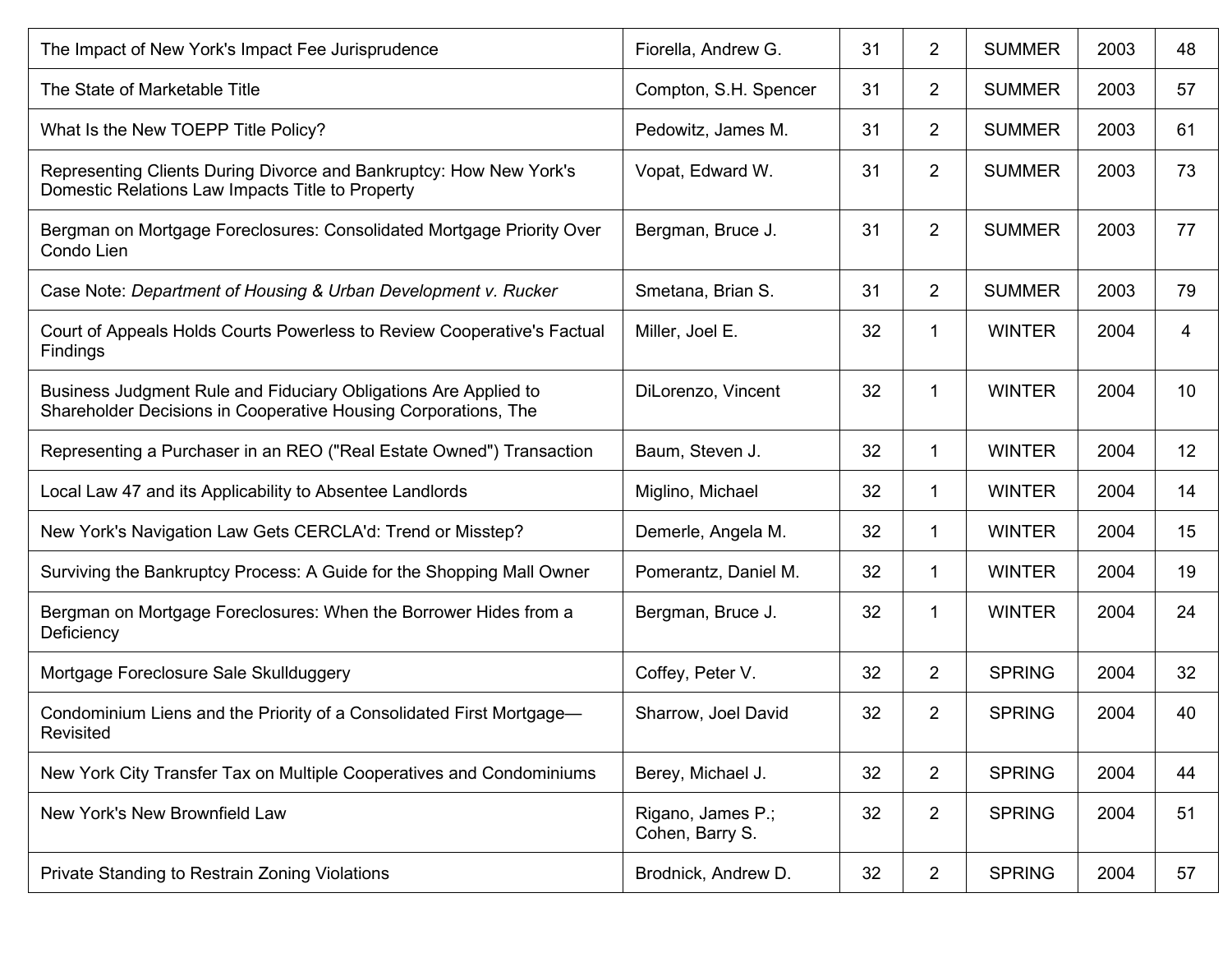| Got Mold?                                                                                                                               | Schauf, Fred                                                                                 | 32 | $\overline{2}$ | <b>SPRING</b>   | 2004 | 60 |
|-----------------------------------------------------------------------------------------------------------------------------------------|----------------------------------------------------------------------------------------------|----|----------------|-----------------|------|----|
| Bergman on Mortgage Foreclosures: Process Service and the Statute of<br>Limitations                                                     | Bergman, Bruce J.                                                                            | 32 | $\overline{2}$ | <b>SPRING</b>   | 2004 | 63 |
| How Much Protection Does a Leasehold Mortgage Need?                                                                                     | Stein, Joshua                                                                                | 32 | 3              | <b>SUM/FALL</b> | 2004 | 75 |
| The Illegal Multiple Dwelling in New York City                                                                                          | Lebovits, Gerald;<br>Curtin, Daniel J., Jr.                                                  | 32 | 3              | <b>SUM/FALL</b> | 2004 | 83 |
| Bundled Real Estate Services and Closing Cost Estimates: Give Clients a<br><b>Straight Answer</b>                                       | Roach, Peter T.                                                                              | 32 | 3              | <b>SUM/FALL</b> | 2004 | 92 |
| Jennifer and Pullman—A Dynamic Duo for the West Gate Coop                                                                               | Parella, Robert E.                                                                           | 32 | 3              | <b>SUM/FALL</b> | 2004 | 95 |
| Bergman on Mortgage Foreclosures: Verifying the Foreclosure Complaint?                                                                  | Bergman, Bruce J.                                                                            | 32 | 3              | <b>SUM/FALL</b> | 2004 | 98 |
| AXYS, LLC v. NG: A Close Encounter of the Marketable Title Kind                                                                         | Bagwell, Marvin N.                                                                           | 33 |                | <b>WINTER</b>   | 2005 | 3  |
| The AXYS, LLC Decision-Another Point of View                                                                                            | Pedowitz, James M.                                                                           | 33 |                | <b>WINTER</b>   | 2005 | 3  |
| Non-Lawyer Closing Agents and the Unlawful Practice of Law                                                                              | The Unlawful Practice of<br>Law Committee of the<br><b>Bar Association of Erie</b><br>County | 33 |                | <b>WINTER</b>   | 2005 | 9  |
| Residential Contract Fine Print and Contingencies—Protections a Real<br>Estate Lawyer Can Provide                                       | Saia, Nancy W.                                                                               | 33 |                | <b>WINTER</b>   | 2005 | 9  |
| New Directions in Mortgage Law: Restatements and Uniform Laws                                                                           | Whitman, Dale A.                                                                             | 33 |                | <b>WINTER</b>   | 2005 | 14 |
| When Does a "Principal Residence" Exemption Excuse a Non-Resident<br>from Making Time-of-Sale Estimated N.Y. State Income-Tax Payments? | Miller, Joel E.                                                                              | 33 |                | <b>WINTER</b>   | 2005 | 23 |
| Locating Utility Easements: A Detailed Analysis                                                                                         | Greenan, Gerald J.                                                                           | 33 |                | <b>WINTER</b>   | 2005 | 28 |
| A Report on the Current Use of Title Insurance in International Real Estate<br>Transactions                                             | Calder, J. Michael;<br>Compton, S.H. Spencer                                                 | 33 |                | <b>WINTER</b>   | 2005 | 33 |
| Joint and Several Liability of Individual Condominium Unit Owners                                                                       | Di Lorenzo, Vincent                                                                          | 33 |                | <b>WINTER</b>   | 2005 | 37 |
| Tenancy by the Entirety in New York                                                                                                     | Pedowitz, James M.                                                                           | 33 |                | <b>WINTER</b>   | 2005 | 41 |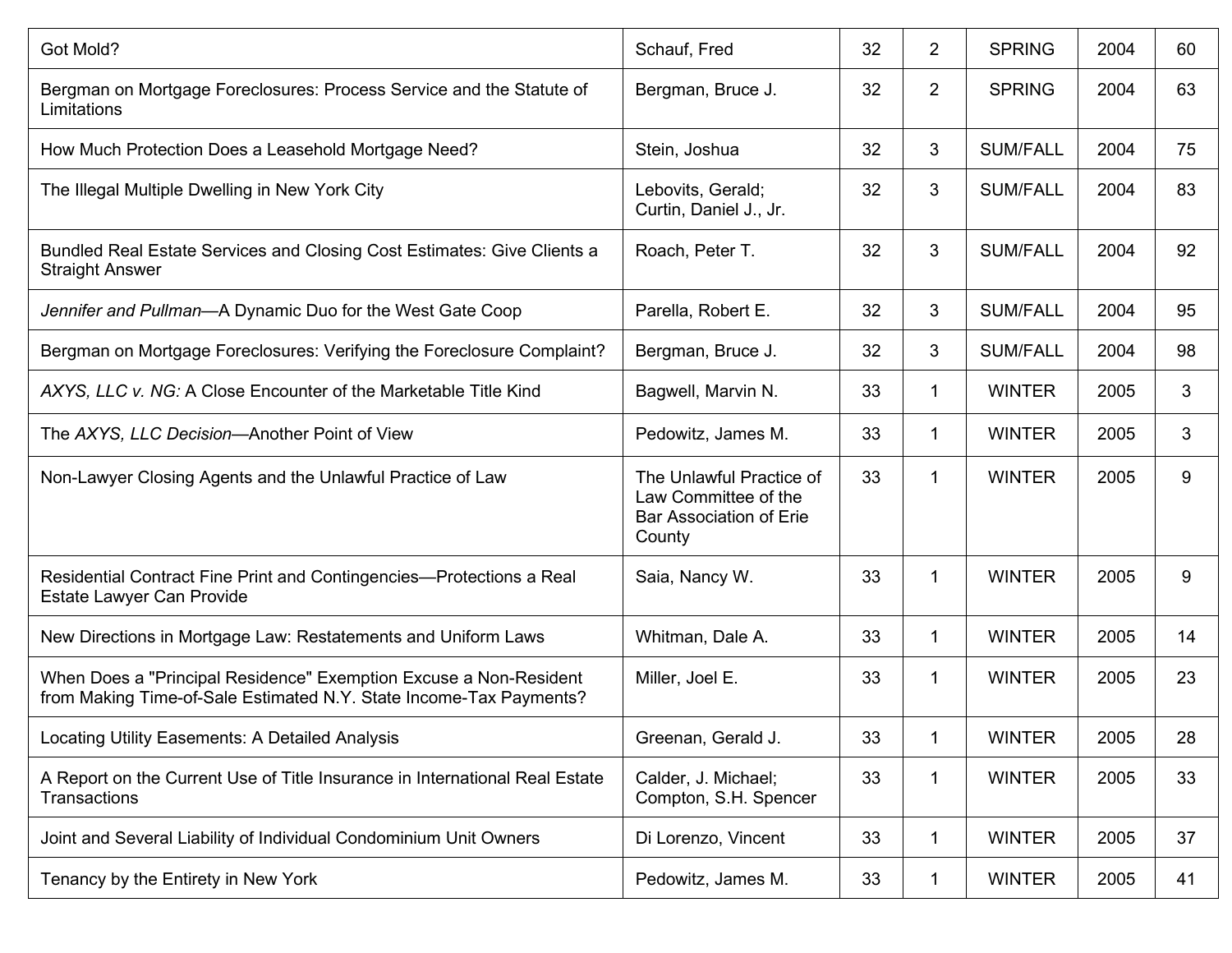| Bergman on Mortgage Foreclosures: Use and Occupation in Strict<br>Foreclosure                                      | Bergman, Bruce J.                           | 33 |                | <b>WINTER</b> | 2005 | 44  |
|--------------------------------------------------------------------------------------------------------------------|---------------------------------------------|----|----------------|---------------|------|-----|
| Case Note: Seneca Nation of Indians v. New York                                                                    |                                             | 33 | 1              | <b>WINTER</b> | 2005 | 46  |
| Model Insurance Requirements for a Commercial Mortgage Loan                                                        | Branigan, James E.;<br>Stein, Joshua        | 33 | $\overline{2}$ | <b>SPRING</b> | 2005 | 59  |
| Nuisance Holdovers in New York                                                                                     | Lebovits, Gerald;<br>Curtin, Daniel J., Jr. | 33 | $\overline{2}$ | <b>SPRING</b> | 2005 | 68  |
| Responses of the Legislature and the Bar Associations to Court Decisions<br>on Sales of Residences                 | Holtzschue, Karl B.                         | 33 | $\overline{2}$ | <b>SPRING</b> | 2005 | 78  |
| <b>Post-Eviction Motions to Restore</b>                                                                            | Lebovits, Gerald                            | 33 | $\overline{2}$ | <b>SPRING</b> | 2005 | 84  |
| Bergman on Mortgage Foreclosures: (Who Cares About) Entering the<br>Foreclosure Judgment                           | Bergman, Bruce J.                           | 33 | $\overline{2}$ | <b>SPRING</b> | 2005 | 96  |
| Case Note: 767 Third Avenue LLC v. Orix Capital Markets LLC                                                        |                                             | 33 | $\overline{2}$ | <b>SPRING</b> | 2005 | 97  |
| The UCC Title Insurance Policy (First American's EAGLE 9™ Policies)                                                | Blyth, John E.                              | 33 | 3              | <b>SUMMER</b> | 2005 | 108 |
| A Time-Saving Alternative to Complicated, Long-Winded survey<br>Certificates (With Form)                           | Stein, Joshua                               | 33 | 3              | <b>SUMMER</b> | 2005 | 110 |
| Valuation Date Changed to July 1 of Prior Year in Most Municipalities                                              | Harrison, Stephen J.;<br>O'Keeffe, James J. | 33 | 3              | <b>SUMMER</b> | 2005 | 119 |
| Saving Your Development Project from the Endangered Species List                                                   | Fishman, Michael S.                         | 33 | 3              | <b>SUMMER</b> | 2005 | 120 |
| Meter Tampering-Who's to Blame?                                                                                    | Ripin, Peter M.                             | 33 | 3              | <b>SUMMER</b> | 2005 | 123 |
| Native Americans Cannot Regain Sovereignty over Former Tribal Lands by<br>Purchase: A Big Victory for a Small City | Cumo-Smith, Tammy L.                        | 33 | 3              | <b>SUMMER</b> | 2005 | 124 |
| Bergman on Mortgage Foreclosures: (Those Sneaky) Legal Fees Paid<br><b>Under Protest</b>                           | Bergman, Bruce J.                           | 33 | 3              | <b>SUMMER</b> | 2005 | 128 |
| Letters to the Editor of The New York Times                                                                        |                                             | 33 | 3              | <b>SUMMER</b> | 2005 | 132 |
| Military Law in New York Landlord-Tenant Actions and Proceedings                                                   | Lebovits, Gerald                            | 33 | 4              | <b>FALL</b>   | 2005 | 145 |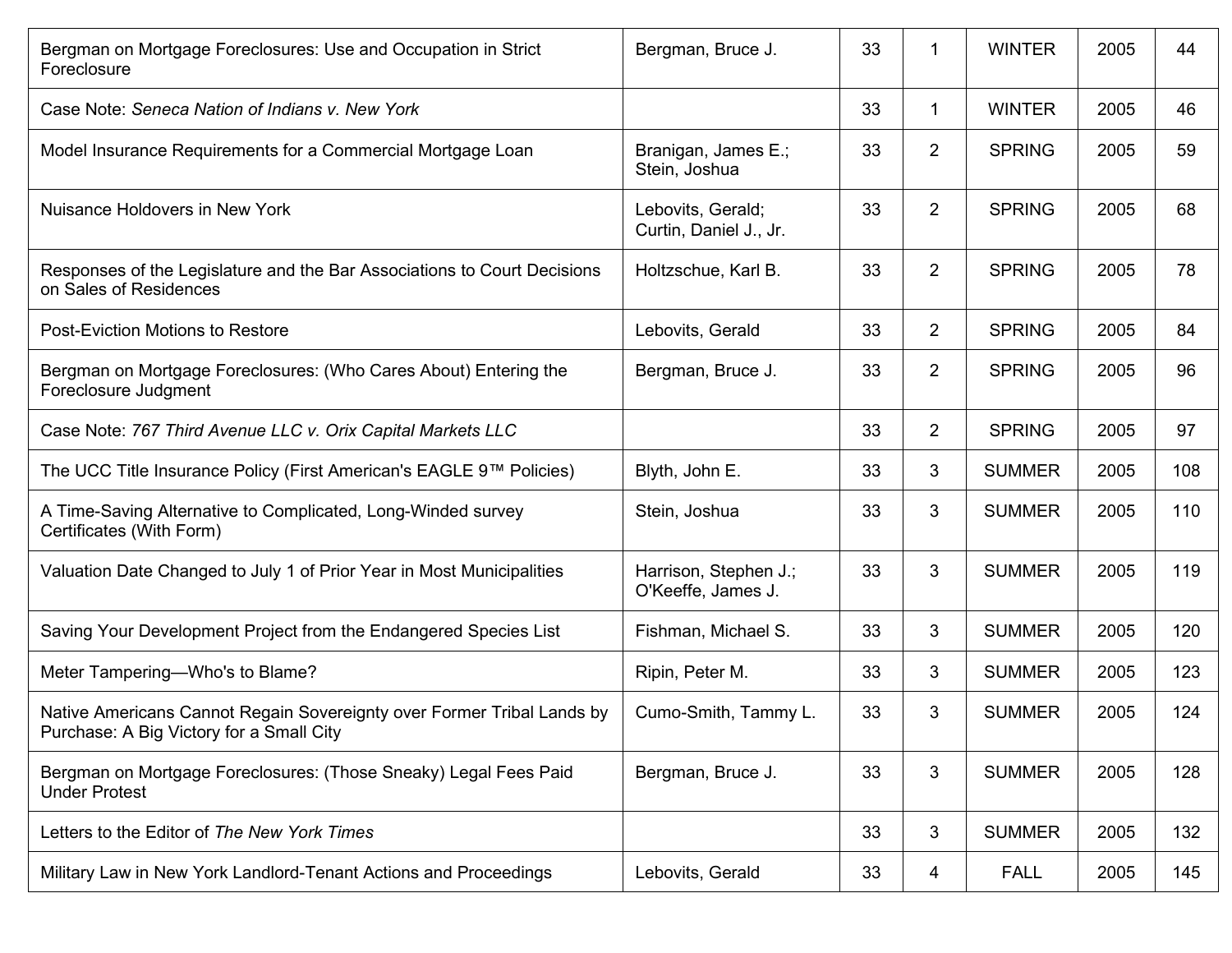| Determining the Proper Amount of Coverage in an Owner's Leasehold Title<br><b>Insurance Policy</b>                | Blyth, John E.                                                      | 33 | 4 | <b>FALL</b>   | 2005 | 159 |
|-------------------------------------------------------------------------------------------------------------------|---------------------------------------------------------------------|----|---|---------------|------|-----|
| A Call to Conscience: Remedy for Harsh Result in Oppressive New York<br><b>Tax Enforcement Procedures Overdue</b> | Turley, Elaine A.                                                   | 33 | 4 | <b>FALL</b>   | 2005 | 162 |
| New Bankruptcy Law Affects Real Estate Investments                                                                | Zinman, Robert M.                                                   | 33 | 4 | <b>FALL</b>   | 2005 | 173 |
| Kelo v. City of New London-The Fallout Continues                                                                  | Sachs, Joel H.                                                      | 33 | 4 | <b>FALL</b>   | 2005 | 176 |
| Use of an Apostille in a United States Real Estate Transaction                                                    | Blyth, John E.                                                      | 33 | 4 | <b>FALL</b>   | 2005 | 180 |
| Report on Surveys About PCDA                                                                                      | Tilton, Sam; Sachs, Joel;<br>Holtzschue, Karl                       | 33 | 4 | <b>FALL</b>   | 2005 | 183 |
| Bergman on Mortgage Foreclosures: Mortgage Filing Error-And Why Title<br>Insurance Is Vital                       | Bergman, Bruce J.                                                   | 33 | 4 | <b>FALL</b>   | 2005 | 186 |
| In Memoriam: Edith I. Spivack, Esq.                                                                               |                                                                     | 33 | 4 | <b>FALL</b>   | 2005 | 187 |
| <b>Recent Cases on Professional Practice</b>                                                                      | Copps, Anne Reynolds;<br>Tartaglia, Alfred C.;<br>Petro, Michael P. | 33 | 4 | <b>FALL</b>   | 2005 | 188 |
| Case Note: Eastside Exhibition Corp. v. 210 East 86th Street Corp.                                                |                                                                     | 33 | 4 | <b>FALL</b>   | 2005 | 192 |
| Section News: Legislative Committee Report                                                                        |                                                                     | 33 | 4 | <b>FALL</b>   | 2005 | 194 |
| Section News: New Member Mentor Program                                                                           |                                                                     | 33 | 4 | <b>FALL</b>   | 2005 | 196 |
| The Equitable Mortgage: Its Creation, Enforceability and Lien Priority                                            | Sharrow, Joel David                                                 | 34 |   | <b>SPRING</b> | 2006 | 6   |
| Will the Courts Render RPTL § 720(1)(b) Unconstitutional?                                                         | Lansing, Mark D.                                                    | 34 |   | <b>SPRING</b> | 2006 | 11  |
| How to Pay Off a Mortgage in Foreclosure                                                                          | Baum, Steven J.                                                     | 34 |   | <b>SPRING</b> | 2006 | 15  |
| Discharging An Old Mortgage                                                                                       | Pedowitz, James M.                                                  | 34 |   | <b>SPRING</b> | 2006 | 18  |
| "What You Don't Know Can't Hurt You" Not Necessarily Applicable to<br>Mortgage Lenders                            | Mackey, Paul G.                                                     | 34 |   | <b>SPRING</b> | 2006 | 21  |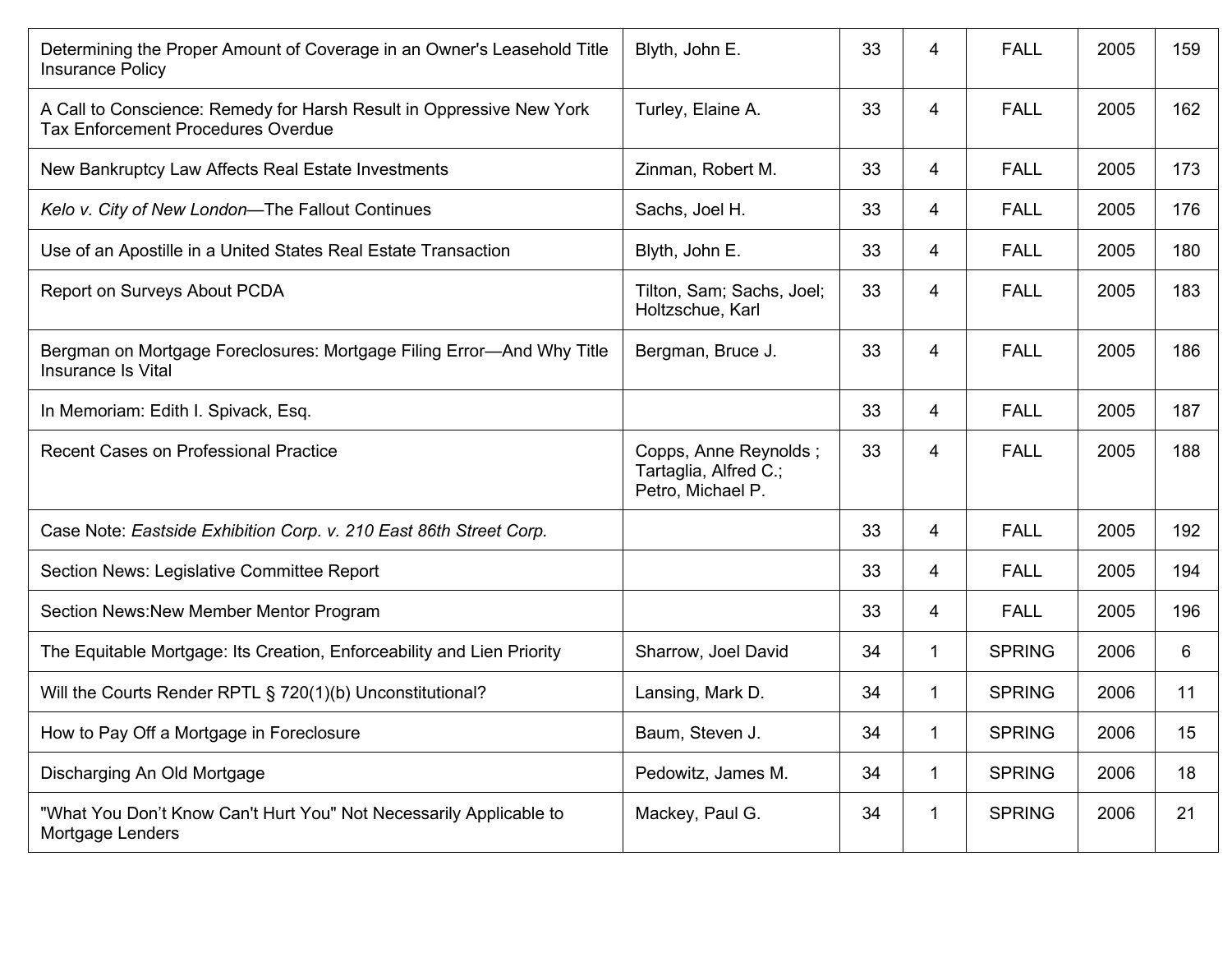| The Second Annual Upstate Affordable Housing Conference                                                  | Hezel, Rachel M.;<br>Lawrence, Joshua K.;<br>Sandison, Patricia C. | 34 | 1              | <b>SPRING</b> | 2006 | 25             |
|----------------------------------------------------------------------------------------------------------|--------------------------------------------------------------------|----|----------------|---------------|------|----------------|
| Tenancy by the Entirety and Same Sex Marriage in New York                                                | Pedowitz, James M.                                                 | 34 | 1              | <b>SPRING</b> | 2006 | 30             |
| Service of Process and Traverse hearings in Landlord-Tenant Actions and<br>Proceedings                   | Lebovits, Gerald; Li,<br>Matthias W.                               | 34 | 1              | <b>SPRING</b> | 2006 | 32             |
| Deadline Looms for UCC Article 9: Cooperative Unit Security Interests<br>Impacted                        | Berey, Michael J.                                                  | 34 | 1              | <b>SPRING</b> | 2006 | 43             |
| Bergman on Mortgage Foreclosures: Consequences of Delay                                                  | Bergman, Bruce J.                                                  | 34 | 1.             | <b>SPRING</b> | 2006 | 45             |
| How Assignment Restrictions in Leases Apply to Corporate Transactions                                    | Stein, Joshua                                                      | 34 | 2              | <b>FALL</b>   | 2006 | 54             |
| Nonprimary-Residence Holdover Proceedings                                                                | Lebovits, Gerald; Li,<br>Matthias W.                               | 34 | $\overline{2}$ | <b>FALL</b>   | 2006 | 63             |
| Roommates in New York Law                                                                                | Lebovits, Gerald                                                   | 34 | $\overline{2}$ | <b>FALL</b>   | 2006 | 73             |
| Subletting in New York Law                                                                               | Lebovits, Gerald                                                   | 34 | $\overline{2}$ | <b>FALL</b>   | 2006 | 79             |
| Real Property Transfer Tax and Mortgage Tax Traps in Conveyance of<br>Condominium Units in New York City | Benlevi, Yosi (Joe)                                                | 34 | $\overline{2}$ | <b>FALL</b>   | 2006 | 89             |
| RPLS Task Force on Attorney Escrows Current Practice, Alternatives and<br>Improvements                   |                                                                    | 34 | $\overline{2}$ | <b>FALL</b>   | 2006 | 93             |
| Model Bank Escrow Deposit Agreement                                                                      |                                                                    | 34 | $\overline{2}$ | <b>FALL</b>   | 2006 | 98             |
| Extension of Reduced Real Estate Transfer Tax Rate for Real Estate<br><b>Investment Trusts</b>           |                                                                    | 34 | 2              | <b>FALL</b>   | 2006 | 106            |
| Bergman on Mortgage Foreclosures: Forgetting Assignment Proves Fatal                                     | Bergman, Bruce J.                                                  | 34 | $\overline{2}$ | <b>FALL</b>   | 2006 | 109            |
| The Purchaser Hasn't a Ghost of a Chance: Update on PCDA Cases and<br><b>PCDA Revision</b>               | Holtzschue, Karl B.                                                | 35 | 1              | <b>WINTER</b> | 2007 | $\overline{7}$ |
| Restrictions on Sale of Condominium Units                                                                | Di Lorenzo, Vincent                                                | 35 | 1              | <b>WINTER</b> | 2007 | 22             |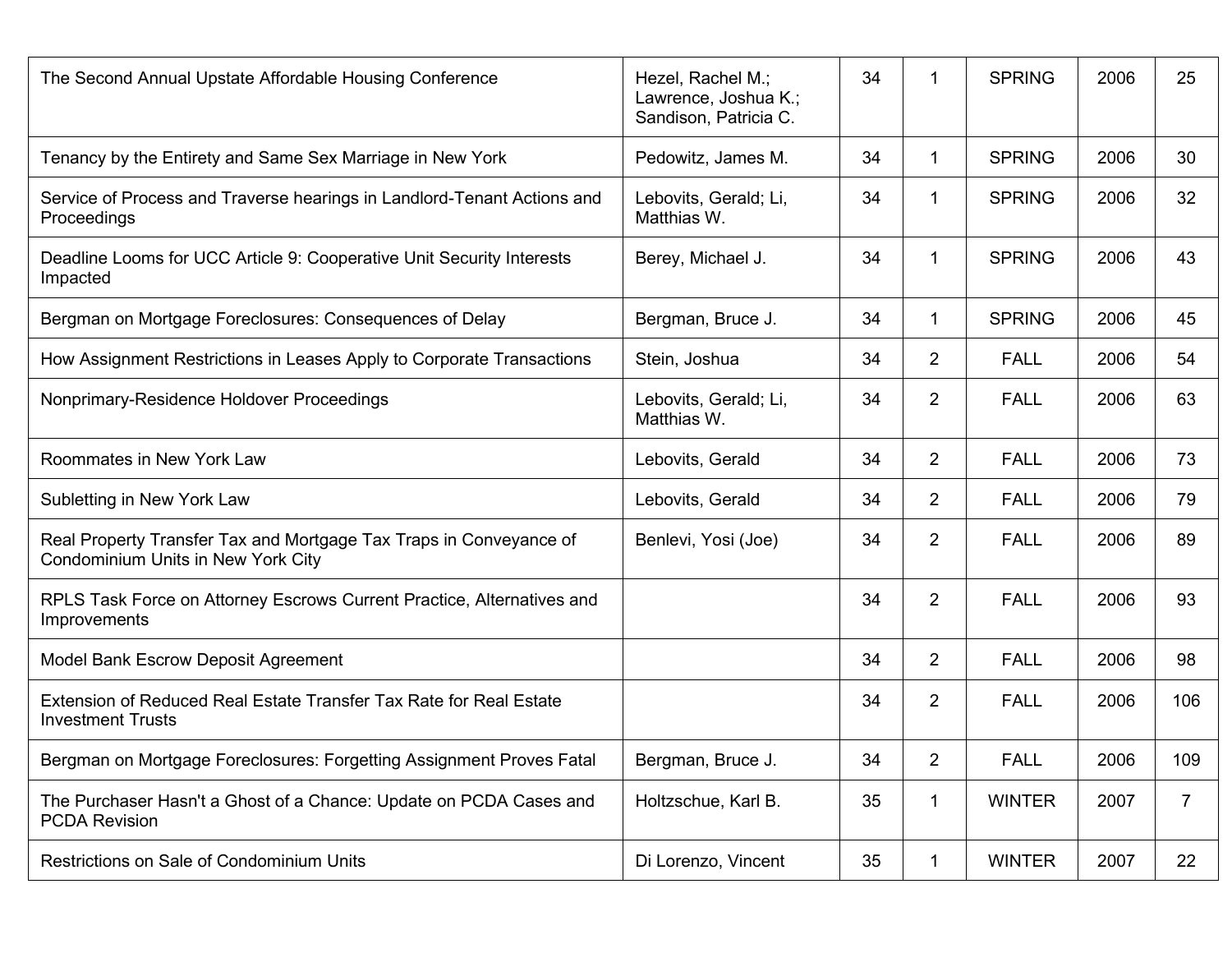| Title Insurance Agent Licensing Law Controlled Business Restrictions<br>Should Not Apply to Attorneys Who Provide Title Insurance to Clients                                | Johnson, William P.                       | 35 |                | <b>WINTER</b> | 2007 | 26             |
|-----------------------------------------------------------------------------------------------------------------------------------------------------------------------------|-------------------------------------------|----|----------------|---------------|------|----------------|
| <b>RLUIPA and Land Use Regulations</b>                                                                                                                                      | Sachs, Joel H.                            | 35 |                | <b>WINTER</b> | 2007 | 28             |
| Legislative Committee Report                                                                                                                                                | Compton, S.H. Spencer                     | 35 |                | <b>WINTER</b> | 2007 | 34             |
| The Deficit Reduction Act of 2005 and Its Effect Upon Transfers of Assets<br>and Real Property for Long Term Care Planning Purposes                                         | Enea, Anthony J.                          | 35 |                | <b>WINTER</b> | 2007 | 36             |
| NYC Tax Appeals Tribunal Applies Lower Transfer Tax Rate Schedule to<br>Uncombined Condominium Units to Be Used as Singe Residence                                          | Miller, Joel E.                           | 35 |                | <b>WINTER</b> | 2007 | 41             |
| Bergman on Mortgage Foreclosures: New Roadblock in New York<br><b>Evictions After Foreclosure</b>                                                                           | Bergman, Bruce J.                         | 35 |                | <b>WINTER</b> | 2007 | 43             |
| Case Note: Calvagno v. Bisbal                                                                                                                                               |                                           | 35 |                | <b>WINTER</b> | 2007 | 44             |
| The Home Equity Theft Prevention Act                                                                                                                                        | Pedowitz, James M.                        | 35 | $\overline{2}$ | SPR/SUM       | 2007 | $\overline{7}$ |
| An Overview of Executive Order 13224 Compliance                                                                                                                             | Sandison, Patricia                        | 35 | $\overline{2}$ | SPR/SUM       | 2007 | 10             |
| Drug Holdover Proceedings: An Overview from "Knew," to "Should Have<br>Known," to "Strict Liability"                                                                        | Lebovits, Gerald;<br>Seidman, Douglass J. | 35 | 2              | SPR/SUM       | 2007 | 16             |
| Housing Judge Rules that Attorney General's Acceptance of Conversion<br>Plan Nullifies Holdover Proceedings Against Persons Otherwise Unentitled<br>to Remain in Possession | Miller, Joel E.                           | 35 | $\overline{2}$ | SPR/SUM       | 2007 | 27             |
| Title Insurance Products for Co-ops: Increasingly Higher-Cost Apartments<br>Are Compelling Practitioners to Rethink Their Strategies                                        | Compton, S.H. Spencer                     | 35 | $\overline{2}$ | SPR/SUM       | 2007 | 30             |
| Subject to the Approval of My Attorney Clauses                                                                                                                              | Ferguson, Dorothy H.                      | 35 | $\overline{2}$ | SPR/SUM       | 2007 | 35             |
| New York Lien Law Considerations in Construction Lending Transactions                                                                                                       | Bouman, John K.                           | 35 | $\overline{2}$ | SPR/SUM       | 2007 | 40             |
| Bergman on Mortgage Foreclosures: Yes, Absence of the Breach Letter<br>Can Be Fatal to the Foreclosure                                                                      | Bergman, Bruce J.                         | 35 | $\overline{2}$ | SPR/SUM       | 2007 | 59             |
| New York's RPTL § 581-a: The Missing Link to Rental Housing Authority?                                                                                                      | Lawlor, Brian E.;<br>McCartney, Brian P.  | 35 | 3              | <b>FALL</b>   | 2007 | 6              |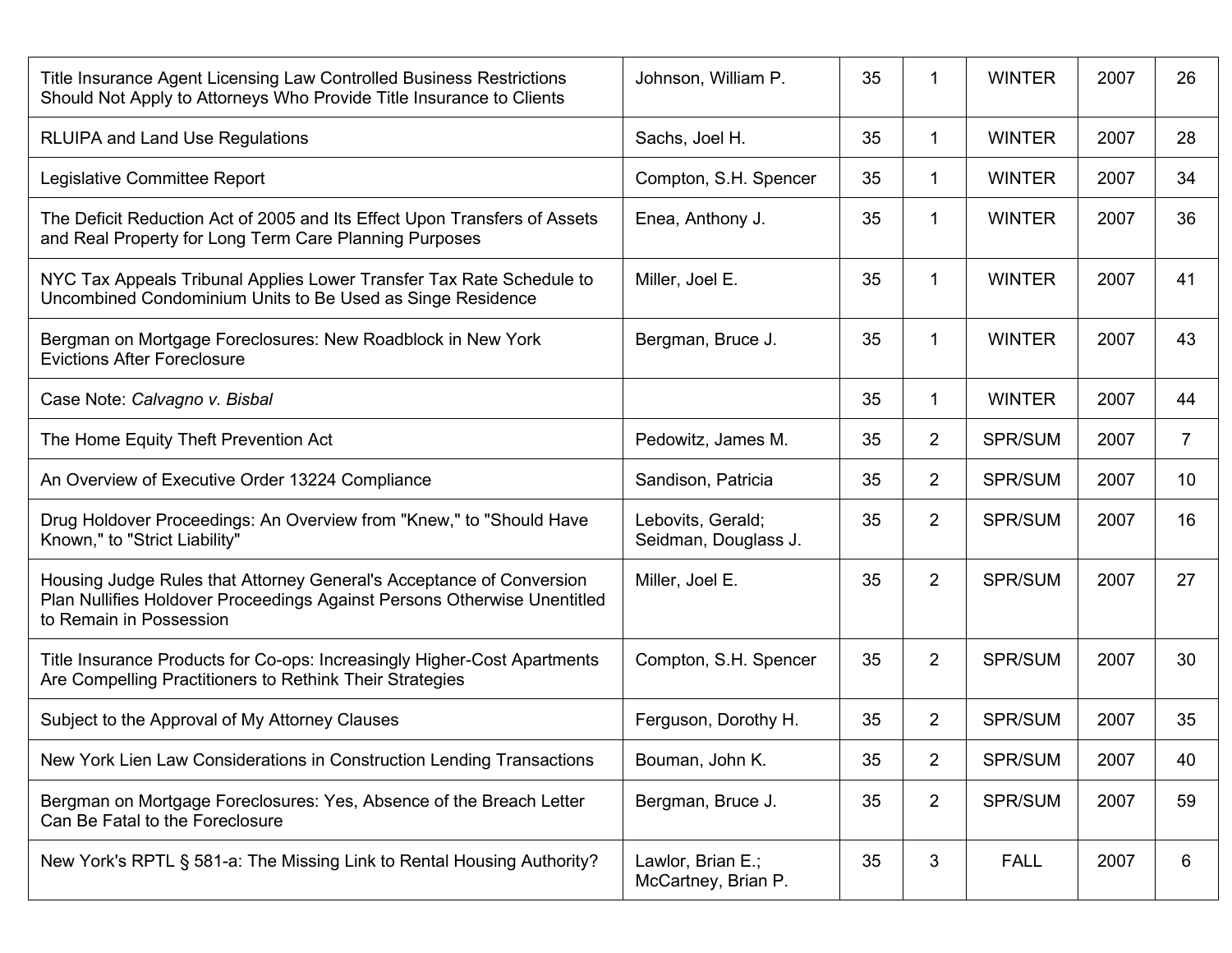| New Title Policy Forms Now Required in New York                                                                                                                                | Bagwell, Marvin N.                                          | 35 | 3              | <b>FALL</b>   | 2007 | 10 |
|--------------------------------------------------------------------------------------------------------------------------------------------------------------------------------|-------------------------------------------------------------|----|----------------|---------------|------|----|
| Earnest Money Deposits as True Option Premiums? An Examination of<br>Real Estate Down Payments and Forfeiture-From Lawrence v. Miller to<br>Uzan v. 845 UN Limited Partnership | Eliav, Arthur G.;<br>Ginzburg, Daniel                       | 35 | 3              | <b>FALL</b>   | 2007 | 13 |
| Water and Sewer Charges in New York City                                                                                                                                       | Augspach, Francisco                                         | 35 | 3              | <b>FALL</b>   | 2007 | 21 |
| Assumption or Rejection of Commercial Leases Under BAPCPA                                                                                                                      | Kozlowski, David J.                                         | 35 | 3              | <b>FALL</b>   | 2007 | 30 |
| How the Residential Mortgage-Backed Securities Market Impacts Dirt<br><b>Lawyers and Their Clients</b>                                                                         | Reiss, David J.                                             | 35 | 3              | <b>FALL</b>   | 2007 | 35 |
| Bergman on Mortgage Foreclosures: When Property Is Lost for Taxes-<br>No Salvation Here                                                                                        | Bergman, Bruce J.                                           | 35 | 3              | <b>FALL</b>   | 2007 | 39 |
| Guardians Ad Litem in Housing Court                                                                                                                                            | Lebovits, Gerald; Li,<br>Matthias W.; Friedman,<br>Shani R. | 36 | 1              | <b>WINTER</b> | 2008 | 6  |
| Private Right of Action-The Uncertain Dividing line Between the Martin<br>Act and Common Law Fraud                                                                             | DiLorenzo, Vincent                                          | 36 | 1              | <b>WINTER</b> | 2008 | 22 |
| Surveys and Title Insurance                                                                                                                                                    | Pedowitz, James M.                                          | 36 | 1              | <b>WINTER</b> | 2008 | 26 |
| <b>Tenant Buyouts</b>                                                                                                                                                          | Connery, Nancy Ann                                          | 36 | 1              | <b>WINTER</b> | 2008 | 27 |
| Protecting Boards of Assessment Review When Dealing with<br>Unresponsive Property Owners Who Challenge Their Assessments                                                       | Brown, Marc W.                                              | 36 | 1              | <b>WINTER</b> | 2008 | 33 |
| <b>Another Foreclosure Notice</b>                                                                                                                                              | Baum, Steven J.                                             | 36 | 1.             | <b>WINTER</b> | 2008 | 36 |
| Detailed Chart Comparing Provisions of Current Bankruptcy Bills Dealing<br>with Modification of Home Mortgages, as of October 17, 2007                                         | Scarberry, Mark S.                                          | 36 |                | <b>WINTER</b> | 2008 | 38 |
| Bergman on Mortgage Foreclosures: Notice of Appearance—When the<br>Borrower Is a Faker                                                                                         | Bergman, Bruce J.                                           | 36 |                | <b>WINTER</b> | 2008 | 39 |
| The Real Property Law Section Has a Blog                                                                                                                                       |                                                             | 36 | 1              | <b>WINTER</b> | 2008 | 40 |
| Real Property Law Section Summary of Results of Survey on Dry Closings                                                                                                         | Holtzschue, Karl B.                                         | 36 | $\overline{2}$ | <b>SPRING</b> | 2008 | 6  |
| Reverse Mortgages-Mortgage Recording Tax Exemption                                                                                                                             | Bagwell, Marvin N.                                          | 36 | $\overline{2}$ | <b>SPRING</b> | 2008 | 9  |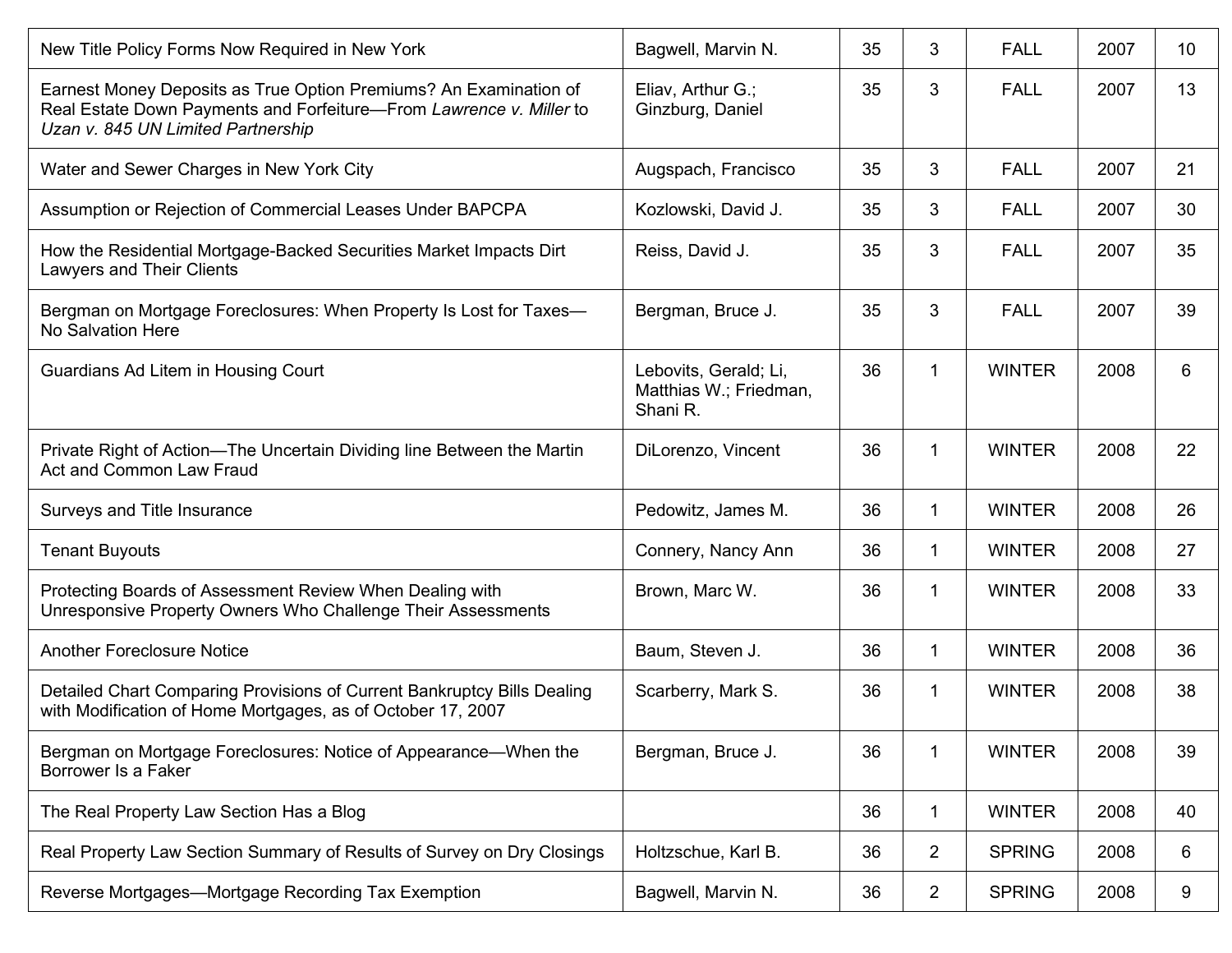| Landlord's Checklist of Silent Lease Issues (Second Edition)                                                                            | Compton, S.H. Spencer;<br>Stein, Joshua | 36 | $\overline{2}$ | <b>SPRING</b> | 2008 | 13             |
|-----------------------------------------------------------------------------------------------------------------------------------------|-----------------------------------------|----|----------------|---------------|------|----------------|
| Cooperatives and Condominiums in the New York City Housing Court                                                                        | Lebovits, Gerald;<br>Tracy, James P.    | 36 | $\overline{2}$ | <b>SPRING</b> | 2008 | 45             |
| Detailed Chart Comparing Provisions of Current Bankruptcy Bills Dealing<br>with Modification of Home Mortgages, as of December 13, 2007 | Scarberry, Mark S.                      | 36 | $\overline{2}$ | <b>SPRING</b> | 2008 | 58             |
| Bergman on Mortgage Foreclosures: Says the Borrower to the Lender:<br>"Now Here's What I Want You to Do"                                | Bergman, Bruce J.                       | 36 | $\overline{2}$ | <b>SPRING</b> | 2008 | 64             |
| The Lawyer as Title Insurance Agent Introduction                                                                                        | Coffey, Peter V.                        | 36 | 3              | <b>SUMMER</b> | 2008 | 5              |
| The History of Title Insurance                                                                                                          | Antetomaso, Gerard G.                   | 36 | 3              | <b>SUMMER</b> | 2008 | 6              |
| Ancillary Attorney Compensation from Title Services                                                                                     | Haggerty, George                        | 36 | 3              | <b>SUMMER</b> | 2008 | 8              |
| The Real Estate Lawyer and the Title Insurance Policy Ethics Status<br>Report                                                           | Wechsler, Steven                        | 36 | 3              | <b>SUMMER</b> | 2008 | 13             |
| COSAC Proposes to Make it Consentable for an Attorney to Refer a Client<br>to the Lawyer's title Abstract Company                       | Holtzschue, Karl B.                     | 36 | 3              | <b>SUMMER</b> | 2008 | 19             |
| Single Room Occupancy Law in New York City                                                                                              | Weithman, Marti;<br>Lebovits, Gerald    | 36 | 3              | <b>SUMMER</b> | 2008 | 21             |
| On Expanding the Concept of Brownfields Restoration                                                                                     | Kleeger, Jeffrey                        | 36 | 3              | <b>SUMMER</b> | 2008 | 26             |
| Revised § 216 Lets Corporations with Unlimited Non-Member Income Be<br>"Cooperative Housing Corporations"                               | Miller, Joel E.                         | 36 | 3              | <b>SUMMER</b> | 2008 | 35             |
| Bergman on Mortgage Foreclosures: More on Service of Process Woes                                                                       | Bergman, Bruce J.                       | 36 | 3              | <b>SUMMER</b> | 2008 | 43             |
| Guide to Hudson River Sights from the Train                                                                                             | Holtzschue, Karl B.                     | 36 | 3              | <b>SUMMER</b> | 2008 | 44             |
| Real Property Law Section Task Force on Attorney Escrow Supplemental<br>Report                                                          |                                         | 36 | 4              | <b>FALL</b>   | 2008 | 6              |
| The Mutual Indemnification Agreement for Title Insurance<br>in New York State                                                           | Berey, Michael J.                       | 36 | 4              | <b>FALL</b>   | 2008 | $\overline{7}$ |
| Residential Landlord-Tenant Appeals in the Appellate Term                                                                               | Lebovits, Gerald                        | 36 | 4              | <b>FALL</b>   | 2008 | 9              |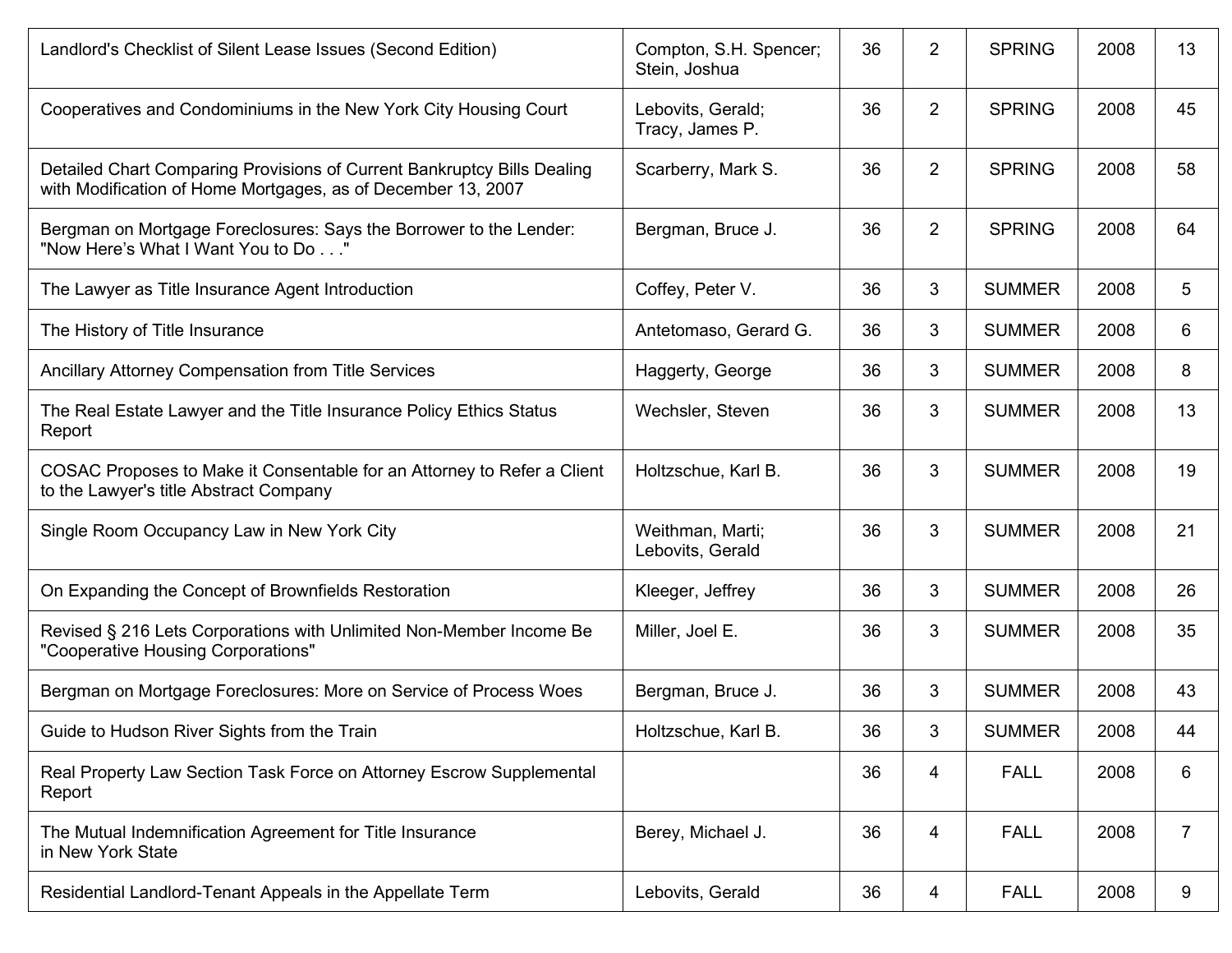| Contract of Sale for Office, Commercial and Multi-Family Residential<br>Premises-A Commentary                                 |                                                              | 36 | 4              | <b>FALL</b>   | 2008 | 34 |
|-------------------------------------------------------------------------------------------------------------------------------|--------------------------------------------------------------|----|----------------|---------------|------|----|
| Contract of Sale-Office, Commercial and Multi-Family Residential<br>Premises                                                  |                                                              | 36 | 4              | <b>FALL</b>   | 2008 | 44 |
| Bergman on Mortgage Foreclosures: So the Servicer Accepts Payment<br>After Maturity                                           | Bergman, Bruce J.                                            | 36 | 4              | <b>FALL</b>   | 2008 | 64 |
| Foreclosing on a Mezzanine Loan Under UCC Article 9: A Guide to<br><b>Remedies and Strategies</b>                             | Fisch, Peter E.;<br>Simkin, Steven;<br>Compton, S.H. Spencer | 37 | 1.             | <b>WINTER</b> | 2009 | 8  |
| Effects of BAPCPA on Commercial Leases and Designation Rights                                                                 | Kozlowski, David J.                                          | 37 | 1              | <b>WINTER</b> | 2009 | 12 |
| The Enforceability of Cross-Default Provisions in Bankruptcy                                                                  | Farzan, Nili                                                 | 37 | 1.             | <b>WINTER</b> | 2009 | 17 |
| Adverse Possession; What Hath the New York Legislature Wrought?                                                               | Parella, Robert E.;<br>Zinman, Robert M.                     | 37 |                | <b>WINTER</b> | 2009 | 27 |
| Title Insurance: Disclosure to and Consent by Client                                                                          |                                                              | 37 | 1              | <b>WINTER</b> | 2009 | 42 |
| When Is It Company? When a Crowd?                                                                                             | Leitman Bailey, Adam;<br>Treiman, Dov                        | 37 | 1              | <b>SPRING</b> | 2009 | 45 |
| Guardians Ad Litem in Housing Court                                                                                           | Lebovits, Gerald; Li,<br>Matthias W.; Friedman,<br>Shani R.  | 37 | 1              | <b>SPRING</b> | 2009 | 48 |
| Bergman on Mortgage Foreclosures: So They Demolished Your Building<br>(the One Where You Have a Mortgage); Who Would Do That? | Bergman, Bruce J.                                            | 37 |                | <b>SPRING</b> | 2009 | 66 |
| New York State Changes Its Priorities in Low-Income Housing                                                                   | Babcock-Ellis, Harold                                        | 37 | $\overline{2}$ | <b>SPRING</b> | 2009 | 6  |
| A Fairy Tale                                                                                                                  | Bagwell, Marvin N.                                           | 37 | 2              | <b>SPRING</b> | 2009 | 11 |
| Model Intercreditor Agreement (Among A Lenders, B Lenders, and Swap<br>Counterparty)                                          | Stein, Joshua                                                | 37 | $\overline{2}$ | <b>SPRING</b> | 2009 | 14 |
| Whatever Happened to Article 78?                                                                                              | Bailey, Adam Leitman;<br>Treiman, Dov                        | 37 | $\overline{2}$ | <b>SPRING</b> | 2009 | 48 |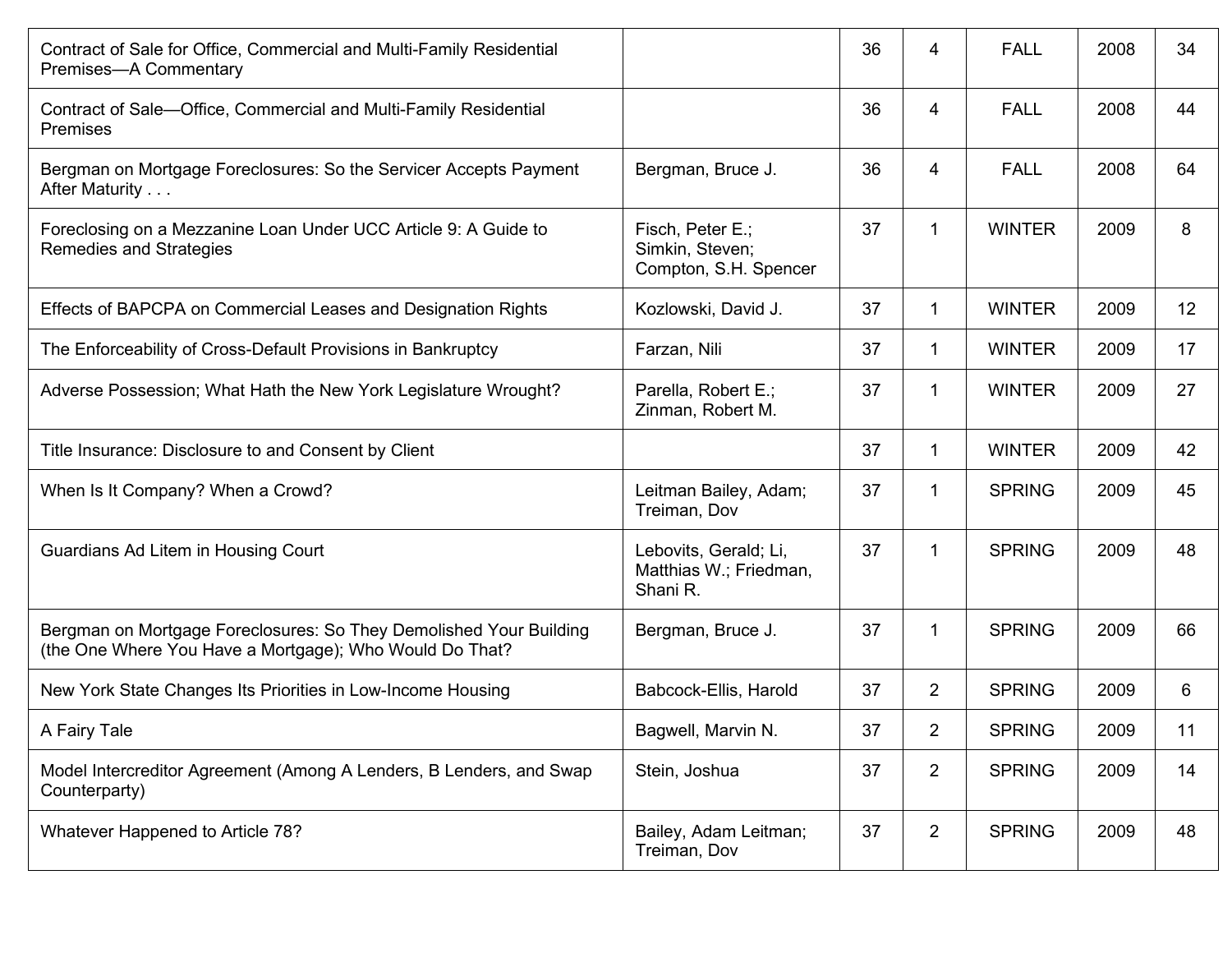| Section 8: New York's Legal Landscape                                                                                         | Lebovits, Gerald;<br>Nori, Sateesh;<br>Wang, Jia           | 37 | $\overline{2}$ | <b>SPRING</b> | 2009 | 51 |
|-------------------------------------------------------------------------------------------------------------------------------|------------------------------------------------------------|----|----------------|---------------|------|----|
| Pitfalls in Modifying Building Loan Contracts                                                                                 | Glatthaar, Thomas A.                                       | 37 | $\overline{2}$ | <b>SPRING</b> | 2009 | 64 |
| Protecting a Commercial Sublandlord from Its Subtenant's Holdover                                                             | Mena, Amy Carper                                           | 37 | $\overline{2}$ | <b>SPRING</b> | 2009 | 70 |
| Bergman on Mortgage Foreclosures:<br>Can New York Tell You What Interest to Charge?                                           | Bergman, Bruce J.                                          | 37 | $\overline{2}$ | <b>SPRING</b> | 2009 | 73 |
| The Right to Terminate Proprietary Leases Based on Objectionable<br><b>Conduct: Five Years After Pullman</b>                  | Di Lorenzo, Vincent                                        | 37 | 3              | <b>SUMMER</b> | 2009 | 6  |
| Statutory Short Form Power of Attorney Revised; New Statutory Major<br><b>Gifts Rider</b>                                     | Berey, Michael J.                                          | 37 | 3              | <b>SUMMER</b> | 2009 | 13 |
| Development Rights Purchases by Zoning Lot Merger in New York City                                                            | Augspach, Francisco                                        | 37 | 3              | <b>SUMMER</b> | 2009 | 18 |
| Protecting a Subtenant from Losing Its Leasehold upon Termination of the<br>Prime Lease or Foreclosure of a Building Mortgage | Towne, L. Stanton                                          | 37 | 3              | <b>SUMMER</b> | 2009 | 30 |
| Disclosure and Disclosure-Like Devices in the New York City Housing<br>Court                                                  | Lebovits, Gerald;<br>Valentino, Rosalie;<br>Mallick, Rohit | 37 | 3              | <b>SUMMER</b> | 2009 | 34 |
| The Most Influential Commercial Lease Cases in the Last Century That<br>Every Drafter and Litigator Must Know                 | Bailey, Adam Leitman;<br>Treiman, Dov                      | 37 | 3              | <b>SUMMER</b> | 2009 | 46 |
| Bergman on Mortgage Foreclosures: So You Want to Sell the Co-op Back<br>to the Borrower                                       | Bergman, Bruce J.                                          | 37 | 3              | <b>SUMMER</b> | 2009 | 55 |
| The New Federal "Protecting Tenants at Foreclosure Act"                                                                       | Blumenthal, Dan M.                                         | 37 | $\overline{4}$ | <b>FALL</b>   | 2009 | 5  |
| Excluding High-Cost and Subprime Home Loans from Title Insurance<br>Coverage                                                  | Burdick, Christopher W.                                    | 37 | 4              | <b>FALL</b>   | 2009 | 7  |
| Update on Marketable Title in New York                                                                                        | Bagwell, Marvin N.                                         | 37 | 4              | <b>FALL</b>   | 2009 | 12 |
| The Section 8 Program: Voluntary Participation Is a Thing of the Past                                                         | Metz, Jeffrey R.                                           | 37 | 4              | <b>FALL</b>   | 2009 | 16 |
| <b>Contract of Sale: Environmental Provisions</b>                                                                             | Rigano, James P.                                           | 37 | 4              | <b>FALL</b>   | 2009 | 23 |
|                                                                                                                               |                                                            |    |                |               |      |    |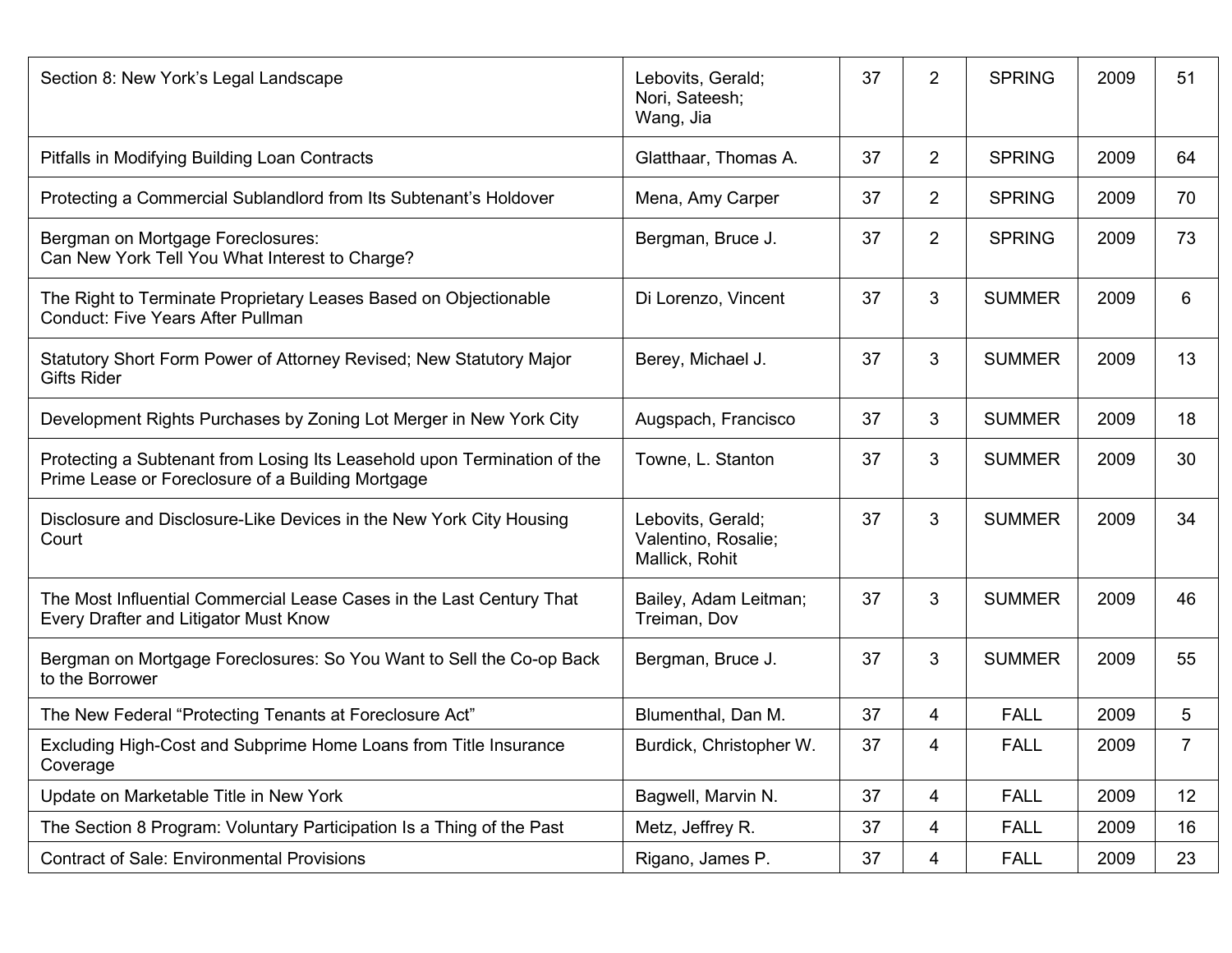| Notices of Pendency: Protecting Sellers in Contracts for the Sale and<br><b>Purchase of Real Property</b>                             | Weisner, William W.;<br>Mena, Amy Carper | 37 | 4              | <b>FALL</b>   | 2009 | 27 |
|---------------------------------------------------------------------------------------------------------------------------------------|------------------------------------------|----|----------------|---------------|------|----|
| Top Ten Reasons Closings Are Adjourned                                                                                                | Brogan, Peter                            | 37 | 4              | <b>FALL</b>   | 2009 | 35 |
| RPS Green Real Estate Committee Conducts CLE Program at the New<br>York Mets' Citi Field                                              | Ward-Willis, Nicholas M.                 | 37 | 4              | <b>FALL</b>   | 2009 | 40 |
| DIP Financing and Other Bankruptcy Concerns for the Transactional Real<br>Estate Lawyer                                               | Compton, S.H.; Jaeger,<br>Andrew D.      | 38 | 1              | <b>WINTER</b> | 2010 | 6  |
| POA: The Power of Information Overload                                                                                                | Bailey, Adam Leitman;<br>Treiman, Dov    | 38 | 1              | <b>WINTER</b> | 2010 | 9  |
| Tenancy by the Entirety and Same-Sex Marriage-Continued                                                                               |                                          | 38 | 1              | <b>WINTER</b> | 2010 | 14 |
| Should the Warranty of Habitability Apply to Condominiums? Enforcing<br><b>Owners' Rights Against Delinquent Boards</b>               | Walter, William                          | 38 | 1              | <b>WINTER</b> | 2010 | 16 |
| Evidentiary Issues in the New York City Housing Court                                                                                 | Lebovits, Gerald; Marter,<br>Julia       | 38 | 1              | <b>WINTER</b> | 2010 | 21 |
| New York State Court of Appeals Defines Mutual Benefit Term in<br>Commercial Lease and Extends Coverage for Additional Insureds       | Ordway, L. Micha                         | 38 | 1              | <b>WINTER</b> | 2010 | 33 |
| Real Property Law Section report on New York State Insurance<br>Department Title Insurance Regulation                                 |                                          | 38 | 1              | <b>WINTER</b> | 2010 | 36 |
| Insurance Department of the State of New York Proposed Regulation No.<br>$\_$ 11 NYCRR                                                | Proposed by NYSBA<br>RPLS 8/7/09         | 38 | 1              | <b>WINTER</b> | 2010 | 41 |
| Legislative Update: Expanded Regulation of Mortgage Loan Originators:<br><b>Updating Article 12-E</b>                                 | Braid, Andrew                            | 38 | 1              | <b>WINTER</b> | 2010 | 50 |
| Bergman on Mortgage Foreclosures: Statute of Limitations Sinks Lender-<br>Again                                                       | Bergman, Bruce J.                        | 38 |                | <b>WINTER</b> | 2010 | 53 |
| Chapter 507, Laws of 2009: Enforcing Real Estate Mortgages and<br><b>Cooperative Unit Security Interests</b>                          | Berey, Michael J.                        | 38 | $\overline{2}$ | <b>SPRING</b> | 2010 | 6  |
| Comparing New State and Federal Laws Designed to Protect Residential<br>Tenants Against Immediate Eviction from Foreclosed Properties | Blumenthal, Dan M.                       | 38 | $\overline{2}$ | <b>SPRING</b> | 2010 | 12 |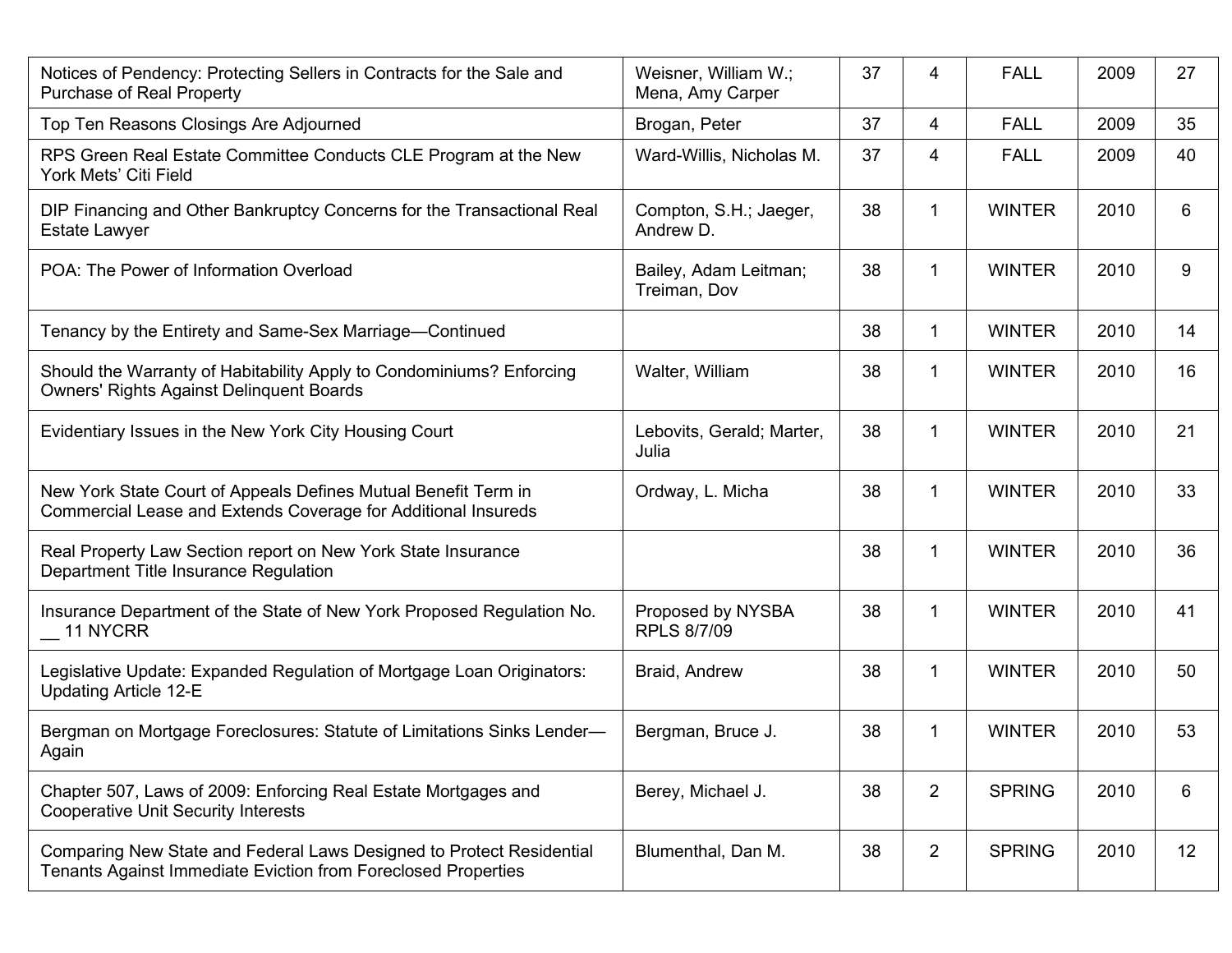| N.Y. Rules of Professional Conduct Make It Consentable for a Lawyer to<br>Refer a Client to the Lawyer's Title Abstract Company     | Holtzschue, Karl B.                          | 38 | $\overline{2}$ | <b>SPRING</b> | 2010 | 15 |
|-------------------------------------------------------------------------------------------------------------------------------------|----------------------------------------------|----|----------------|---------------|------|----|
| Special District Assessments-Who Must Pay and Who Is Exempt? The<br>Meaning of "Benefited Property"                                 | Lansing, Mark D.                             | 38 | $\overline{2}$ | <b>SPRING</b> | 2010 | 16 |
| The New York Loft Law                                                                                                               | Lebovits, Gerald;<br>Rzesniowiecki, Linda    | 38 | $\overline{2}$ | <b>SPRING</b> | 2010 | 21 |
| Legislation: The Role of the Real Property Law Section                                                                              | Holtzschue, Karl B.                          | 38 | $\overline{2}$ | <b>SPRING</b> | 2010 | 30 |
| Bergman on Mortgage Foreclosures: Relationship of Speedy Service to<br>Foreclosure Judgment-A Possible Trap for Mortgagees          | Bergman, Bruce J.                            | 38 | $\overline{2}$ | <b>SPRING</b> | 2010 | 38 |
| New York Residential Landlord-Tenant Law 101 for the Transactional<br>Attorney                                                      | Sandercock, Margaret<br>B.; Lebovits, Gerald | 38 | 3              | <b>SUMMER</b> | 2010 | 5  |
| RESPA Changes and Their Effect on Residential Closings                                                                              | Shlufman, Daniel M.                          | 38 | 3              | <b>SUMMER</b> | 2010 | 16 |
| Equitable Subrogation: Stepping Into Shoes That May Be Slippers                                                                     | Leitman Bailey, Adam;<br>Treiman, Dov        | 38 | 3              | <b>SUMMER</b> | 2010 | 18 |
|                                                                                                                                     |                                              |    |                |               |      |    |
| Wrongful/Negligent Referral                                                                                                         | Krieger, Abraham, B.                         | 38 | 3              | <b>SUMMER</b> | 2010 | 21 |
| Real Property Law Section, Report of the Task Force on Proposed "Public<br>Option" Title Insurance Legislation                      |                                              | 38 | 3              | <b>SUMMER</b> | 2010 | 25 |
| Bergman on Mortgage Foreclosures: Escaping from the Automatic Stay?                                                                 | Bergman, Bruce J.                            | 38 | 3              | <b>SUMMER</b> | 2010 | 31 |
| The Newly-Enacted CPLR 3408 for Easing the Mortgage Foreclosure<br>Crisis: Very Good Steps, but not Legislatively Perfect           | Dillon, Hon. Mark C.                         | 38 | 4              | <b>FALL</b>   | 2010 | 5  |
| Because Rule 5.7(c) Was Not Adopted, It Is Not Consentable for a Lawyer<br>to Refer a Client to the Lawyer's Title Abstract Company | Jurist, Kenneth F.                           | 38 | 4              | <b>FALL</b>   | 2010 | 23 |
| Navigating Buyers and Developers of Newly Constructed Buildings<br>Through an Unprecedented Real Estate Crisis                      | Bailey, Adam Leitman;<br>Desiderio, John M.  | 38 | 4              | <b>FALL</b>   | 2010 | 27 |
| Accommodations and Modifications in the New York City Housing Court for<br><b>Litigants with Disabilities</b>                       | Cremin, Kevin M.;<br>Lebovits, Gerald        | 38 | 4              | <b>FALL</b>   | 2010 | 30 |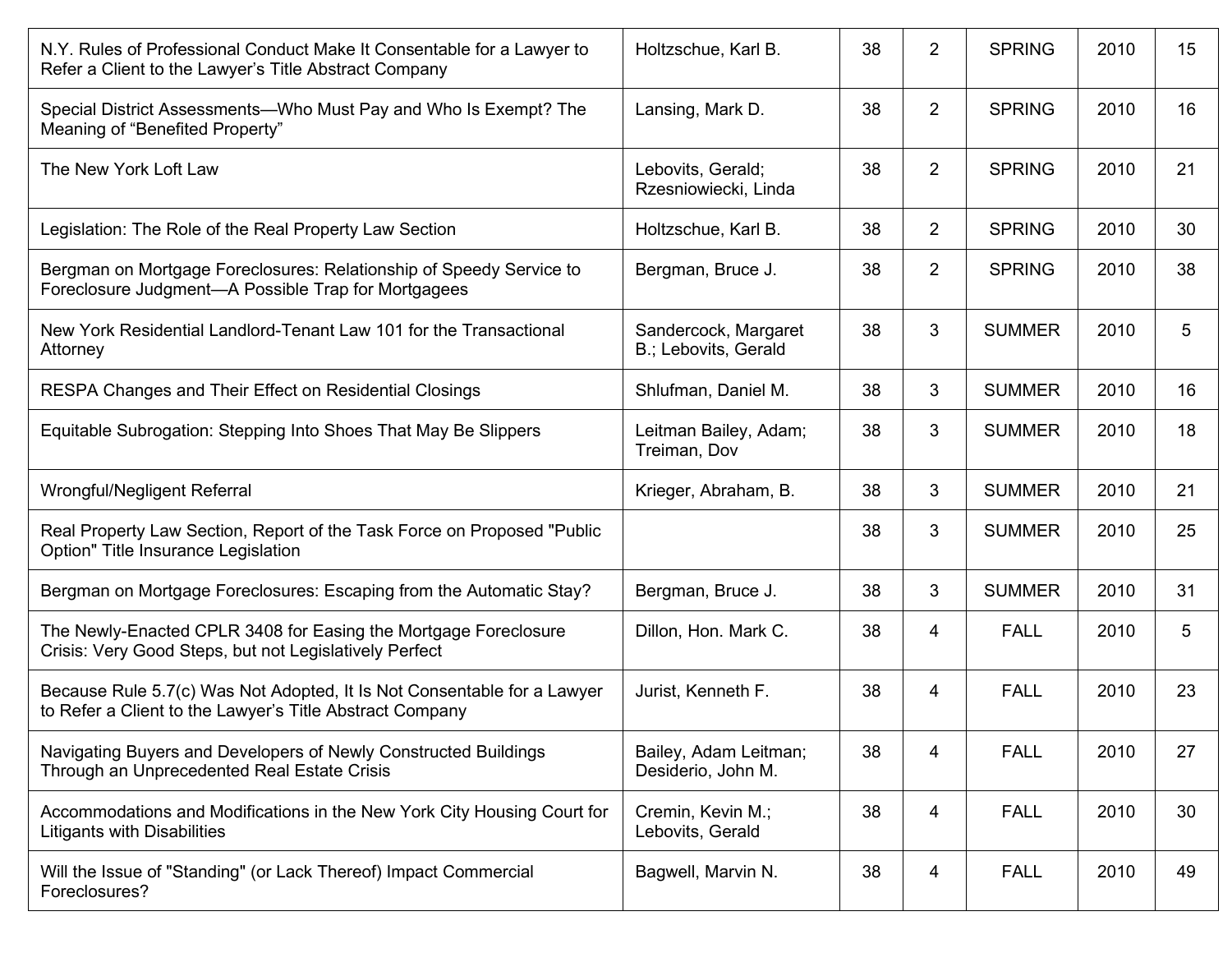| Bergman on Mortgage Foreclosures: Can the Mortgagee Take a Check<br><b>After Acceleration?</b>                                                                             | Bergman, Bruce J.                               | 38 | 4              | <b>FALL</b>   | 2010 | 54             |
|----------------------------------------------------------------------------------------------------------------------------------------------------------------------------|-------------------------------------------------|----|----------------|---------------|------|----------------|
| What Is the Probable Effect of Defective Foreclosure Documents Under<br>New York Law?                                                                                      | Bagwell, Marvin N.;<br>Bedford, Robert F.       | 39 |                | <b>WINTER</b> | 2011 | 8              |
| The Warranty of Habitability: An Unexpected Hazard in Foreclosure                                                                                                          | Bailey, Adam Leitman;<br>Treiman, Dov           | 39 | 1              | <b>WINTER</b> | 2011 | 11             |
| Underwater Underwriting: Title Insurance in the Post-Lehman Era                                                                                                            | Compton, S.H. Spencer                           | 39 | 1              | <b>WINTER</b> | 2011 | 15             |
| Realtor-Owned Title Agencies: Turn Away From the Quagmire                                                                                                                  | Ward, Denise P.                                 | 39 | 1              | <b>WINTER</b> | 2011 | 18             |
| The Relationship Between the New York State Division of Housing and<br>Community Renewal and the New York City Housing Court                                               | Melnitsky, Sheldon;<br>Lebovits, Gerald         | 39 | 1              | <b>WINTER</b> | 2011 | 26             |
| Condominium Law "Game Changer"?                                                                                                                                            | Metsch, Victor M.;<br>Regan, Michael P.         | 39 |                | <b>WINTER</b> | 2011 | 36             |
| Bergman on Mortgage Foreclosures: Another Statute of Limitations Loss<br>for a Mortgage Holder                                                                             | Bergman, Bruce J.                               | 39 | 1              | <b>WINTER</b> | 2011 | 38             |
| Student Case Comment: Adverse Possession-Third and Fourth<br>Departments Provide Guidance on 2008 Amendments to RPAPL Article 53                                           | Nicas, Alexander J.                             | 39 | 1              | <b>WINTER</b> | 2011 | 39             |
| Student Case Comment: Bacolitsas et al. v. 86th & 3rd Owner, LLC et al.                                                                                                    | Ellias, Matthew J.                              | 39 | 1              | <b>WINTER</b> | 2011 | 40             |
| Real Property Law Section Report on The Federal Housing Finance<br>Agency's Proposed Guidance on Private Transfer Fee Covenants (No.<br>2010-N-11)                         |                                                 | 39 | 1              | <b>WINTER</b> | 2011 | 41             |
| Report on RPLS 2011 Trip to the N.Y. State Legislature                                                                                                                     | Holtzschue, Karl B.                             | 39 | $\overline{2}$ | SPR/SUM       | 2011 | $\overline{7}$ |
| Select Issues in Representing HPD Supervised Mitchell-Lama<br>Cooperatives                                                                                                 | Bailey, Adam Leitman;<br>Cummins, Leni Morrison | 39 | $\overline{2}$ | SPR/SUM       | 2011 | 9              |
| Sales and Compensating Use Tax-Title Abstracts and Searches                                                                                                                | Burdick, Christopher W.                         | 39 | $\overline{2}$ | SPR/SUM       | 2011 | 14             |
| Does the Law on Property Tax Exemptions After Erie Station Favor<br>Properties That Turn a Profit, and How Does This Affect Currently Exempt,<br>but Underused Properties? | Skloda, James                                   | 39 | $\overline{2}$ | SPR/SUM       | 2011 | 20             |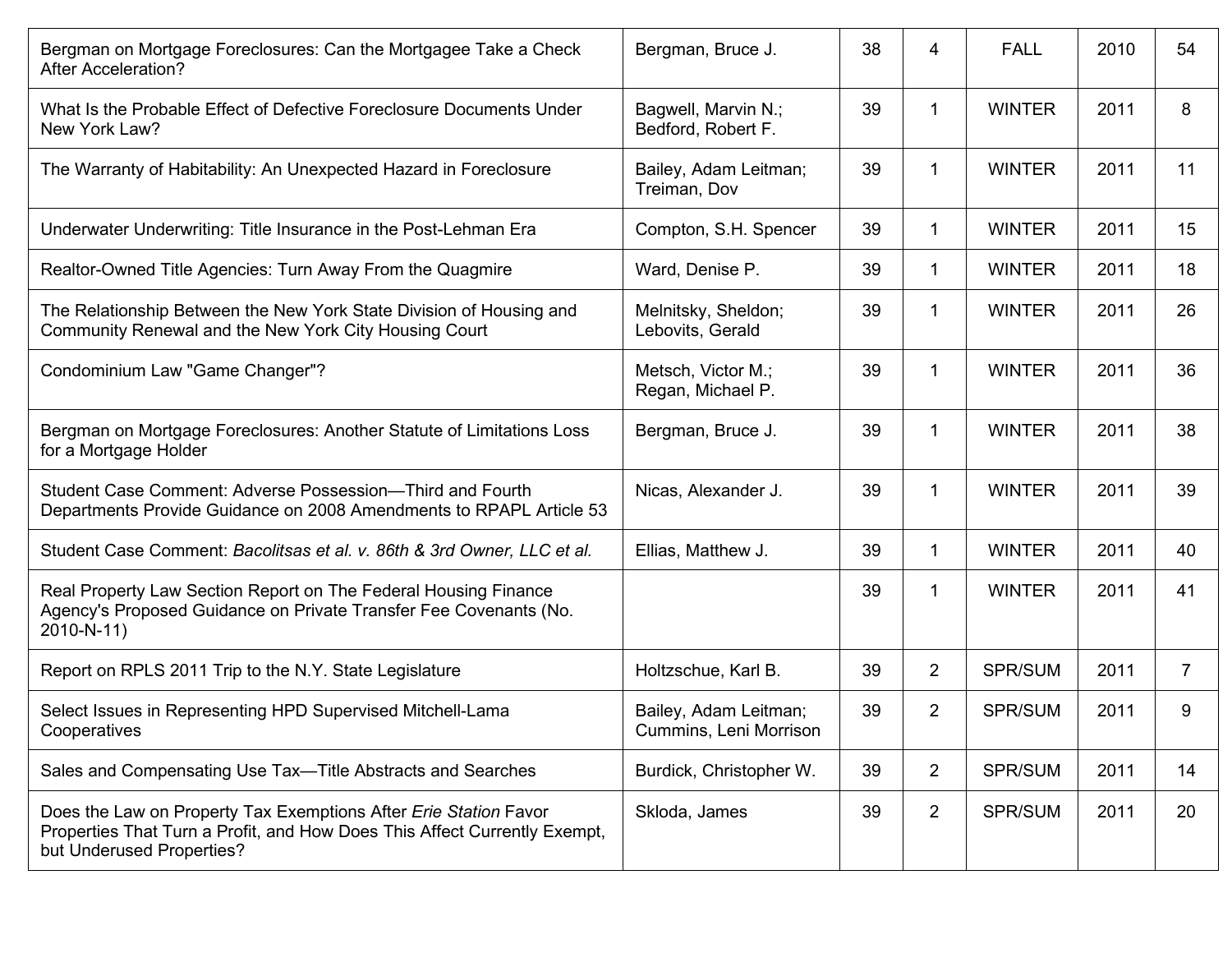| Mortgage Underwriting After Dodd-Frank: New Standards and Unfinished<br><b>Business</b>                                                                            | Di Lorenzo, Vincent                       | 39 | $\overline{2}$ | SPR/SUM       | 2011 | 26 |
|--------------------------------------------------------------------------------------------------------------------------------------------------------------------|-------------------------------------------|----|----------------|---------------|------|----|
| Real Property Law Section: The Need for Clarification of Opinion 817                                                                                               |                                           | 39 | $\overline{2}$ | SPR/SUM       | 2011 | 31 |
| Bergman on Mortgage Foreclosures: New Foreclosure Notice Statutes<br><b>Mean Business</b>                                                                          |                                           | 39 | $\overline{2}$ | SPR/SUM       | 2011 | 35 |
| Student Case Comment: Mortgage Foreclosure: "Commencement" and<br>"Standing" in Wells Fargo Bank, N.A. v. Marchione                                                | Hoyt, Allison                             | 39 | $\overline{2}$ | SPR/SUM       | 2011 | 36 |
| Student Case Comment: Imposition of Severe Sanctions Without<br>Authorization from a Statute or Rule Is Improper: IndyMac Bank F.S.B. v.<br>Yano-Horoski, et al.   | Milana, Khlebina                          | 39 | $\overline{2}$ | SPR/SUM       | 2011 | 37 |
| Why is the Interstate Land Sales Act a Thorn in My Side?                                                                                                           | Di Lorenzo, Vincent                       | 39 | 3              | <b>FALL</b>   | 2011 | 5  |
| The Practitioner's Guide to Residential Real Estate Transactions: The Joint<br><b>Bar Association Residential Real Estate Contract</b>                             | Hall, John G.;<br>Hall, Thomas J.         | 39 | 3              | <b>FALL</b>   | 2011 | 8  |
| When Purchasing a Newly Constructed Condominium Unit, Let the Buyer<br><b>Beware</b>                                                                               | Metz, Jeffrey R.;<br>Bailey, Adam Leitman | 39 | 3              | <b>FALL</b>   | 2011 | 26 |
| Notary's Responsibility to Verify Identity of Person Presenting Document                                                                                           | Siris, Michael J.                         | 39 | 3              | <b>FALL</b>   | 2011 | 29 |
| Bergman on Mortgage Foreclosures: More Strictness on the 90-Day Notice                                                                                             | Bergman, Bruce J.                         | 39 | 3              | <b>FALL</b>   | 2011 | 32 |
| Student Case Comment: Aames Funding Corporation v. Houston:<br>Emergency Stay Granted Pending Determination of Defendant's HAMP<br><b>Modification Application</b> | Kalogiannis, Constantine                  | 39 | 3              | <b>FALL</b>   | 2011 | 33 |
| Student Case Comment: Bank of New York v. Silverberg: The Second<br>Department Deals Another Blow to MERS                                                          | Viola, Yuliya                             | 39 | 3              | <b>FALL</b>   | 2011 | 34 |
| Private Transfer Fee Obligations Banned in New York                                                                                                                | Berey, Michael J.                         | 40 | 1              | <b>WINTER</b> | 2012 | 5  |
| Introduction to the New York Lien Law for Counsel to Owners of Troubled<br><b>Construction Projects</b>                                                            | Stein, Joshua;<br>Bumby, Colin            | 40 | 1              | <b>WINTER</b> | 2012 | 8  |
| Medicaid Expands Definition of "Estate" for Recovery Purposes                                                                                                      | Enea, Anthony J.                          | 40 | 1              | <b>WINTER</b> | 2012 | 19 |
| Report on Real Property Law Section Legislation Efforts in 2011                                                                                                    | Holtzschue, Karl B.                       | 40 | 1              | <b>WINTER</b> | 2012 | 21 |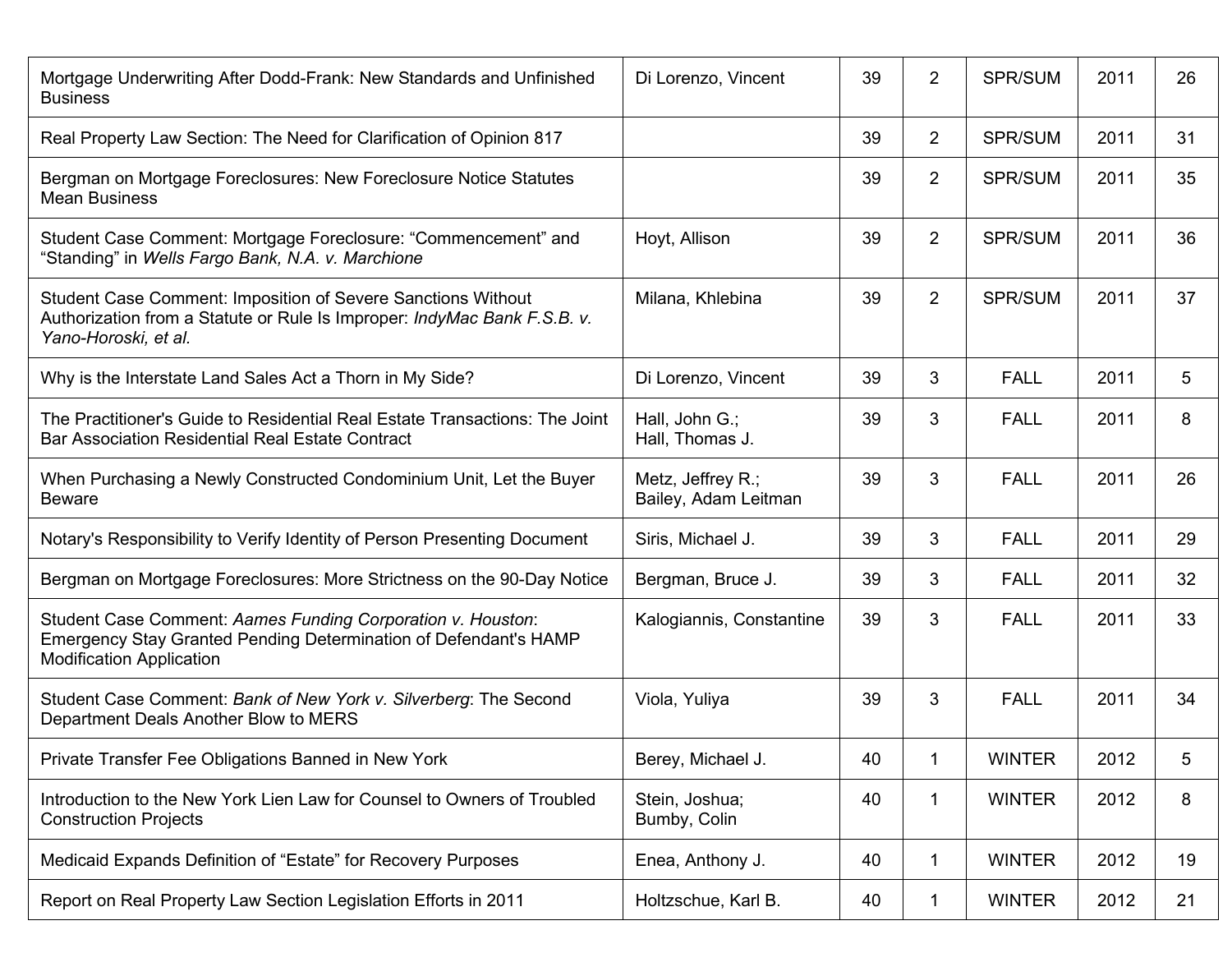| Bergman on Mortgage Foreclosures: The Newspaper Said the Foreclosure<br>Was No Good                                                                                                        | Bergman, Bruce J.                           | 40 | 1              | <b>WINTER</b> | 2012 | 23             |
|--------------------------------------------------------------------------------------------------------------------------------------------------------------------------------------------|---------------------------------------------|----|----------------|---------------|------|----------------|
| Student Case Comment: Sex Plus Discrimination Claims Are Viable Under<br>the Fair Housing Act: Lax v. 29 Woodmere Boulevard Owners, Inc.                                                   | Neidich, Nicki                              | 40 | 1              | <b>WINTER</b> | 2012 | 24             |
| Student Case Comment: Hogan v. Kelly: Second Department Agrees with<br>the Third and Fourth Departments-2008 Adverse Possession<br>Amendments Are Not to Be Retroactively Applied          | Ramrattan, Danny                            | 40 | 1              | <b>WINTER</b> | 2012 | 25             |
| Title Insurance and Same-Sex Marriages                                                                                                                                                     | Bagwell, Marvin                             | 40 | $\overline{2}$ | <b>SPRING</b> | 2012 | 5              |
| <b>Commercial Credit Line Mortgages</b>                                                                                                                                                    | Berey, Michael J.                           | 40 | $\overline{2}$ | <b>SPRING</b> | 2012 | 9              |
| A Modest Proposal: Suggestions to Bring Greater Consistency to Land Use<br>Procedures in New York                                                                                          | Alvarez, Gregory R.                         | 40 | $\overline{2}$ | <b>SPRING</b> | 2012 | 11             |
| The Executor and the Real Property                                                                                                                                                         | Augspach, Francisco                         | 40 | $\overline{2}$ | <b>SPRING</b> | 2012 | 17             |
| <b>Rent Stabilization Constitutional? Not Now</b>                                                                                                                                          | Bailey, Adam Leitman;<br>Treiman, Dov       | 40 | $\overline{2}$ | <b>SPRING</b> | 2012 | 31             |
| Bergman on Mortgage Foreclosures: Watch Out for the Settlement<br>Stipulation                                                                                                              | Bergman, Bruce J.                           | 40 | $\overline{2}$ | <b>SPRING</b> | 2012 | 38             |
| Student Case Comment: Assured Guaranty (UK) Ltd. v. J.P. Morgan<br>Investment Management Inc.: The Court of Appeals Decides That Private<br>Actions Are Not Precluded Under the Martin Act | Noste, Daniel A.                            | 40 | $\overline{2}$ | <b>SPRING</b> | 2012 | 39             |
| Student Case Comment: Ho v. McCarthy: Remote Negotiations Can<br>Suffice When Helping to Establish Long-Arm Personal Jurisdiction                                                          | Siamionava-Goldberg,<br>Olga                | 40 | $\overline{2}$ | <b>SPRING</b> | 2012 | 41             |
| Report on RPLS May 1, 2012 Trip to the New York State Legislature                                                                                                                          | Holtzschue, Karl B.                         | 40 | 3              | <b>SUMMER</b> | 2012 | 6              |
| Underwriting Mechanics' Lien Coverage in the New Economy                                                                                                                                   | Compton, S.H. Spencer;<br>Rogers, Steven G. | 40 | 3              | <b>SUMMER</b> | 2012 | $\overline{7}$ |
| The Property Condition Disclosure Act Celebrates its Tenth Birthday                                                                                                                        | Brodnick, Andrew D.                         | 40 | 3              | <b>SUMMER</b> | 2012 | 9              |
| Bad Boy or Bad Drafter: Are Bad Boy Guarantees Bad for Business?                                                                                                                           | Tonetti, Gino G.                            | 40 | 3              | <b>SUMMER</b> | 2012 | 12             |
| NYSBA Ethics Opinions 752, 753 and 755-Written by Traditionalists Who<br>Wish to Live in a World That No Longer Exists                                                                     | Coffey, Peter V.                            | 40 | 3              | <b>SUMMER</b> | 2012 | 15             |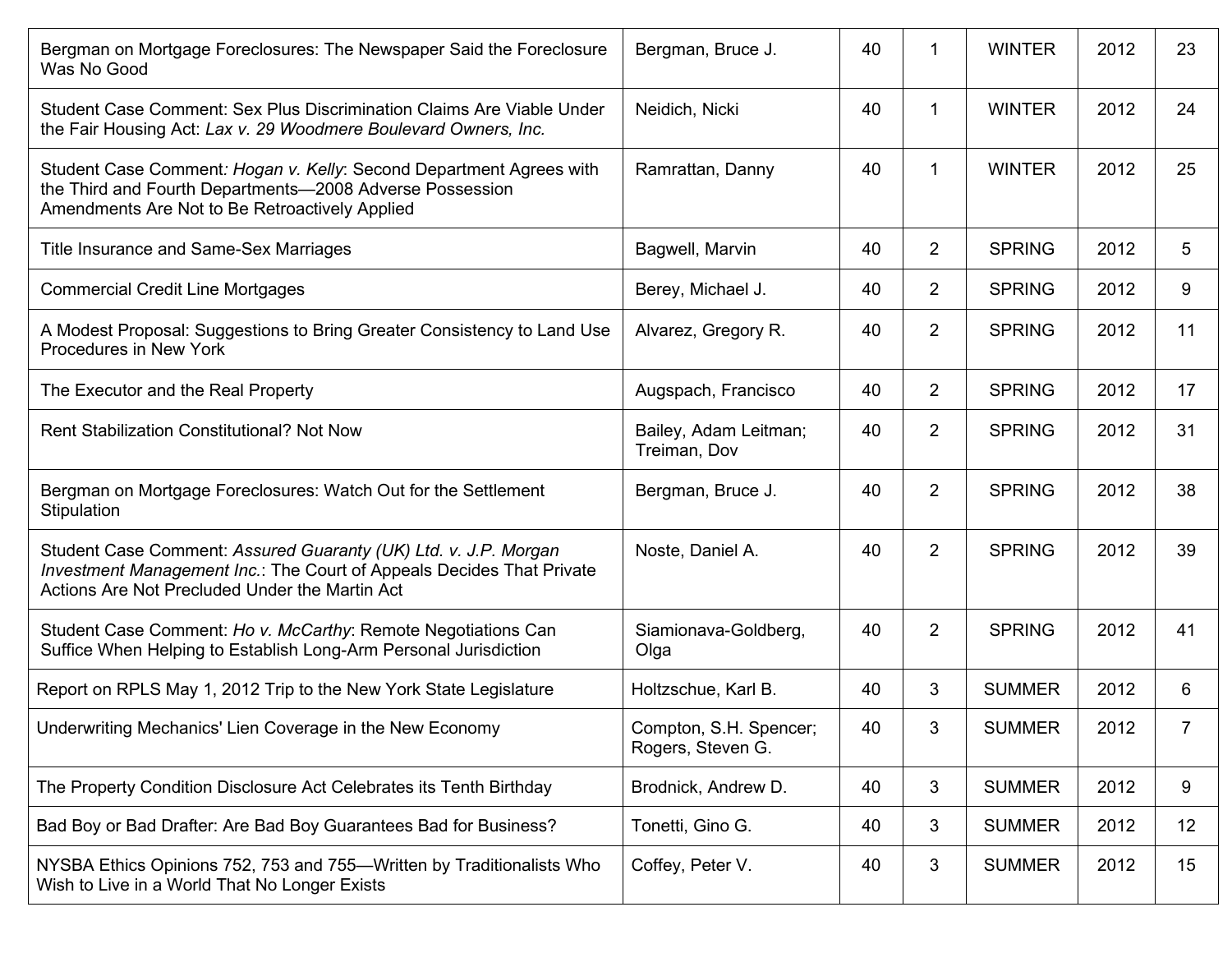| Recent Cases Shed Light on Lien Law Issues                                                                                                                                          | Glatthaar, Thomas A.                                              | 40 | 3  | <b>SUMMER</b> | 2012 | 31 |
|-------------------------------------------------------------------------------------------------------------------------------------------------------------------------------------|-------------------------------------------------------------------|----|----|---------------|------|----|
| Bergman on Mortgage Foreclosures: No Need to Substitute Plaintiff Upon<br>Mortgage Assignment                                                                                       | Bergman, Bruce J.                                                 | 40 | 3  | <b>SUMMER</b> | 2012 | 37 |
| Student Case Comment: Eastside Exhibition Corporation v. 210 East 86th<br>Street Corporation: A De Minimis Departure from the "One Inch Rule" in<br><b>Partial Actual Evictions</b> | Howes, Matthew                                                    | 40 | 3  | <b>SUMMER</b> | 2012 | 38 |
| Student Case Comment: Real Property Law § 291-i: Intended to Streamline<br>and Modernize Real Property Recording for Counties, Real Estate<br>Professional and Taxpayers            | Drasser, Danielle                                                 | 40 | 3  | <b>SUMMER</b> | 2012 | 40 |
| Tenant's Checklist of Silent Lease Issues (Third Edition)                                                                                                                           | Compton, S.H. Spencer;<br>Stein, Joshua                           | 40 | 4  | <b>FALL</b>   | 2012 | 6  |
| Notices to Renew Commercial Leases: Where Contract and Equity Collide                                                                                                               | Regan, Michael                                                    | 40 | 4  | <b>FALL</b>   | 2012 | 46 |
| Land Banking in New York Begins-How Our Towns and Cities Are Using<br>the New York Land Bank Act to Fight Blight and Encourage Renewal                                              | Buckley, Erica F.;<br>Flavin, Benjamin P.;<br>Polishook, Lewis A. | 40 | 4  | <b>FALL</b>   | 2012 | 52 |
| Commentary to Owner's Rider to Standard Form of Agreement Between<br>Owner and Contractor (AIA Document A107-2007)                                                                  | <b>Real Estate Construction</b><br>Law Committee                  | 40 | 4  | <b>FALL</b>   | 2012 | 58 |
| Bergman on Mortgage Foreclosures: The Bugaboo of Fiduciary Duty                                                                                                                     | Bergman, Bruce J.                                                 | 40 | 4  | <b>FALL</b>   | 2012 | 76 |
| Student Case Comment: Baygold Associates, Inc. v. Congregation Yetev<br>Lev of Monsey, Inc.: Clarifying the J.N.A. Realty Test                                                      | Bustamante, Brett                                                 | 40 | 4  | <b>FALL</b>   | 2012 | 77 |
| In Memoriam:, John E. Blyth                                                                                                                                                         |                                                                   | 41 | 1  | <b>WINTER</b> | 2013 | 6  |
| Tributes to John E. Blyth                                                                                                                                                           |                                                                   | 41 | 1. | <b>WINTER</b> | 2013 | 6  |
| A Not-So-Brief History of MERS Litigation in New York                                                                                                                               | Bagwell, Marvin                                                   | 41 | 1  | <b>WINTER</b> | 2013 | 9  |
| The New Rules of Foreclosure Litigation                                                                                                                                             | Leitman Bailey, Adam;<br>Treiman, Dov                             | 41 | 1  | <b>WINTER</b> | 2013 | 17 |
| Individual Liability of Board Members After Fletcher v. The Dakota                                                                                                                  | Di Lorenzo, Vincent                                               | 41 | 1  | <b>WINTER</b> | 2013 | 20 |
| With a PCDS, the Purchaser Now Has More Than a Ghost of a Chance: An<br>Update on PCDA and Caveat Emptor Cases                                                                      | Holtzschue, Karl B.                                               | 41 | 1  | <b>WINTER</b> | 2013 | 25 |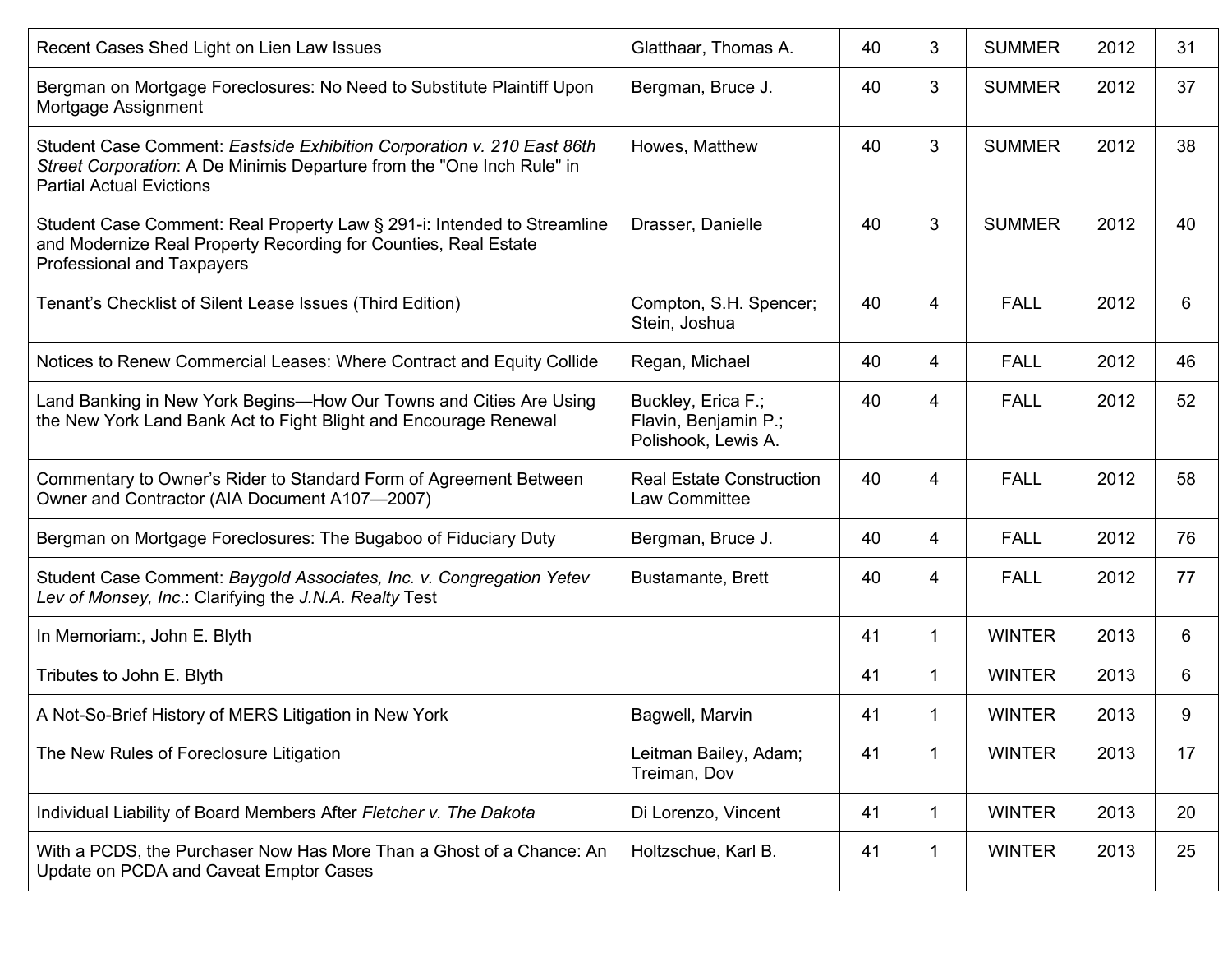| Bergman on Mortgage Foreclosures: When the Court Won't Strike "John<br>Doe" Defendants                                                                                                | Bergman, Bruce J.                       | 41 |                | <b>WINTER</b>  | 2013 | 34             |
|---------------------------------------------------------------------------------------------------------------------------------------------------------------------------------------|-----------------------------------------|----|----------------|----------------|------|----------------|
| Student Case Comment: Stein v. Doukas, et al.: Inexcusable and Prejudicial<br>Delay to Assert a Claim by a Property Owner Will Give Rise to an Equitable<br>Defense of Laches         | LaRusso, James                          | 41 |                | <b>WINTER</b>  | 2013 | 36             |
| New York Mortgage Tax Partially Securing Multiple Obligations                                                                                                                         | Berey, Michael J.                       | 41 | $\overline{2}$ | SPR/SUM        | 2013 | $\overline{7}$ |
| New York's Lien Law Notice of Lending                                                                                                                                                 | Levine, Lance                           | 41 | $\overline{2}$ | SPR/SUM        | 2013 | 10             |
| Five Issues in Bankruptcy with Which a Real Estate Attorney Should Be<br>Familiar                                                                                                     | Glatthaar, Thomas A.                    | 41 | $\overline{2}$ | <b>SPR/SUM</b> | 2013 | 15             |
| Leasehold Title Insurance: A Pathway to Closing?                                                                                                                                      | Compton, S.H. Spencer                   | 41 | $\overline{2}$ | SPR/SUM        | 2013 | 21             |
| Post-Sandy Landlord-Tenant Questions and Answers About Your<br>Apartments                                                                                                             | Leitman Bailey, Adam;<br>Treiman, Dov   | 41 | $\overline{2}$ | SPR/SUM        | 2013 | 23             |
| Bergman on Mortgage Foreclosures: Unusual Events: Borrower Loses<br>Motion to Dismiss; Lender Is Sanctioned                                                                           | Bergman, Bruce J.                       | 41 | $\overline{2}$ | SPR/SUM        | 2013 | 25             |
| Student Case Comment: American Building Supply Corp. v. Petrocelli<br>Group, Inc.: The Court of Appeals Rules Against a Conclusive Presumption<br><b>Protecting Insurance Brokers</b> |                                         | 41 | $\overline{2}$ | SPR/SUM        | 2013 | 26             |
| Student Case Comment: Chazon, LLC v. Maugenest: The Court of Appeals<br>Applies a Strict Interpretation of the Loft Law                                                               |                                         | 41 | 2              | <b>SPR/SUM</b> | 2013 | 27             |
| Model Landlord's Checklist of Silent Lease Issues (Third Edition)                                                                                                                     | Stein, Joshua; Compton,<br>S.H. Spencer | 41 | 3              | <b>FALL</b>    | 2013 | 5              |
| Owners' Rights to Inspect the Records of Cooperatives and Condominiums                                                                                                                | Bailey, Adam Leitman                    | 41 | 3              | <b>FALL</b>    | 2013 | 50             |
| Chazon-The Court of Appeals Weighs in on New York City's Loft Wars                                                                                                                    | Brodnick, Andrew D.                     | 41 | 3              | <b>FALL</b>    | 2013 | 53             |
| Real Property Law Section 294-b: An Ineffective Law                                                                                                                                   | Siris, Michael J.                       | 41 | 3              | <b>FALL</b>    | 2013 | 57             |
| Another Potential Capital Gain: Can an Exchange of Condominium Units for<br>Cooperative Apartments Qualify as a Section 1031 Like-Kind Exchange?                                      | Avdeev, Valeriya, Dr.                   | 41 | 3              | <b>FALL</b>    | 2013 | 60             |
| Bergman on Mortgage Foreclosures: Assigning the Mortgage-No Need to<br>Substitute Plaintiff-Again                                                                                     | Bergman, Bruce J.                       | 41 | 3              | <b>FALL</b>    | 2013 | 65             |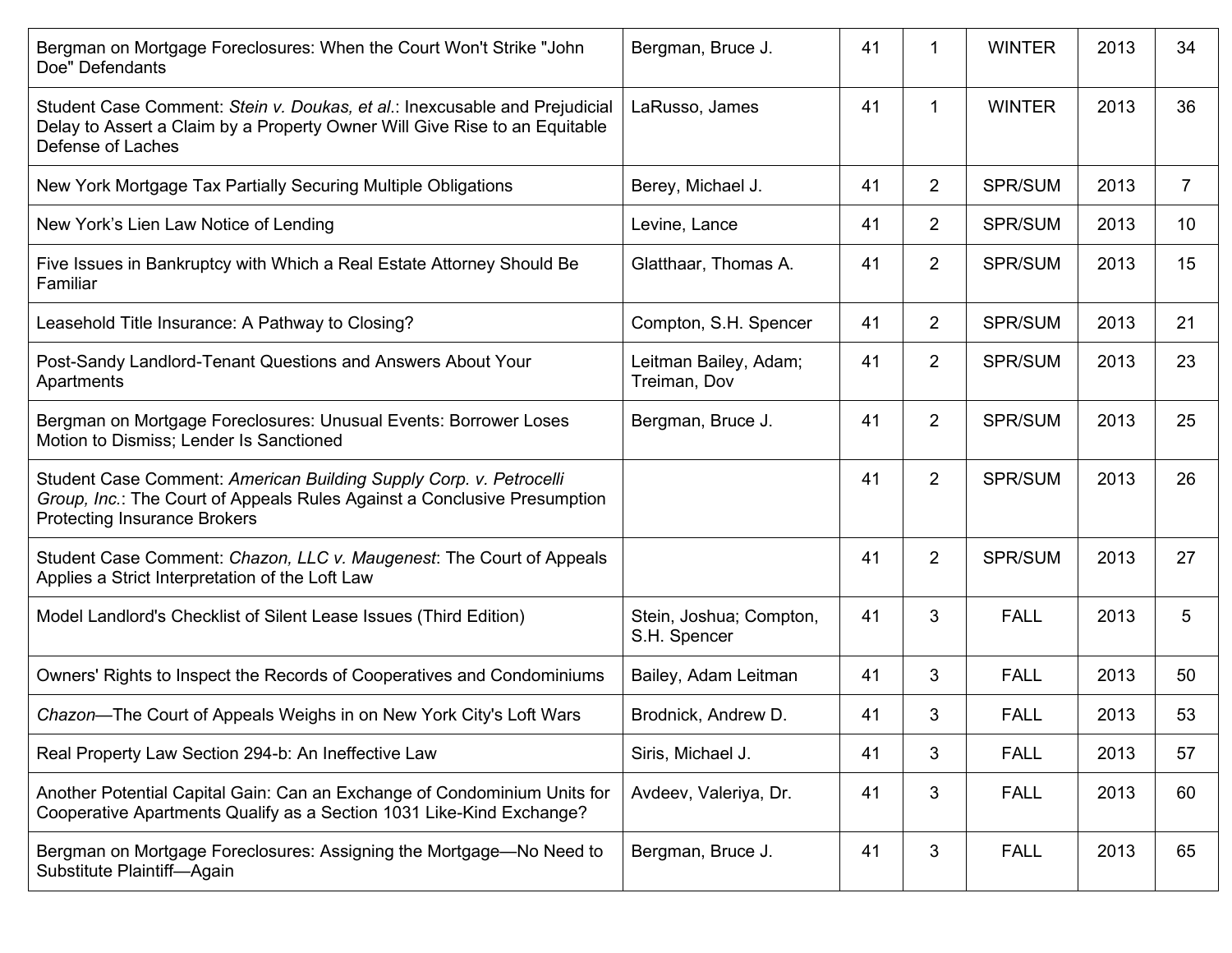| Qualified Mortgages: New Regulatory Standards and Safe Harbor from<br>Liability                                                                                                                                                                        | Di Lorenzo, Vincent                                                 | 42 |                | <b>WINTER</b> | 2014 | 5  |
|--------------------------------------------------------------------------------------------------------------------------------------------------------------------------------------------------------------------------------------------------------|---------------------------------------------------------------------|----|----------------|---------------|------|----|
| Gaining Access to Neighboring Properties for Protection During<br>Construction                                                                                                                                                                         | Lustbader, Brian G.                                                 | 42 |                | <b>WINTER</b> | 2014 | 9  |
| Court of Appeals Takes the Bull by Its Horns: Liability for Roaming Cattle<br>and Other Domestic Animals                                                                                                                                               | Richards, Karen M.                                                  | 42 |                | <b>WINTER</b> | 2014 | 13 |
| The Most Important Issue in Every Ground Lease                                                                                                                                                                                                         | Stein, Joshua                                                       | 42 |                | <b>WINTER</b> | 2014 | 17 |
| Bergman on Mortgage Foreclosures: Danger in Settlement Negotiations<br>Redux                                                                                                                                                                           | Bergman, Bruce J.                                                   | 42 |                | <b>WINTER</b> | 2014 | 24 |
| Student Case Comment: Wells Fargo Bank, N.A. v. Meyers: Second<br>Department Provides Guidance on Remedies for a Breach of CPLR 3408(f)                                                                                                                |                                                                     | 42 |                | <b>WINTER</b> | 2014 | 25 |
| Student Case Comment: White v. Farrell: The Measure of a Seller's<br>Damages for a Buyer's Breach of Contract to Sell Real Property Is the<br>Difference Between the Contract Price and Fair Market Value of the<br>Property at the Time of the Breach |                                                                     | 42 |                | <b>WINTER</b> | 2014 | 26 |
| Memoriam for Keith Osber                                                                                                                                                                                                                               | Jones, John E.                                                      | 42 | $\overline{2}$ | <b>SPRING</b> | 2014 | 5  |
| Can the Mere Presence of Contaminants Reduce a Property's Tax<br>Assessment?                                                                                                                                                                           | Jones, Shannon M.;<br>Richards, Karen M.;<br>Seely, Patrick L., Jr. | 42 | $\overline{2}$ | <b>SPRING</b> | 2014 | 6  |
| Is Your Loan a Building Loan? The Answer Might Not Be as Clear as You<br>Think                                                                                                                                                                         | Glatthaar, Thomas A.                                                | 42 | 2              | <b>SPRING</b> | 2014 | 11 |
| Façade Easement Donations: Where Matters Stand Now                                                                                                                                                                                                     | Miller, Joel E.                                                     | 42 | $\overline{2}$ | <b>SPRING</b> | 2014 | 15 |
| Sandy, One Year Later: Issues Facing Property Owners                                                                                                                                                                                                   | Bailey, Adam Leitman;<br>Treiman, Dov                               | 42 | $\overline{2}$ | <b>SPRING</b> | 2014 | 32 |
| Bergman on Mortgage Foreclosures: Mayhem with the Attorney's<br>Affirmation-and a Scary Decision                                                                                                                                                       | Bergman, Bruce J.                                                   | 42 | $\overline{2}$ | <b>SPRING</b> | 2014 | 35 |
| <b>Considering Transfer Taxes</b>                                                                                                                                                                                                                      | Zuckerman, Elias M.                                                 | 42 | 3              | <b>SUMMER</b> | 2014 | 5  |
| Title Policy Endorsements That Are Available in New York                                                                                                                                                                                               | Bagwell, Marvin N.                                                  | 42 | 3              | <b>SUMMER</b> | 2014 | 9  |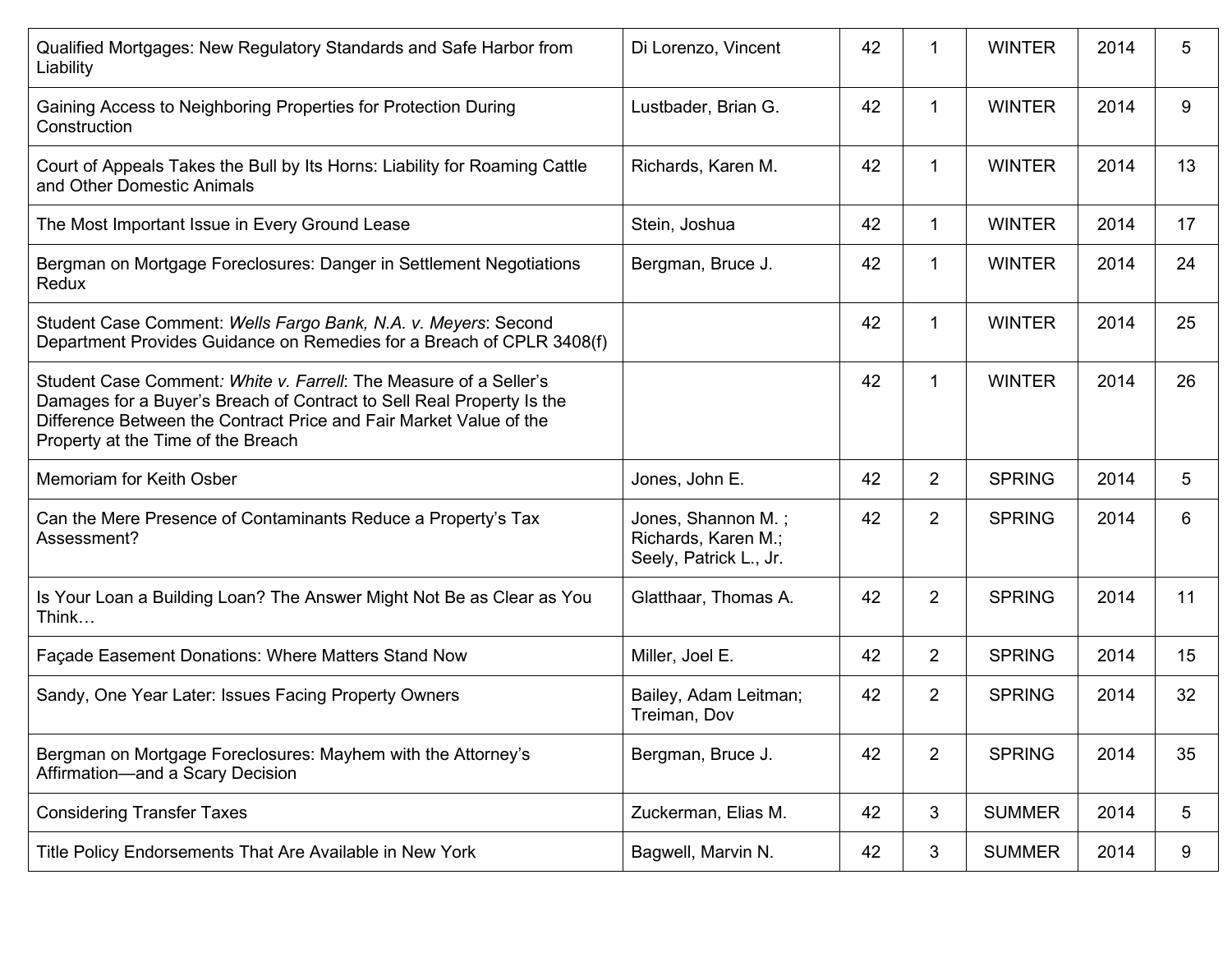| How to Use a Tenants' Association to Defeat an MCI Application                                                          | Leitman Bailey, Adam;<br>Treiman, Dov          | 42 | 3 | <b>SUMMER</b> | 2014 | 15 |
|-------------------------------------------------------------------------------------------------------------------------|------------------------------------------------|----|---|---------------|------|----|
| Cooperative Housing Corporations-Ownership by Trusts: A Retrospective<br>and a Forecast                                 | Rosenbloom, Anita;<br>Talel, Eva               | 42 | 3 | <b>SUMMER</b> | 2014 | 20 |
| Bergman on Mortgage Foreclosures: Does the conference Mandate Apply<br>to All Residential Property?                     | Bergman, Bruce J.                              | 42 | 3 | <b>SUMMER</b> | 2014 | 31 |
| It Seemed Like a Good Idea at the Time: Right of First Offer and First<br>Refusal                                       | Stein, Joshua                                  | 42 | 4 | <b>FALL</b>   | 2014 | 6  |
| Model Right of First Offer                                                                                              | Stein, Joshua                                  | 42 | 4 | <b>FALL</b>   | 2014 | 20 |
| Options and Related Rights and the Rule Against Perpetuities                                                            | Murray, John C.                                | 42 | 4 | <b>FALL</b>   | 2014 | 28 |
| EB5: The Intersection of Real Estate and Immigration                                                                    | Compton, S.H. Spencer;<br>Schottenstein, Diane | 42 | 4 | <b>FALL</b>   | 2014 | 36 |
| Miller-Francis: A Disturbance in the Force                                                                              | Bailey, Adam Leitman;<br>Treiman, Dov          | 42 | 4 | <b>FALL</b>   | 2014 | 39 |
| Bergman on Mortgage Foreclosures: Hidden Danger of the Misindexed<br>Mortgage                                           | Bergman, Bruce J.                              | 42 | 4 | <b>FALL</b>   | 2014 | 42 |
| The 2008 Amendments to the New York Adverse Possession Law:<br>Unresolved Ambiguity and Suggestions for Clarity         | Di Lorenzo, Vincent                            | 43 | 1 | <b>WINTER</b> | 2015 | 5  |
| From Slums to Stadiums: A Historical Summary of New York's Public Use<br>Limitation                                     | Richards, Karen M.                             | 43 |   | <b>WINTER</b> | 2015 | 13 |
| Does a New York Foreclosure Create an Opportunity for a Tenant to Walk<br>Away from Its Lease Obligations? (Answer: No) | Hait, Louis J.                                 | 43 |   | <b>WINTER</b> | 2015 | 20 |
| Apartment Building Residents Get Dogged About Acquiring Emotional<br><b>Support Pets</b>                                | Trunkes, Virginia                              | 43 |   | <b>WINTER</b> | 2015 | 24 |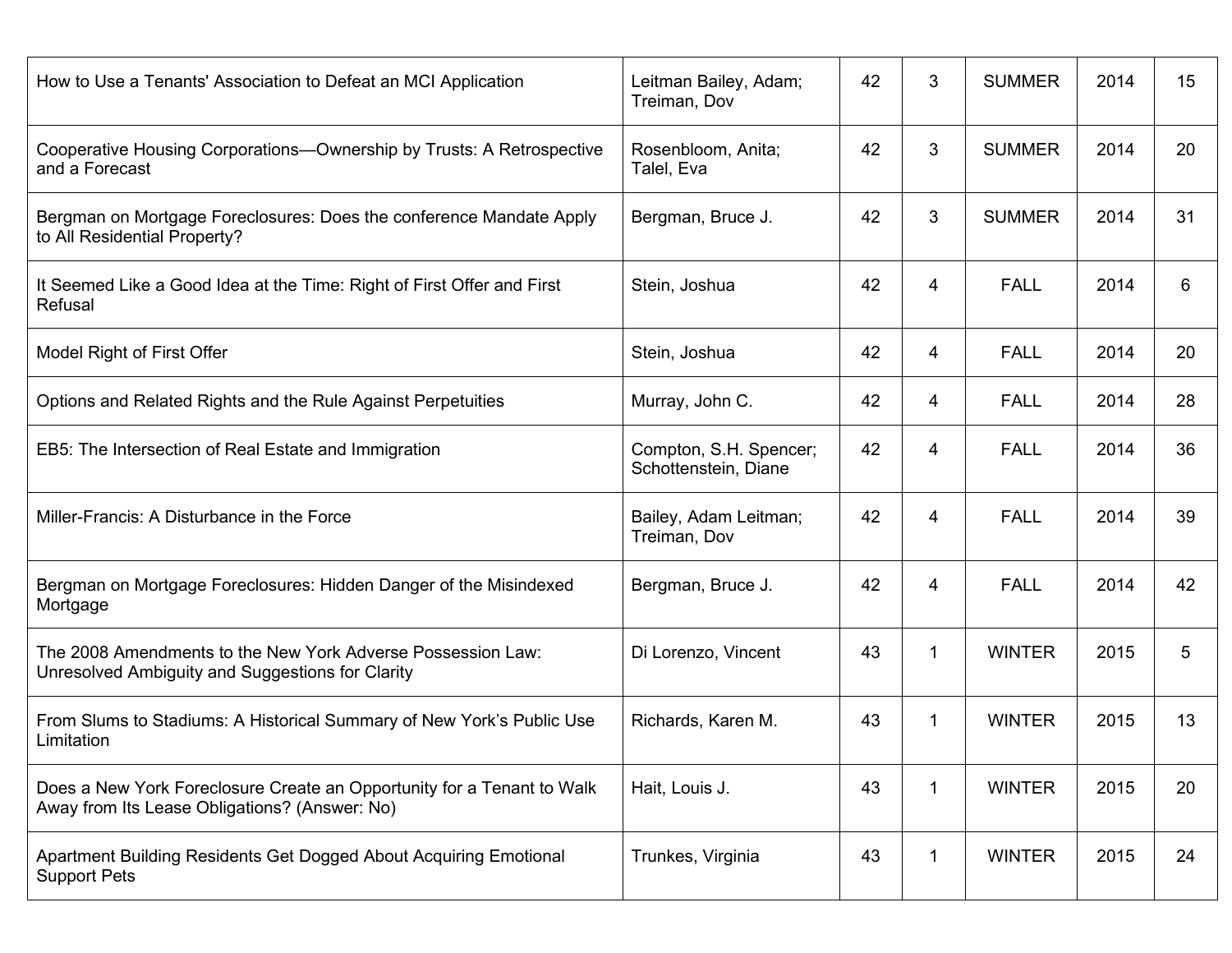| New State Law Requires Sprinkler System Clauses in Leases                                                                                              | Leitman Bailey, Adam;<br>Treiman, Dov       | 43 |                | <b>WINTER</b>   | 2015 | 32             |
|--------------------------------------------------------------------------------------------------------------------------------------------------------|---------------------------------------------|----|----------------|-----------------|------|----------------|
| Bergman on Mortgage Foreclosures: When the Borrower Attacks the Action<br><b>Time After Time</b>                                                       | Bergman, Bruce J.                           | 43 |                | <b>WINTER</b>   | 2015 | 34             |
| How New York City and State Transfer Taxes Apply to Ground Leases                                                                                      | Stein, Joshua                               | 43 | $\overline{2}$ | <b>SPRING</b>   | 2015 | 5              |
| A Primer on New York's Mortgage Recording Tax                                                                                                          | Berey, Michael J.                           | 43 | $\overline{2}$ | <b>SPRING</b>   | 2015 | 12             |
| Southern District Disallows Make Whole Payments and Market Interest<br>Rates in Momentive Bankruptcy Proceedings                                       | Graber, Garry M.;<br>Lutterbein, Craig T.   | 43 | $\overline{2}$ | <b>SPRING</b>   | 2015 | 24             |
| Bergman on Mortgage Foreclosures: When a Lender Is Sued (or Not) for<br>Injury at the Mortgaged Premises                                               | Bergman, Bruce J.                           | 43 | $\overline{2}$ | <b>SPRING</b>   | 2015 | 26             |
| The Unforeseen and Unfortunate Consequences of Donating a Facade<br><b>Conservation Easement</b>                                                       | Klausner, Jeremy M.                         | 43 | 3              | <b>SUM/FALL</b> | 2015 | $\overline{7}$ |
| Partnerships and § 1031 Exchanges: Available Options for Partners and<br>Partnerships                                                                  | Webster, William F.;<br>Michaels, Pamela A. | 43 | 3              | <b>SUM/FALL</b> | 2015 | 15             |
| Real Property Tax Law § 420-a: Exemption from Real Property Taxation                                                                                   | Richards, Karen M.                          | 43 | 3              | <b>SUM/FALL</b> | 2015 | 17             |
| Tax Certiorari: Recent Appellate Division Split in Interpreting New York Real<br>Property Tax Law § 727(1)                                             | Lehmann, Daniel M.                          | 43 | 3              | <b>SUM/FALL</b> | 2015 | 26             |
| Important Questions and Answers on the New and Old Rules of the Loft<br>Law                                                                            | Bailey, Adam Leitman;<br>Treiman, Dov       | 43 | 3              | <b>SUM/FALL</b> | 2015 | 29             |
| Bergman on Mortgage Foreclosures: Borrower Waiver of Counterclaim<br>Enforced                                                                          | Bergman, Bruce J.                           | 43 | 3              | <b>SUM/FALL</b> | 2015 | 35             |
| Real Estate Closing Disclosure: What's "Consummation" Got to Do With It?                                                                               | Danzi, Vincent G.                           | 44 |                | <b>WINTER</b>   | 2016 | 5              |
| Real Estate Contracts and Closings: Contract Formation and Time of the<br>Essence Issues in Contract Drafting, Contract and Enforcement                | Lederman, Bruce H.                          | 44 |                | <b>WINTER</b>   | 2016 | 8              |
| Aurora Loan Services, LLC v. Taylor: New York court of Appeals Opens the<br>Door for a Less Stringent Standing Requirement in Residential Foreclosures | Hart, Briana                                | 44 |                | <b>WINTER</b>   | 2016 | 19             |
| Bergman on Mortgage Foreclosures: Condo Lien as a Continuing Lien-<br>and Why Lenders Care                                                             | Bergman, Bruce J.                           | 44 |                | <b>WINTER</b>   | 2016 | 21             |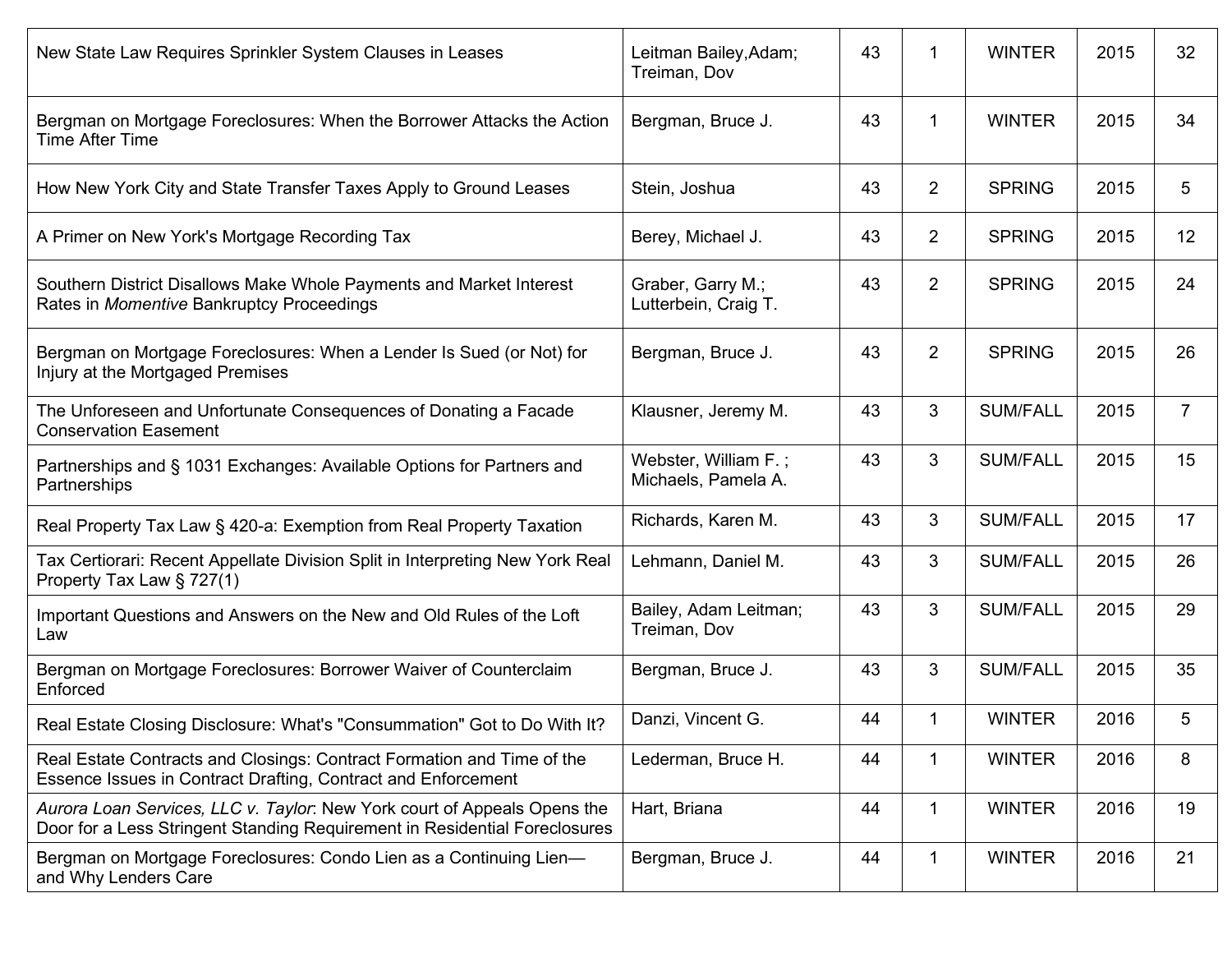| Contract of Sale-Condominium Unit                                                                                            |                                                | 44 | $\overline{2}$ | <b>SPRING</b>                 | 2016        | 5  |
|------------------------------------------------------------------------------------------------------------------------------|------------------------------------------------|----|----------------|-------------------------------|-------------|----|
| Explanatory Notes and Accompanying Revisions to Standard Form Condo<br>Contract                                              |                                                | 44 | $\overline{2}$ | <b>SPRING</b>                 | 2016        | 19 |
| The State of Cooperative and Condominium Law in 2015                                                                         | Bailey, Adam Leitman;<br>Treiman, Dov          | 44 | $\overline{2}$ | <b>SPRING</b>                 | 2016        | 22 |
| New Rule Requires Carbon Monoxide Detection in Commercial Buildings                                                          | Kelly, Gene;<br>Crowe, David;<br>Baron, Lauren | 44 | $\overline{2}$ | <b>SPRING</b>                 | 2016        | 25 |
| Bergman on Mortgage Foreclosures: Interesting Look at Redemption-and<br>a Dilemma for Lenders and Borrowers                  | Bergman, Bruce J.                              | 44 | $\overline{2}$ | <b>SPRING</b>                 | 2016        | 27 |
| JP Morgan Chase Bank, Nat'l Ass'n v. Hill: The Third Department's<br>Application of the Aurora Standing Requirements         | Ham, Soohuen                                   | 44 | $\overline{2}$ | <b>SPRING</b>                 | 2016        | 28 |
| Navigating the Amazon: The Impact of E-Commerce on Retail Lease<br><b>Strategies</b>                                         | Compton, S.H. Spencer                          | 45 | 3              | <b>FALL/WINT</b><br>ER        | 2017/1<br>8 | 5  |
| Sheltering the Homeless in Rent Stabilized Units                                                                             | Leitman Bailey, Adam;<br>Treiman, Dov          | 45 | 3              | <b>FALL/WINT</b><br>ER        | 2017/1<br>8 | 9  |
| May an Attorney Refer the Attorney's Real Estate Clients to a Title Agency<br>Owned by the Attorney? The Battle for New York | Bagwell, Marvin N.                             | 45 | 3              | <b>FALL/WINT</b><br>ER        | 2017/1<br>8 | 13 |
| Real Property Law Section Summer Meeting Photos                                                                              |                                                | 45 | 3              | <b>FALL/WINT</b><br><b>ER</b> | 2017/1<br>8 | 17 |
| Bergman on Mortgage Foreclosures: When a Foreclosing Sender Skips a<br>Defendant, and Avoiding a Tale of Woe                 | Bergman, Bruce J.                              | 45 | 3              | <b>FALL/WINT</b><br><b>ER</b> | 2017/1<br>8 | 26 |
| Ducking the Cranes: Protecting Neighbors During Construction                                                                 | Lustbader, Brian G.                            | 46 | $\mathbf{1}$   | <b>SPRING</b>                 | 2018        | 5  |
| New Conflict of Interest Disclosure Law for Co-Ops (and Maybe for<br>Condominiums)                                           | McCracken, William D.                          | 46 | 1.             | <b>SPRING</b>                 | 2018        | 9  |
| An Overview of Real Estate Loan Forbearance Agreements-Part I                                                                | Fries, Richard S.                              | 46 | 1              | <b>SPRING</b>                 | 2018        | 11 |
| Attorney-Owned Title Insurance Agencies: Legislative Sausage Making in<br>2014                                               | Berey, Michael J.                              | 46 | $\mathbf{1}$   | <b>SPRING</b>                 | 2018        | 17 |
| Bergman on Mortgage Foreclosures: Court Allows Borrower Standing<br>Defense by the Back Door                                 | Bergman, Bruce J.                              | 46 | 1              | <b>SPRING</b>                 | 2018        | 19 |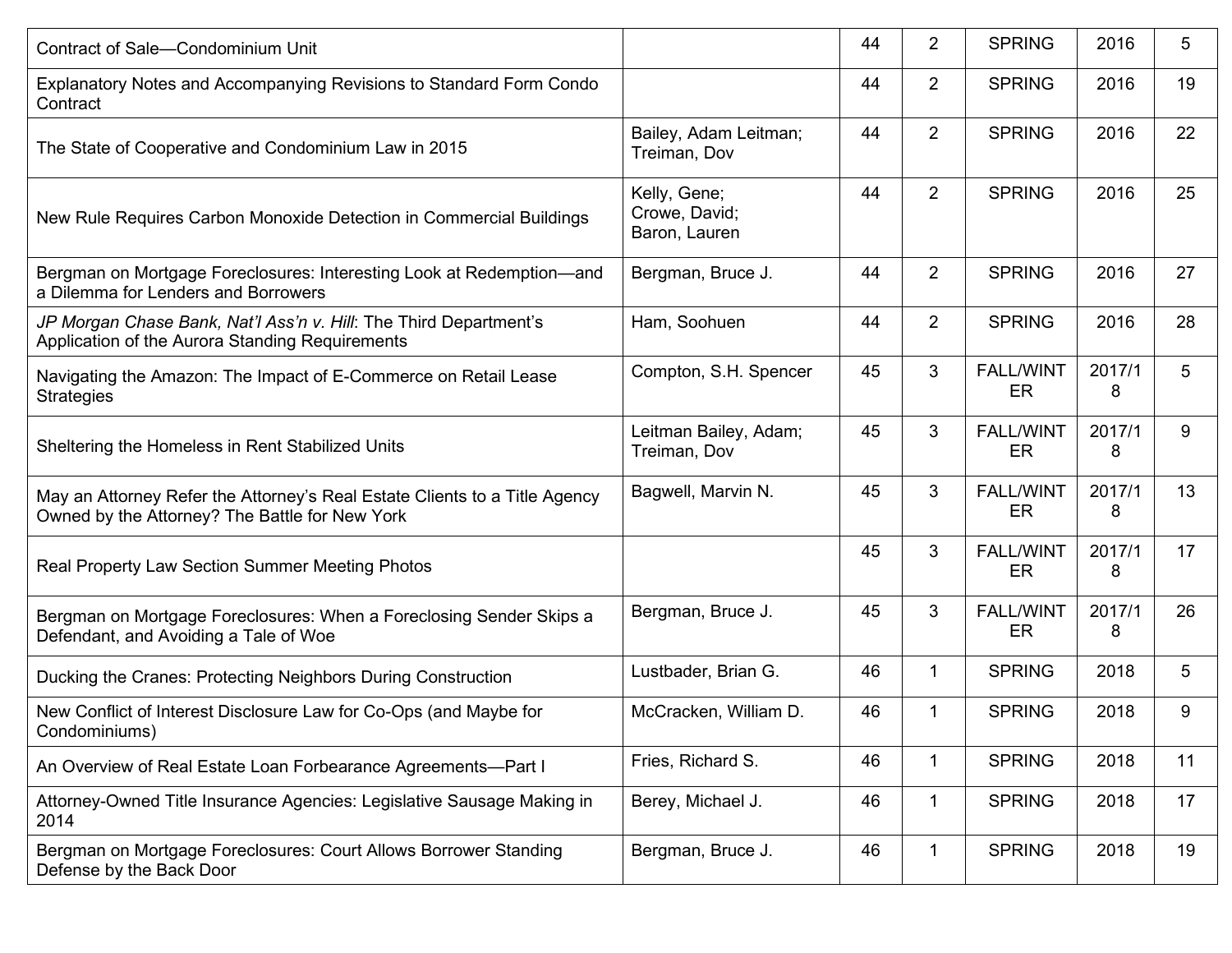| Is a Tenant-Stockholder's Deduction under § 216(a) for "Real Estate Taxes"<br>and "Interest" or for Something Else? The Question Recurs                             | Miller, Joel E.                                              | 46 | $\overline{2}$ | <b>SUMMER</b> | 2018 | 5  |
|---------------------------------------------------------------------------------------------------------------------------------------------------------------------|--------------------------------------------------------------|----|----------------|---------------|------|----|
| An Overview of Real Estate Loan Forbearance Agreements-Part II                                                                                                      | Fries, Richard S.                                            | 46 | $\overline{2}$ | <b>SUMMER</b> | 2018 | 19 |
| Negotiating RPAPL § 881 License Agreements                                                                                                                          | Leitman Bailey, Adam;<br>Desiderio, John M.; Peck,<br>Joanna | 46 | $\overline{2}$ | <b>SUMMER</b> | 2018 | 27 |
| Bergman on Mortgage Foreclosures: When Bank Statements Torpedo the<br>Foreclosure                                                                                   | Bergman, Bruce J.                                            | 46 | $\overline{2}$ | <b>SUMMER</b> | 2018 | 31 |
| Yellowstone Injunctions: Conflicting Appellate Division Judgments of Public<br>Policy Are Likely to Result in Confusion                                             | Sabony, Michael                                              | 46 | $\overline{2}$ | <b>SUMMER</b> | 2018 | 33 |
| Avella v. City of New York: Court of Appeals Holds Public Trust Doctrine<br>Prevents Development on Parkland Absent Legislative Directive Authorizing<br>Alienation | Cogan, Shannon                                               | 46 | $\overline{2}$ | <b>SUMMER</b> | 2018 | 35 |
| Family Ties: Eviction Proceedings Against Family Members, Spouses<br>and Domestic Partners                                                                          | Filosa, Anthony R.                                           | 46 | 3              | <b>FALL</b>   | 2018 | 5  |
| Housing Court Reforms: Back to the Future?                                                                                                                          | Nori, Sateesh                                                | 46 | 3              | <b>FALL</b>   | 2018 | 9  |
| The New Code Section 1031-It's All About Real Property Now                                                                                                          | Borden, Bradley T.                                           | 46 | 3              | <b>FALL</b>   | 2018 | 19 |
| Bergman on Mortgage Foreclosures: When the Borrower's Lack of Service<br>Claim Is Waived                                                                            | Bergman, Bruce J.                                            | 46 | 3              | <b>FALL</b>   | 2018 | 23 |
| Expert Analysis: A Breakdown of Title Insurance for Mezzanine Financing                                                                                             | Compton, Spencer;<br>Wanetik, David                          | 46 | 4              | <b>WINTER</b> | 2019 | 5  |
| The Year of Many New Landlord-Tenant Laws                                                                                                                           | Leitman Bailey, Adam;<br>Treitman, Dov                       | 46 | 4              | <b>WINTER</b> | 2019 | 9  |
| Title Insurance: Co-Insurance v. Re-Insurance, What Is the Difference?                                                                                              | Bagwell, Marvin                                              | 46 | 4              | <b>WINTER</b> | 2019 | 21 |
| Bergman on Mortgage Foreclosures                                                                                                                                    |                                                              | 46 | 4              | <b>WINTER</b> | 2019 |    |
| The Thorny Problem of Proving the Home Loan 90-Day Notice Was Sent                                                                                                  | Bergman, Bruce J.                                            | 46 | 4              | <b>WINTER</b> | 2019 | 25 |
| Failure of Preforeclosure Notice-Again-and What a Mess This All Is                                                                                                  | Bergman, Bruce J.                                            | 46 | 4              | <b>WINTER</b> | 2019 | 26 |
| Condo Gets Bank Interest Reduced for Delay                                                                                                                          | Bergman, Bruce J.                                            | 46 | 4              | <b>WINTER</b> | 2019 | 27 |
| Release in Loan Mod Saves Lender-a Salutary Reminder                                                                                                                | Bergman, Bruce J.                                            | 46 | 4              | <b>WINTER</b> | 2019 | 27 |
|                                                                                                                                                                     |                                                              |    |                |               |      |    |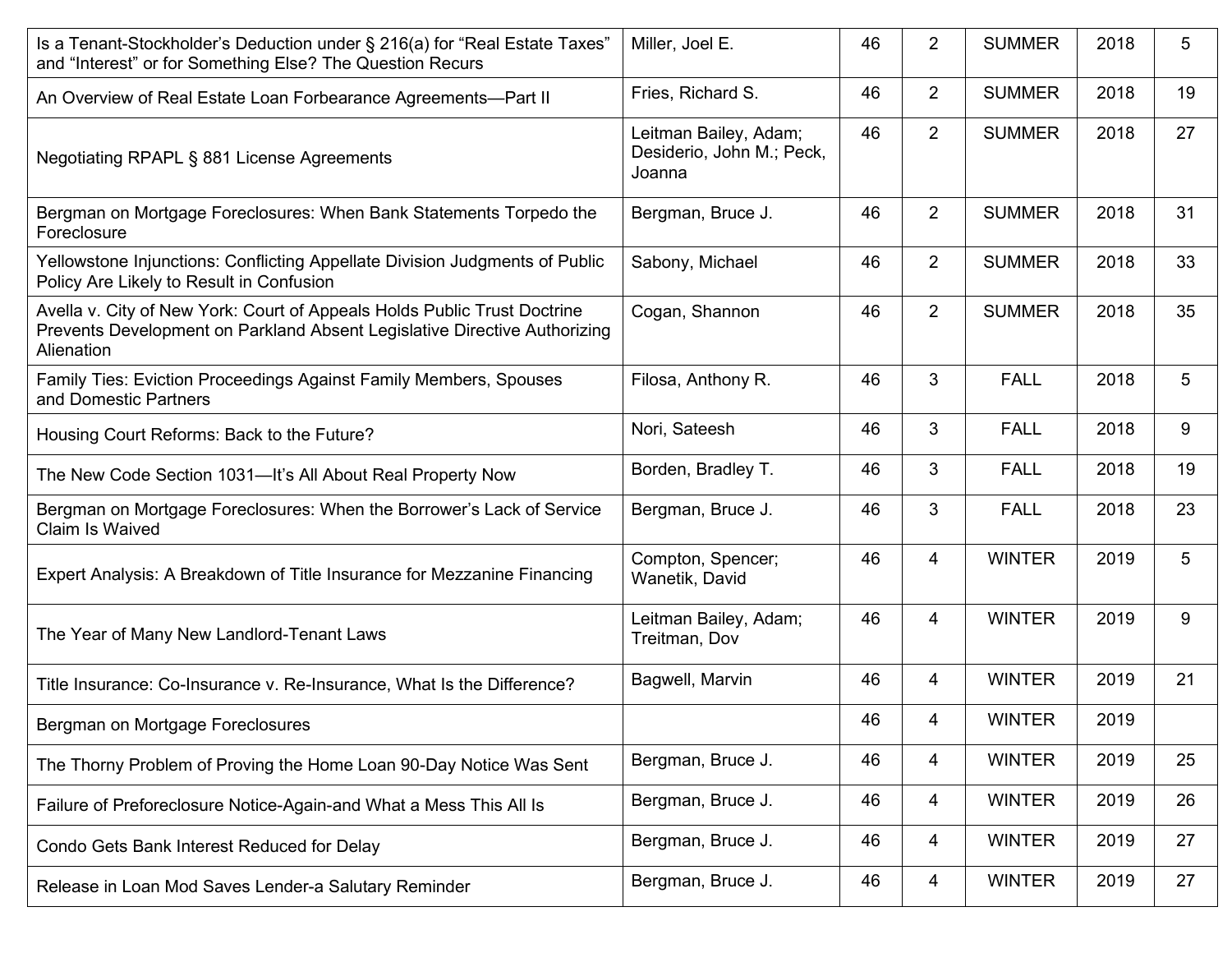| Short Sale Not a Defense to Foreclosure                                                                      | Bergman, Bruce J.                                 | 46 | 4              | <b>WINTER</b>   | 2019 | 28             |
|--------------------------------------------------------------------------------------------------------------|---------------------------------------------------|----|----------------|-----------------|------|----------------|
| Relationship Between Mandatory Conference and the One-Year Default<br>Trap                                   | Bergman, Bruce J.                                 | 46 | 4              | <b>WINTER</b>   | 2019 | 28             |
| Is Your Otherwise Fire Sale Contract Subject to Buyer Cancellation Under<br>the "UCIB Rule"?                 | Miller, Joel E.                                   | 47 |                | <b>SPRING</b>   | 2019 | 4              |
| Trust Me: The Dirt on Trust Ownership of Real Estate                                                         | Stern, Mindy H.                                   | 47 | 1              | <b>SPRING</b>   | 2019 | 13             |
| <b>Annual Meeting Photos</b>                                                                                 |                                                   | 47 | 1              | <b>SPRING</b>   | 2019 | $16 - 17$      |
| Bergman on Mortgage Foreclosures                                                                             |                                                   | 47 |                | <b>SPRING</b>   | 2019 |                |
| A Usurious Loan-Really?                                                                                      | Bergman, Bruce J.                                 | 47 | 1              | <b>SPRING</b>   | 2019 | 23             |
| Loan Modification Application Does Not Save Statute of Limitations                                           | Bergman, Bruce J.                                 | 47 | 1              | <b>SPRING</b>   | 2019 | 24             |
| Message from the President: Diversifying the Legal Profession: A Moral<br>Imperative                         | Greenberg, Hank                                   | 47 | $\overline{2}$ | <b>SUM/FALL</b> | 2019 | 3              |
| Message from the Chair                                                                                       | Antetomaso, Gerard                                | 47 | $\overline{2}$ | <b>SUM/FALL</b> | 2019 | 6              |
| Representing Foreign Buyers and Sellers in United States Real Estate<br><b>Transactions</b>                  | Compton, S.H. Spencer<br>and Schottenstein, Diane | 47 | 2              | <b>SUM/FALL</b> | 2019 | $\overline{7}$ |
| The Ethics of Sharing Real Estate Contracts with Brokers in New York City                                    | McCracken, William D.                             | 47 | 2              | <b>SUM/FALL</b> | 2019 | 11             |
| <b>Disclosing Condo-Coop Self-Dealing Contracts</b>                                                          | DiLorenzo, Vincent                                | 47 | $\overline{2}$ | <b>SUM/FALL</b> | 2019 | 14             |
| <b>Summer Meeting Photos</b>                                                                                 |                                                   | 47 | $\overline{2}$ | <b>SUM/FALL</b> | 2019 | $20 - 21$      |
| Bergman on Mortgage Foreclosures: Renewal Motions and Tenant Notices                                         | Bergman, Bruce J.                                 | 47 | $\overline{2}$ | <b>SUM/FALL</b> | 2019 | 23             |
| Bergman on Mortgage Foreclosures: Another Issue with the Tenant Notice<br><b>Requirement in Foreclosures</b> | Bergman, Bruce J.                                 | 47 | $\overline{2}$ | <b>SUM/FALL</b> | 2019 | 23             |
| 5 Pointz: The Conflict Between Moral Rights and the Individual Rights of<br><b>Property Owners</b>           | Piontkowski, Jack                                 | 47 | $\overline{2}$ | <b>SUM/FALL</b> | 2019 | 25             |
| Beware: The Doctrine of Caveat Emptor Is Alive and Well in New York                                          | Lee, Randy R.                                     | 48 | 1              | <b>WINTER</b>   | 2020 | 4              |
| The Adverse Impact of the Statewide Housing Security and Tenant<br>Protection Act of 2019 on Co-ops          | Bonanno, Justin R.                                | 48 |                | <b>WINTER</b>   | 2020 | 10             |